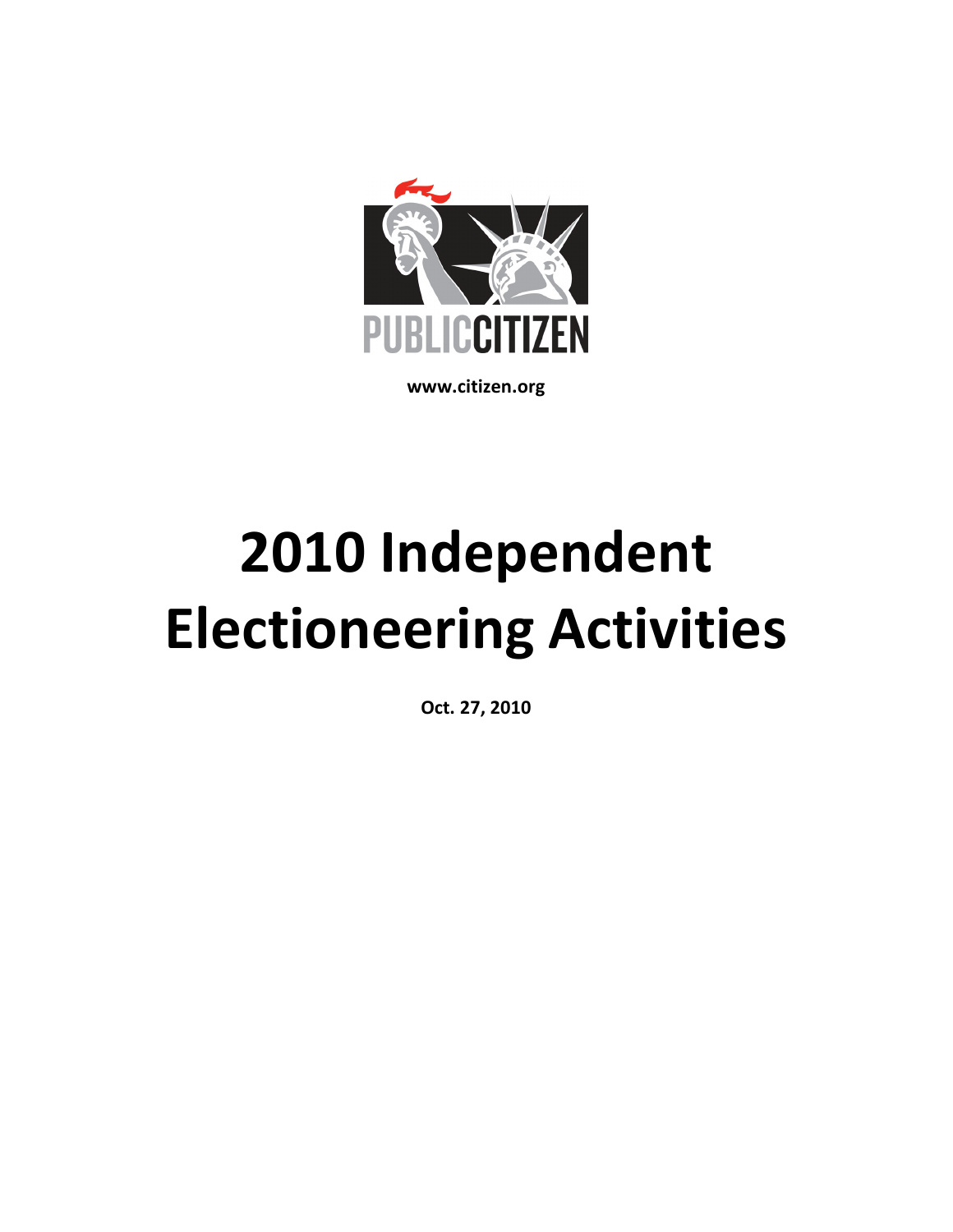#### Acknowledgments

This report was produced by Taylor Lincoln, research director, Alexander Cohen, senior researcher, David Arkush, director, and Yetunde Abass, administrative assistant of Public Citizen's Congress Watch division.

#### About Public Citizen

Public Citizen is a national non-profit membership organization with over 160,000 members and supporters. We represent consumer interests through lobbying, litigation, administrative advocacy, research, and public education on a broad range of issues including consumer rights in the marketplace, product safety, financial regulation, safe and affordable health care, campaign finance reform and government ethics, fair trade, climate change, and corporate and government accountability.



Public Citizen's Congress Watch 215 Pennsylvania Ave SE Washington, DC 20003 P: 202-546-4996 F: 202-547-7392 http://www.citizen.org

© 2010 Public Citizen. All rights reserved.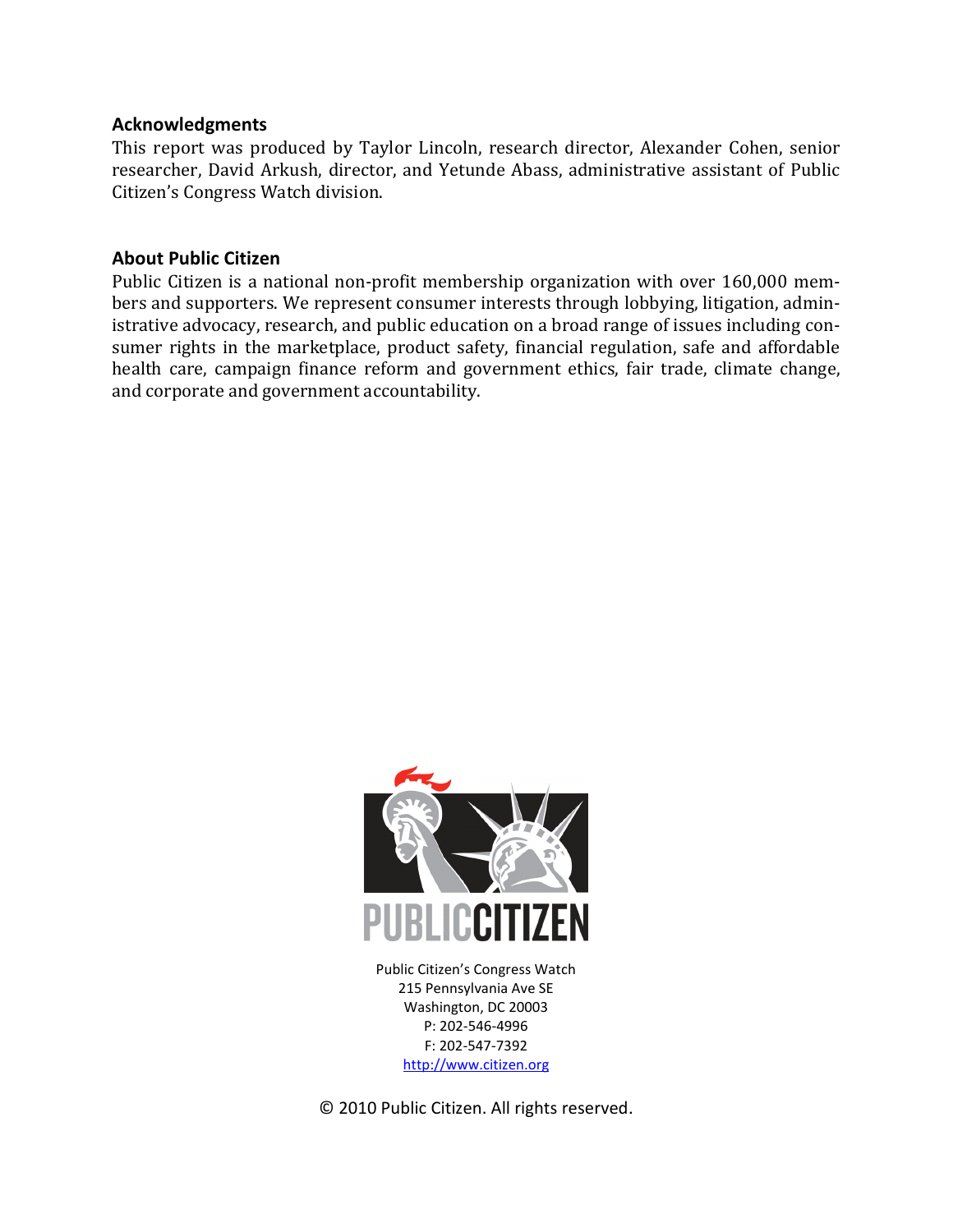# **Contents**

| Figure 1: Amount Spent in 2010 on Electioneering Activities by Groups Accepting Large<br>Contributions or Not Disclosing Contributions (as Reported by the FEC Through Oct. 25, |
|---------------------------------------------------------------------------------------------------------------------------------------------------------------------------------|
| Figure 2: Independent Expenditures Only: Breakdown of Spending Aiding Republicans and                                                                                           |
| Figure 3: Amount Spent and Disclosed in 2010 by Outside Groups (Through Oct. 25, 2010)  2                                                                                       |
| Figure 4: Top 150 Contributors to Independent Groups Engaging in Election Spending  7                                                                                           |
| Figure 5: Ranking of Groups by Number of Contests Influenced in 2010 Ranked by Group                                                                                            |
| Figure 6: Contests Incurring the Most Spending by Outside Groups (Through Oct. 25, 2010). 15                                                                                    |
| Figure 7: Contests Incurring the Most Spending by Outside Organizations, Enumerated by                                                                                          |
| Figure 8: Electioneering Groups Making Their First 2010 Expenditures Since Oct. 11 (Within                                                                                      |
| Figure 9: Organizations Active in the 2010 Elections Disclosing Their First Expenditure Since                                                                                   |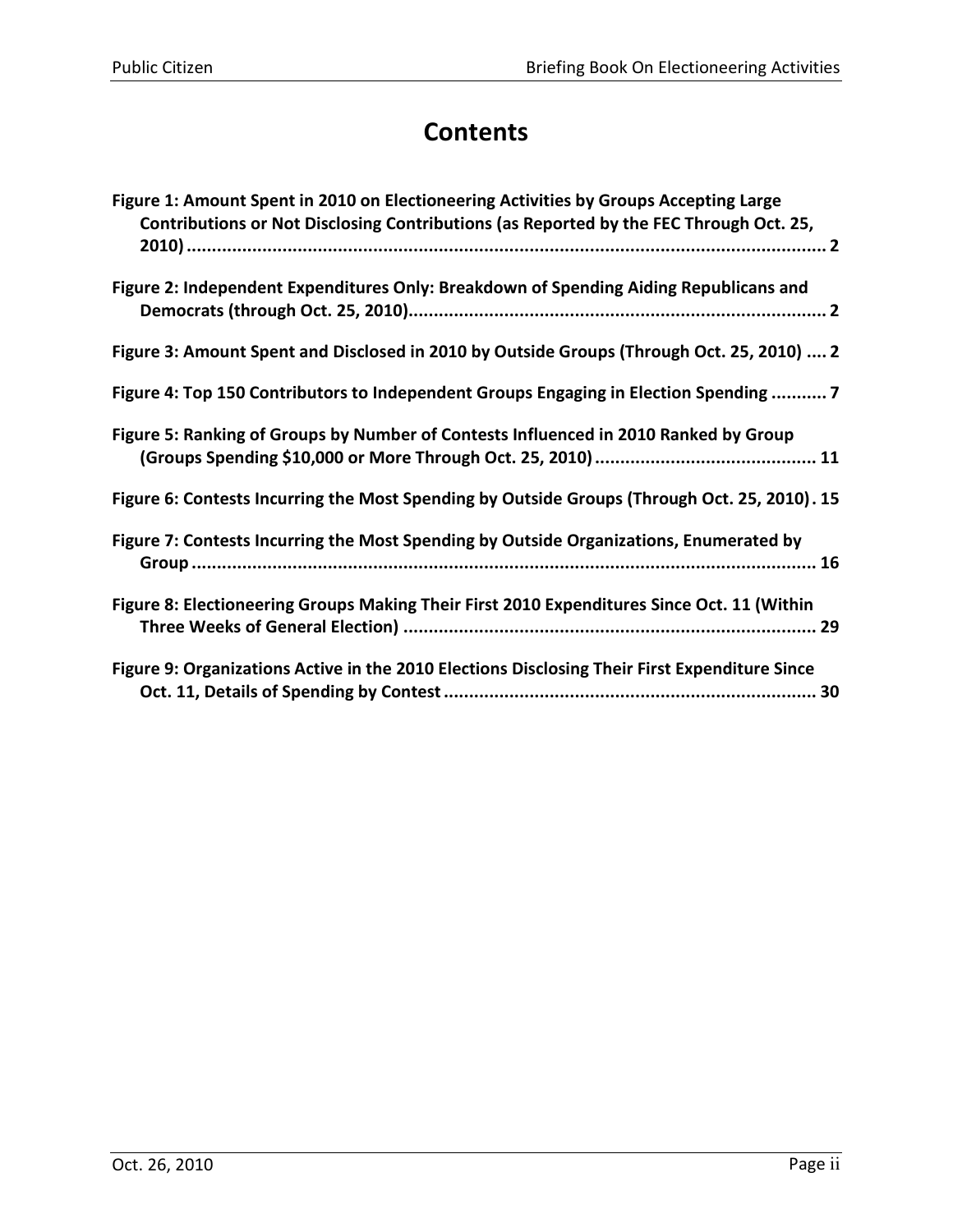## 2010 Independent Electioneering Activities

Public Citizen has identified 149 groups that have reported to the Federal Election Commission (FEC) expenditures intended to influence this year's elections and have either accepted large contributions (above \$5,000) or have not reported the source of their contributions at all. These groups' electioneering activities and their large contributions are chronicled at www.citizen.org/stealthpacs. Public Citizen is updating the Web site regularly to reflect new reports.

This report enumerates the information contained on the Web site, reflecting data through October 25.

- The 149 groups studied have reported \$176.1 million in expenditures, including \$109.4 million in independent expenditures and \$66.7 million in electioneering communications. See Figure 1. Independent expenditures are payments for activities expressly intended to influence the outcomes of elections; electioneering communications are messages depicting a federal candidate within 60 days of a general election of 30 days of a primary that stop short of asking the audience to vote for or against a candidate.
- Of independent expenditures, \$79.4 million has been spent to aid Republicans, compared to \$28.5 million for Democrats. See Figure 2. Reports to the FEC for electioneering communications do not indicate a candidate supported or opposed.
- Just ten groups are responsible for 65 percent of the spending, or \$114.6 million of 176.1 million. See Figure 3 for a list of spending by each group.
- Before the Supreme Court's January 2010 decision in Citizens United v. Federal Election Commission, organizations making independent expenditures were required to disclose the sources of the money paying for them. In many instances, such groups no longer do. The majority of funding for independent election spending in 2010 has come from undisclosed sources.
	- $\circ$  Of the 149 groups covered this report, 80 have not disclosed any information about the sources of their money to the FEC. These 80 groups are responsible for 59.9 percent of spending, or \$105.4 million of \$176.1 million.
	- o Of the top 10 spenders, only two have disclosed any funder information.
	- o The five groups spending the most without disclosing their funders are the U.S. Chamber of Commerce (\$28.7 million), American Action Network (\$14.2 million), Crossroads Grassroots Policy Strategies (\$11.5 million), American Future Fund (\$9.3 million) and Americans for Job Security (\$9 million). See Figure 3.
- Independent groups (counting those engaging in independent expenditures, electioneering communications, or both), have collectively disclosed \$70.7 million in contributions this year from about 124,000 donors through October 21, 2010. But the top 150 donors are responsible for \$47.2 million of the disclosed contributions,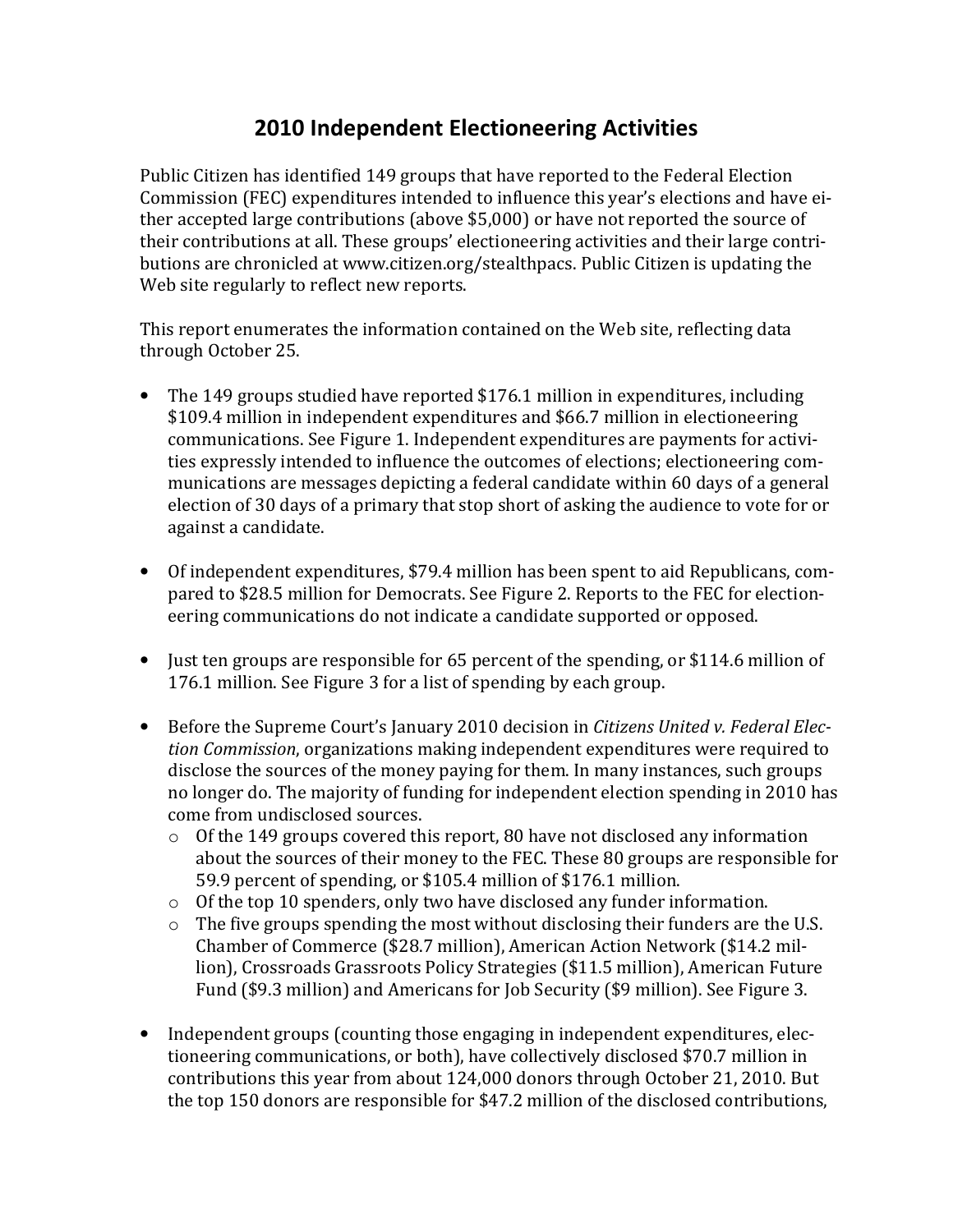meaning that 0.12 percent of the donors are responsible for 66.8 percent of the reported contributions. Figure 4 lists the 150 largest donors.

- Five groups have spent money to influence more than 35 races each: the U.S. Chamber of Commerce, NARAL Pro-Choice America, Susan B. Anthony List Inc., 60 Plus Association and Americans for Prosperity. Figure 5 lists the number of contests each group has attempted to influence.
- Eight contests, all Senate races, have incurred at least \$5 million in spending by the outside groups studied. See Figure 6 for a listing of the contests on which the most outside money has been spent. Figure 7 enumerates the groups that spent money on each of these contests and the amounts they spent.
- Thirty groups did not make their first expenditures to influence the 2010 elections until at least October 11, or within three weeks of Election Day. The highest spenders among the newcomers have been the Center for Individual Freedom (\$2,482,312), Ending Spending Fund (\$1,150,000) and Women's Voices Women Vote Action Fund (\$1,056,545). Figure 8 lists the new groups and the amount each has spent; Figure 9 enumerates the contests each group has attempted to influence, the amount the group has spent and the candidates on whose behalf the expenditures were made, if such information is available.

#### Figure 1: Amount Spent in 2010 on Electioneering Activities by Groups Accepting Large Contributions or Not Disclosing Contributions (as Reported by the FEC Through Oct. 25, 2010)

| <b>Independent Expenditures</b> | Electioneering<br><b>Communications</b> | Total         |
|---------------------------------|-----------------------------------------|---------------|
| \$109,407,552                   | \$66,712,021                            | \$176,119,573 |

#### Figure 2: Independent Expenditures Only: Breakdown of Spending Aiding Republicans and Democrats (through Oct. 25, 2010)

| Amount Spent Supporting Republicans or Opposing Democrats | \$79,436,096 |
|-----------------------------------------------------------|--------------|
| Amount Spent Supporting Democrats or Opposing Republicans | \$28,454,142 |

|   | Organization                            | <b>Total Expendi-</b><br>tures | <b>Electioneering</b><br>Communica-<br>tion Amount | Independent<br><b>Expenditure</b><br>Amount | <b>Total Dis-</b><br>closed Contri-<br>butions |
|---|-----------------------------------------|--------------------------------|----------------------------------------------------|---------------------------------------------|------------------------------------------------|
|   | U.S. Chamber of Commerce                | \$28,730,613                   | \$28,730,613                                       | \$0                                         | \$0                                            |
|   | American Crossroads                     | \$17,964,451                   | \$0                                                | \$17,964,451                                | \$22,750,855                                   |
| 3 | American Action Network Inc.            | \$17,210,435                   | \$14,253,875                                       | \$2,956,560                                 | \$0                                            |
| 4 | Crossroads Grassroots Policy Strategies | \$11,506,028                   | \$1,104,782                                        | \$10,401,246                                | \$0                                            |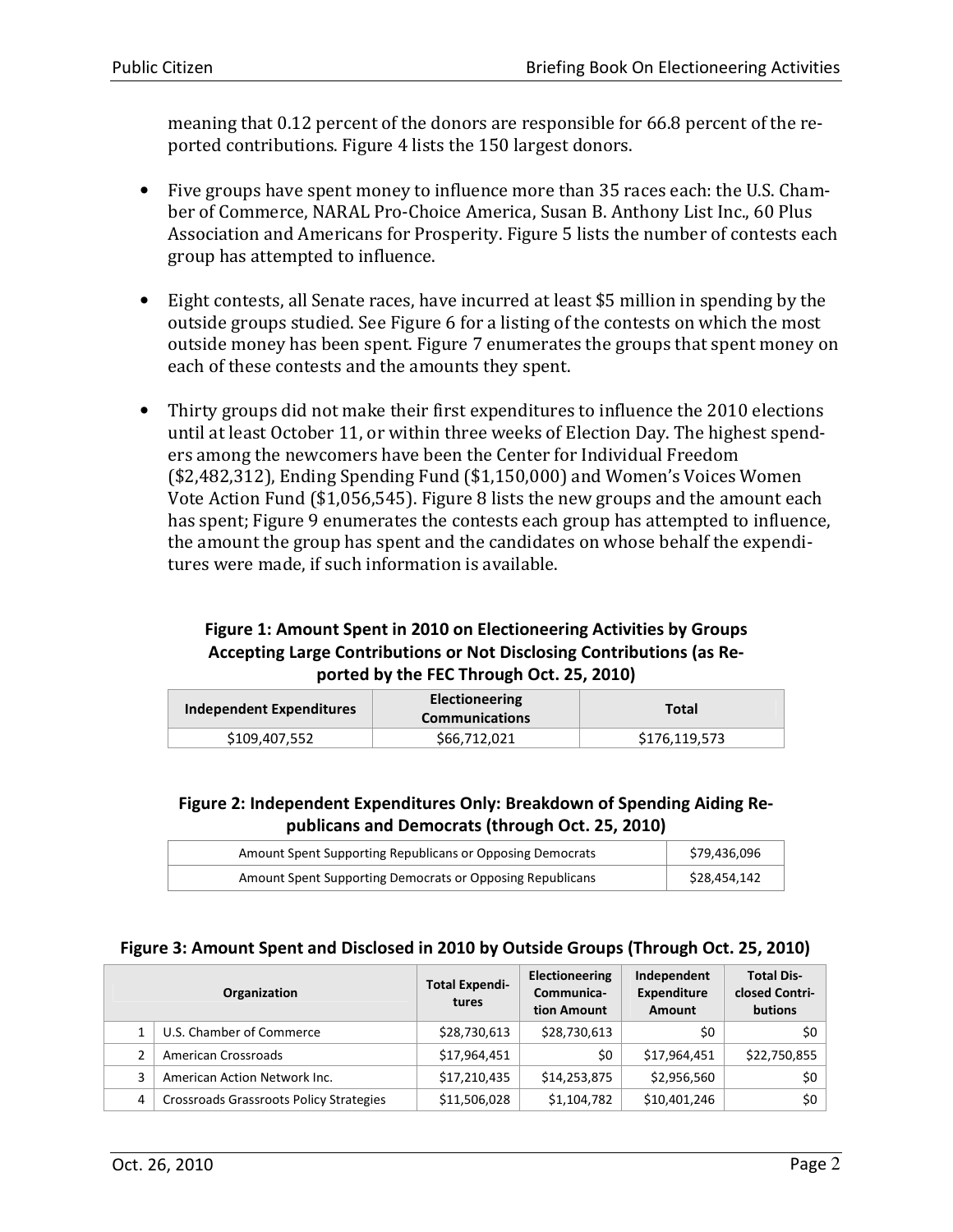|                | Organization                                                                     | <b>Total Expendi-</b><br>tures | Electioneering<br>Communica-<br>tion Amount | Independent<br><b>Expenditure</b><br><b>Amount</b> | <b>Total Dis-</b><br>closed Contri-<br>butions |
|----------------|----------------------------------------------------------------------------------|--------------------------------|---------------------------------------------|----------------------------------------------------|------------------------------------------------|
| 5              | American Future Fund                                                             | \$9,270,539                    | \$2,241,557                                 | \$7,028,982                                        | \$0                                            |
| 6              | Americans for Job Security (AJS)                                                 | \$8,993,822                    | \$4,598,520                                 | \$4,395,302                                        | \$0                                            |
| $\overline{7}$ | 60 Plus Ass'n                                                                    | \$6,855,921                    | \$397,838                                   | \$6,458,083                                        | \$0                                            |
| 8              | American Fed. of State County and Mu-<br>nicipal Employees AFL-CIO               | \$6,782,096                    | \$68,539                                    | \$6,713,557                                        | \$0                                            |
| 9              | Club for Growth Action                                                           | \$3,812,604                    | \$0                                         | \$3,812,604                                        | \$3,395,076                                    |
| 10             | Americans for Tax Reform                                                         | \$3,533,704                    | \$0                                         | \$3,533,704                                        | \$0                                            |
| 11             | Women Vote                                                                       | \$2,984,571                    | \$0                                         | \$2,984,571                                        | \$2,031,388                                    |
| 12             | League of Conservation Voters (LCV)                                              | \$2,821,767                    | \$0                                         | \$2,821,767                                        | \$75,000                                       |
| 13             | NEA Fund for Children & Public Education<br>(527)                                | \$2,751,785                    | \$0                                         | \$2,751,785                                        | \$617,321                                      |
| 14             | <b>Votevets Action Fund</b>                                                      | \$2,721,474                    | \$858,004                                   | \$1,863,470                                        | \$400,000                                      |
| 15             | Center for Individual Freedom                                                    | \$2,482,312                    | \$2,482,312                                 | \$0                                                | \$0                                            |
| 16             | Our Country Deserves Better PAC --<br>TheTeaPartyExpress.org                     | \$2,080,744                    | \$0                                         | \$2,080,744                                        | \$1,918,665                                    |
| 17             | Revere America                                                                   | \$1,959,055                    | \$0                                         | \$1,959,055                                        | \$0                                            |
| 18             | Club for Growth PAC                                                              | \$1,806,752                    | \$0                                         | \$1,806,752                                        | \$2,822,023                                    |
| 19             | Right Change.com (527)                                                           | \$1,764,062                    | \$0                                         | \$1,764,062                                        | \$1,764,055                                    |
| 20             | Susan B. Anthony List Inc.                                                       | \$1,592,726                    | \$0                                         | \$1,592,726                                        | \$1,521,802                                    |
| 21             | Citizens for Strength and Security                                               | \$1,384,210                    | \$1,384,210                                 | \$0                                                | \$5,752,000                                    |
| 22             | CSS Action Fund Inc.                                                             | \$1,377,680                    | \$1,377,680                                 | \$0                                                | \$0                                            |
| 23             | Patriot Majority PAC                                                             | \$1,336,688                    | \$0                                         | \$1,336,688                                        | \$1,620,000                                    |
| 24             | Arkansans for Change                                                             | \$1,335,073                    | \$1,335,073                                 | \$0                                                | \$0                                            |
| 25             | <b>First Amendment Alliance</b>                                                  | \$1,287,876                    | \$0                                         | \$1,287,876                                        | \$1,372,469                                    |
| 26             | <b>Working America</b>                                                           | \$1,221,651                    | \$0                                         | \$1,221,651                                        | \$470,000                                      |
| 27             | Campaign Money Watch                                                             | \$1,174,718                    | \$1,174,718                                 | \$0                                                | \$1,125,000                                    |
| 28             | CWA Non-Fed'l Separate Segregated Fund                                           | \$1,174,194                    | \$1,174,194                                 | \$0                                                | \$0                                            |
| 29             | <b>Ending Spending Fund</b>                                                      | \$1,150,000                    | \$0                                         | \$1,150,000                                        | \$0                                            |
| 30             | Americans for Prosperity                                                         | \$1,116,855                    | \$1,116,855                                 | \$0                                                | \$1,000                                        |
| 31             | Nat'l Ass'n of Realtors Congressional Fund                                       | \$1,097,266                    | Ş0                                          | \$1,097,266                                        | \$1,004,230                                    |
| 32             | Women's Voices Women Vote Action Fund                                            | \$1,056,545                    | \$823,437                                   | \$233,108                                          | \$0                                            |
| 33             | <b>Campaign for Working Families</b>                                             | \$957,527                      | \$0                                         | \$957,527                                          | \$291,219                                      |
| 34             | New Prosperity Foundation                                                        | \$937,433                      | \$0                                         | \$937,433                                          | \$582,000                                      |
| 35             | Moveon.Org Political Action                                                      | \$921,773                      | \$0                                         | \$921,773                                          | \$6,529,398                                    |
| 36             | Defenders of Wildlife Action Fund                                                | \$913,554                      | \$0                                         | \$913,554                                          | \$474,380                                      |
| 37             | Nat'l Ass'n of Manufacturers                                                     | \$886,764                      | \$886,764                                   | \$0                                                | \$0                                            |
| 38             | Americans for Responsible Health Care                                            | \$767,686                      | \$0                                         | \$767,686                                          | \$527,295                                      |
| 39             | Californians for a Balanced Budget and<br><b>Better Economy</b>                  | \$750,000                      | \$750,000                                   | \$0                                                | \$0                                            |
| 40             | Nat'l Federation of Independent Business<br>Save America's Free Enterprise Trust | \$725,754                      | \$0                                         | \$725,754                                          | \$548,488                                      |
| 41             | Working for Us PAC Inc.                                                          | \$692,128                      | \$0                                         | \$692,128                                          | \$562,500                                      |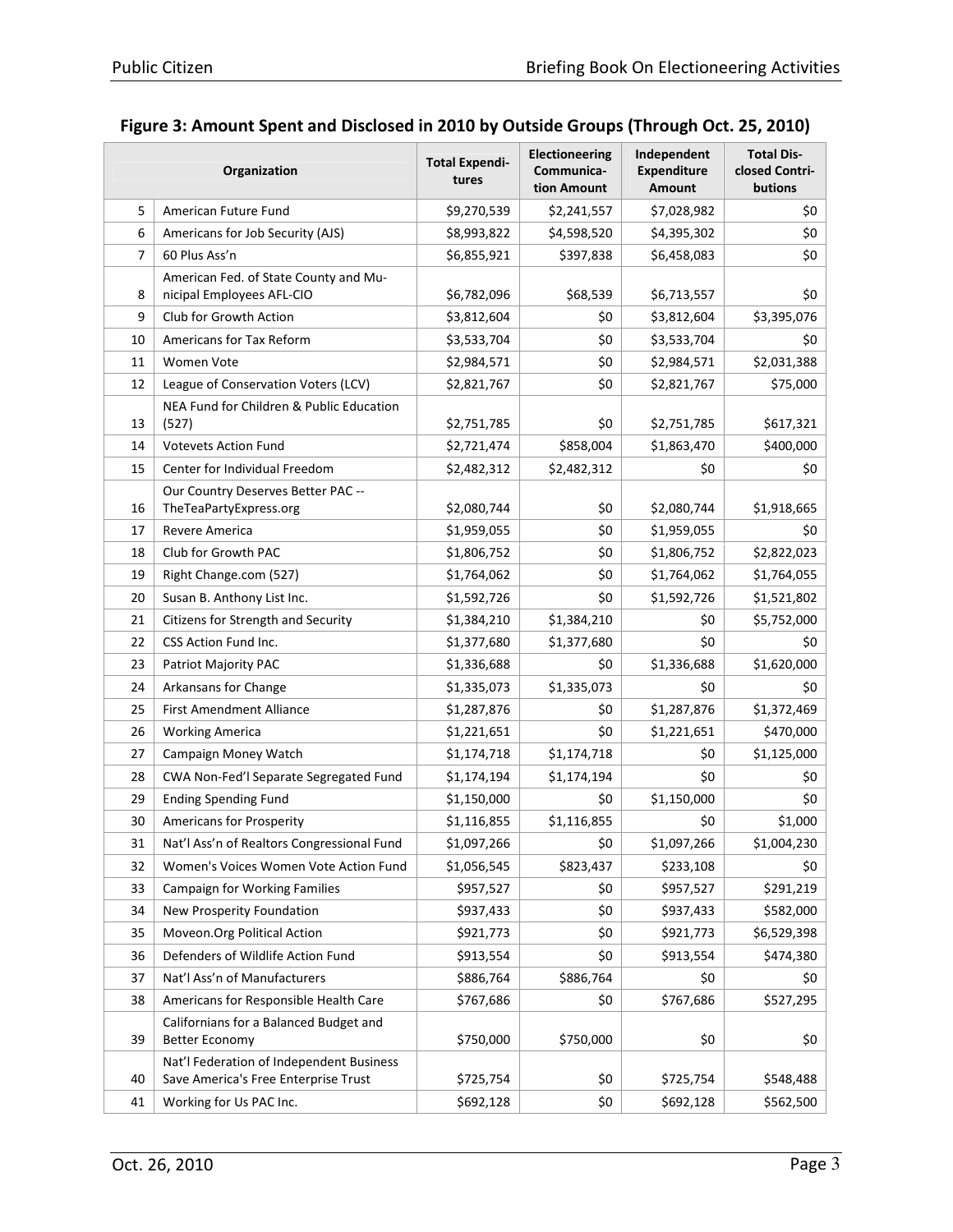|    | Organization                                                                           | <b>Total Expendi-</b><br>tures | <b>Electioneering</b><br>Communica-<br>tion Amount | Independent<br><b>Expenditure</b><br><b>Amount</b> | <b>Total Dis-</b><br>closed Contri-<br>butions |
|----|----------------------------------------------------------------------------------------|--------------------------------|----------------------------------------------------|----------------------------------------------------|------------------------------------------------|
|    | League of Conservation Voters Victory                                                  |                                |                                                    |                                                    |                                                |
| 42 | Fund                                                                                   | \$652,764                      | \$0                                                | \$652,764                                          | \$255,076                                      |
| 43 | American Worker, Inc.                                                                  | \$648,526                      | \$0                                                | \$648,526                                          | \$193,500                                      |
|    | 1199 Service Employees Int'l Union Fed'l                                               |                                |                                                    |                                                    |                                                |
| 44 | <b>Political Action Fund</b>                                                           | \$646,838                      | \$0                                                | \$646,838                                          | \$12,453                                       |
| 45 | <b>Majority Action PAC</b>                                                             | \$640,632                      | \$0                                                | \$640,632                                          | \$410,000                                      |
| 46 | Arkansans for Common Sense                                                             | \$638,850                      | \$0                                                | \$638,850                                          | \$0                                            |
| 47 | Alliance for America's Future                                                          | \$632,541                      | \$0                                                | \$632,541                                          | \$0                                            |
| 48 | Independent Women's Voice                                                              | \$619,505                      | \$299,175                                          | \$320,330                                          | \$188,011                                      |
| 49 | Republican Jewish Coalition (RJC)                                                      | \$610,590                      | \$0                                                | \$610,590                                          | \$0                                            |
| 50 | West Virginia Conservative Foundation Inc.                                             | \$567,645                      | \$567,645                                          | \$0                                                | \$0                                            |
| 51 | <b>Concerned Taxpayers of America</b>                                                  | \$566,866                      | \$0                                                | \$566,866                                          | \$500,000                                      |
| 52 | Humane Society Legislative Fund                                                        | \$462,147                      | \$0                                                | \$462,147                                          | \$0                                            |
| 53 | Coalition to Protect Seniors Inc.                                                      | \$452,433                      | \$0                                                | \$452,433                                          | \$0                                            |
| 54 | CitizenLink                                                                            | \$412,506                      | \$36,192                                           | \$376,314                                          | \$4,220                                        |
| 55 | Club for Growth                                                                        | \$393,792                      | \$0                                                | \$393,792                                          | \$0                                            |
| 56 | <b>Bluegreen Alliance</b>                                                              | \$387,601                      | \$370                                              | \$387,231                                          | \$154,949                                      |
| 57 | Citizens United Political Victory Fund                                                 | \$349,031                      | \$0                                                | \$349,031                                          | \$175,309                                      |
| 58 | Patriot Majority                                                                       | \$320,721                      | \$320,721                                          | \$0                                                | \$0                                            |
| 59 | Nat'l Wildlife Federation Action Fund                                                  | \$307,819                      | \$0                                                | \$307,819                                          | \$114,500                                      |
| 60 | <b>BIPAC</b> - Business Institute for Political<br>Analysis                            | \$290,578                      | \$0                                                | \$290,578                                          | \$0                                            |
| 61 | Nat'l Organization for Marriage                                                        | \$277,706                      | \$0                                                | \$277,706                                          | \$0                                            |
| 62 | Florida IS Not for Sale                                                                | \$250,472                      | \$0                                                | \$250,472                                          | \$326,000                                      |
| 63 | Citizens for a Working America PAC                                                     | \$250,000                      | \$0                                                | \$250,000                                          | \$255,000                                      |
| 64 | <b>NARAL Pro-Choice America</b>                                                        | \$238,231                      | \$0                                                | \$238,231                                          | \$0                                            |
| 65 | <b>Western Representation PAC</b>                                                      | \$201,346                      | \$0                                                | \$201,346                                          | \$48,735                                       |
| 66 | Illinois Chamber of Commerce                                                           | \$200,000                      | \$0                                                | \$200,000                                          | \$190,000                                      |
| 67 | <b>Clean Water Action</b>                                                              | \$194,717                      | \$0                                                | \$194,717                                          | \$0                                            |
| 68 | Rightchange.Com, Inc.                                                                  | \$192,070                      | Ş0                                                 | \$192,070                                          | Ş0                                             |
|    | Protecting Choice in California 2010, a<br>project of Planned Parenthood Affiliates of |                                |                                                    |                                                    |                                                |
| 69 | CA                                                                                     | \$180,046                      | \$0                                                | \$180,046                                          | \$135,929                                      |
| 70 | 2010 Leadership Council                                                                | \$170,676                      | \$0                                                | \$170,676                                          | \$0                                            |
| 71 | Americans for New Leadership                                                           | \$160,815                      | \$0                                                | \$160,815                                          | \$427,282                                      |
| 72 | Common Sense Issues Inc.                                                               | \$158,780                      | \$29,710                                           | \$129,070                                          | \$54,000                                       |
| 73 | <b>Communications Workers of America</b><br><b>Working Voices</b>                      | \$150,000                      | \$0                                                | \$150,000                                          | \$238,000                                      |
| 74 | Our Community Votes                                                                    | \$143,142                      | \$0                                                | \$143,142                                          | \$0                                            |
| 75 | Working Families for Hawaii                                                            | \$139,971                      | \$0                                                | \$139,971                                          | \$0                                            |
| 76 | SpeechNow.org                                                                          | \$135,314                      | \$0                                                | \$135,314                                          | \$125,110                                      |
| 77 | Freedom's Defense Fund                                                                 | \$127,930                      | \$0                                                | \$127,930                                          | \$250,951                                      |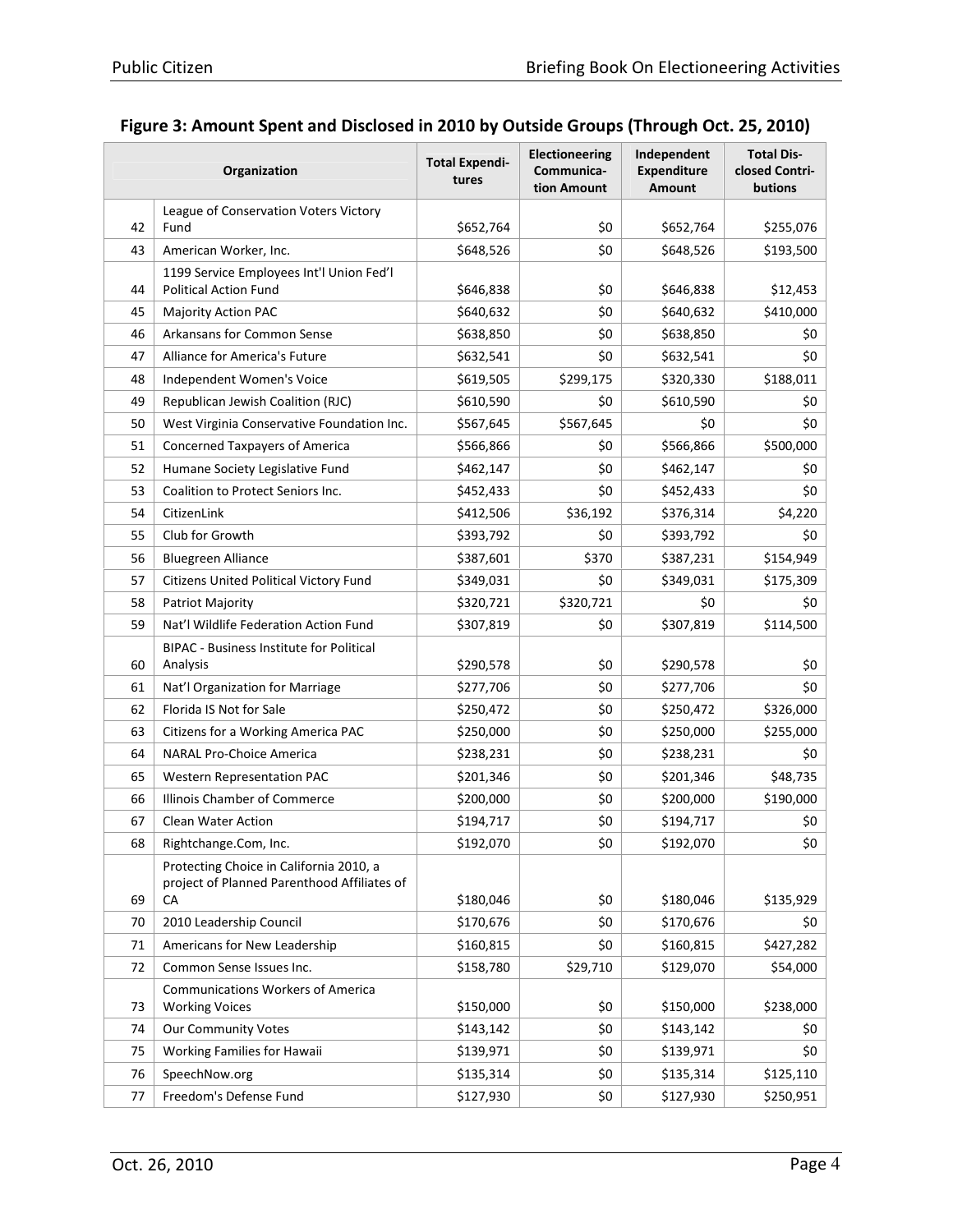|     | Organization                                                       | <b>Total Expendi-</b><br>tures | <b>Electioneering</b><br>Communica-<br>tion Amount | Independent<br><b>Expenditure</b><br>Amount | <b>Total Dis-</b><br>closed Contri-<br>butions |
|-----|--------------------------------------------------------------------|--------------------------------|----------------------------------------------------|---------------------------------------------|------------------------------------------------|
| 78  | Trust In Small Business PAC (TISB PAC)                             | \$124,047                      | \$0                                                | \$124,047                                   | \$120,594                                      |
| 79  | <b>America Votes</b>                                               | \$121,098                      | \$0                                                | \$121,098                                   | \$0                                            |
| 80  | New Leadership In Colorado                                         | \$120,138                      | \$120,138                                          | \$0                                         | \$0                                            |
| 81  | <b>CARE Membership Organization</b>                                | \$118,700                      | \$118,700                                          | \$0                                         | \$0                                            |
| 82  | Pennsylvania Business Council                                      | \$117,992                      | \$0                                                | \$117,992                                   | \$90,000                                       |
| 83  | Accountability 2010                                                | \$115,000                      | \$0                                                | \$115,000                                   | \$0                                            |
| 84  | American Majority Action Inc.                                      | \$111,637                      | \$0                                                | \$111,637                                   | \$0                                            |
| 85  | Foundation for a Secure and Prosperous<br>America                  | \$111,407                      | \$0                                                | \$111,407                                   | \$0                                            |
| 86  | American Principles in Action                                      | \$107,920                      | \$0                                                | \$107,920                                   | \$0                                            |
| 87  | Kentucky Leadership Council                                        | \$103,800                      | \$0                                                | \$103,800                                   | \$35,000                                       |
| 88  | Conservatives for Truth                                            | \$100,000                      | \$0                                                | \$100,000                                   | \$0                                            |
| 89  | We Love USA PAC                                                    | \$97,063                       | \$0                                                | \$97,063                                    | \$80,850                                       |
| 90  | <b>Building a Stronger Wisconsin</b>                               | \$95,004                       | \$0                                                | \$95,004                                    | \$0                                            |
| 91  | Louisiana Truth PAC                                                | \$92,843                       | \$0                                                | \$92,843                                    | \$115,975                                      |
| 92  | Filangieri Society for Justice and Good<br>Government              | \$91,901                       | \$0                                                | \$91,901                                    | \$92,500                                       |
| 93  | Bull Moose Sportsmen's Alliance Action<br>Fund                     | \$91,041                       | \$0                                                | \$91,041                                    | \$0                                            |
| 94  | Partnership for America's Future                                   | \$80,000                       | \$80,000                                           | \$0                                         | \$0                                            |
| 95  | Blue America PAC Independent Expendi-<br>ture Committee            | \$79,884                       | \$0                                                | \$79,884                                    | \$70,315                                       |
| 96  | Nat'l Education Ass'n (NEA)                                        | \$79,362                       | \$79,362                                           | \$0                                         | \$0                                            |
| 97  | Aul Action Nfp                                                     | \$75,770                       | \$0                                                | \$75,770                                    | \$0                                            |
| 98  | Emily's List                                                       | \$74,300                       | \$74,300                                           | \$0                                         | \$7,100,661                                    |
| 99  | Advancing Wisconsin Inc.                                           | \$68,140                       | \$0                                                | \$68,140                                    | \$0                                            |
| 100 | Americans for Working Families                                     | \$63,933                       | \$63,933                                           | \$0                                         | \$0                                            |
| 101 | Restore America's Voice PAC                                        | \$59,787                       | \$0                                                | \$59,787                                    | \$0                                            |
| 102 | Citizen Action of Wisconsin                                        | \$58,070                       | \$0                                                | \$58,070                                    | \$100,000                                      |
| 103 | Florida New Majority                                               | \$56,522                       | \$0                                                | \$56,522                                    | \$0                                            |
| 104 | <b>Fairtax Political Action</b>                                    | \$55,005                       | \$0                                                | \$55,005                                    | \$0                                            |
| 105 | Nat'l Committee to Preserve Social Secu-<br>rity                   | \$52,328                       | \$0                                                | \$52,328                                    | \$0                                            |
| 106 | Gun Owners of America Inc.                                         | \$50,275                       | \$0                                                | \$50,275                                    | \$34,390                                       |
| 107 | United Food & Commercial Workers Int'l<br>Union Active Ballot Club | \$50,000                       | \$0                                                | \$50,000                                    | \$118,230                                      |
| 108 | <b>Truth From American Workers</b>                                 | \$50,000                       | \$0                                                | \$50,000                                    | \$0                                            |
| 109 | Arizonans Working Together                                         | \$49,105                       | \$0                                                | \$49,105                                    | \$80,000                                       |
| 110 | Planned Parenthood Advocates Mar<br>Monte                          | \$47,912                       | \$0                                                | \$47,912                                    | \$0                                            |
| 111 | <b>Environmental Defense</b>                                       | \$47,247                       | \$47,247                                           | \$0                                         | \$0                                            |
| 112 | Judicial Crisis Network                                            | \$47,245                       | \$47,245                                           | \$0                                         | \$0                                            |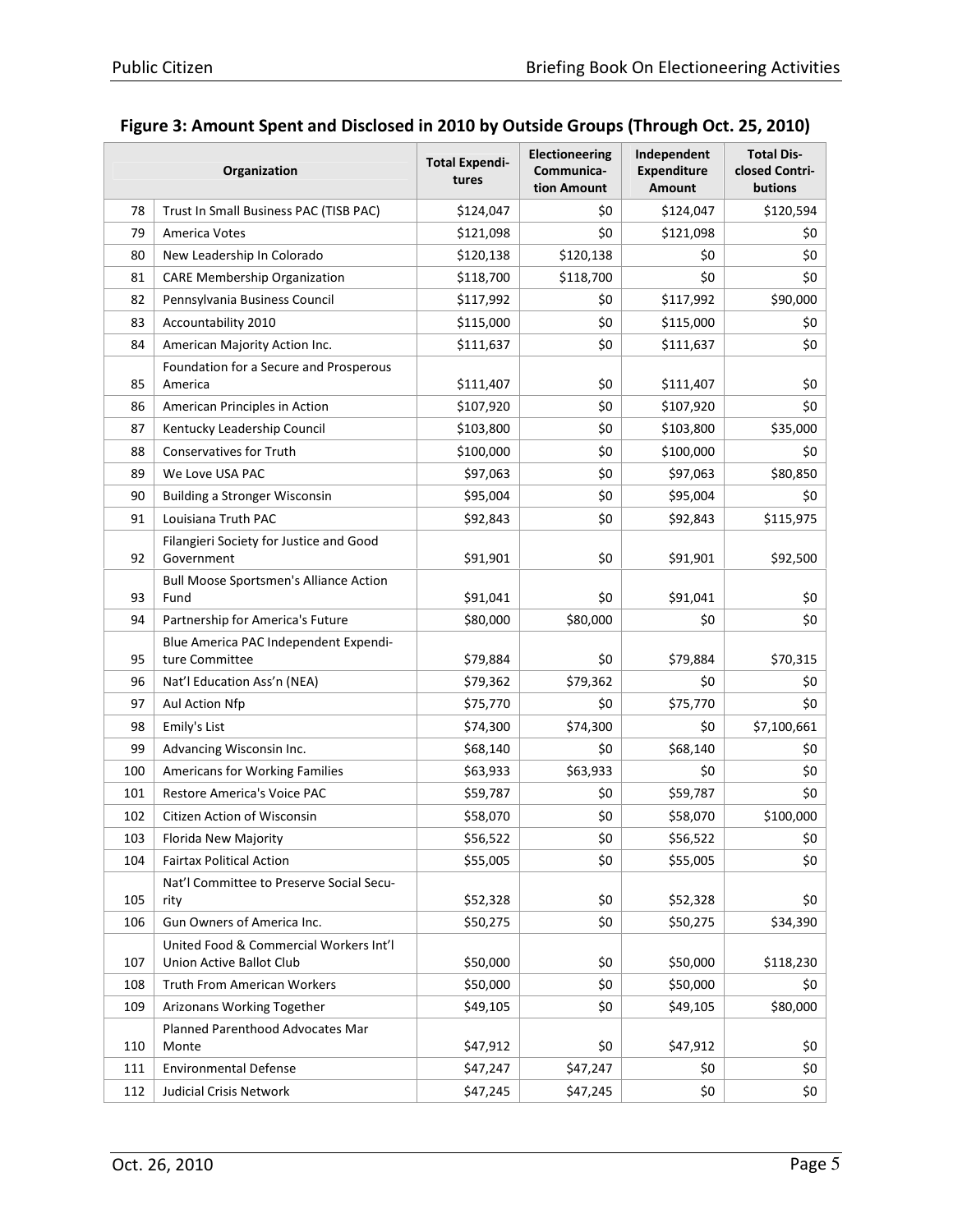|     | Organization                                                               | <b>Total Expendi-</b><br>tures | <b>Electioneering</b><br>Communica-<br>tion Amount | Independent<br><b>Expenditure</b><br>Amount | <b>Total Dis-</b><br>closed Contri-<br>butions |
|-----|----------------------------------------------------------------------------|--------------------------------|----------------------------------------------------|---------------------------------------------|------------------------------------------------|
|     | AFL CIO Committee on Political Education                                   |                                |                                                    |                                             |                                                |
| 113 | <b>Treasury Account</b>                                                    | \$45,714                       | \$0                                                | \$45,714                                    | \$0                                            |
| 114 | Vets for Freedom Inc.                                                      | \$43,271                       | \$0                                                | \$43,271                                    | \$0                                            |
| 115 | Alliance for Retired Americans Political<br><b>Action Fund</b>             | \$38,000                       | \$0                                                | \$38,000                                    | \$5,000                                        |
| 116 | Citizens for Economic and Nat'l Security                                   |                                | \$0                                                |                                             |                                                |
| 117 | People for the American Way                                                | \$35,100<br>\$33,474           | \$0                                                | \$35,100<br>\$33,474                        | \$34,750<br>\$0                                |
| 118 | Advocacy Fund, The                                                         | \$33,230                       | \$0                                                | \$33,230                                    | \$8,887                                        |
| 119 | <b>Peace Action West</b>                                                   | \$32,721                       | \$0                                                | \$32,721                                    | \$0                                            |
| 120 | Workers for a Better Hawaii                                                | \$26,693                       | \$26,693                                           | \$0                                         | \$100,000                                      |
|     | Nevada Advocates for Planned Parenthood                                    |                                |                                                    |                                             |                                                |
| 121 | Affiliates                                                                 | \$24,700                       | \$0                                                | \$24,700                                    | \$0                                            |
| 122 | <b>Military Families United</b>                                            | \$23,035                       | \$0                                                | \$23,035                                    | \$0                                            |
| 123 | American Public Policy Committee                                           | \$21,621                       | \$21,621                                           | \$0                                         | \$0                                            |
| 124 | Send Harry Packing                                                         | \$20,000                       | \$20,000                                           | \$0                                         | \$0                                            |
| 125 | <b>Cornerstone Action</b>                                                  | \$18,170                       | \$0                                                | \$18,170                                    | \$0                                            |
| 126 | California Nurses Ass'n                                                    | \$16,117                       | \$0                                                | \$16,117                                    | \$0                                            |
| 127 | Shee Atika, Inc.                                                           | \$15,649                       | \$0                                                | \$15,649                                    | \$0                                            |
| 128 | Fund for American Opportunity - Educa-<br>tional Account                   | \$14,440                       | \$0                                                | \$14,440                                    | \$0                                            |
| 129 | New Jersey Right to Life Committee Fed'l<br><b>PAC</b>                     | \$13,820                       | \$0                                                | \$13,820                                    | \$2,175                                        |
| 130 | Matthew 25 Network                                                         | \$12,751                       | \$0                                                | \$12,751                                    | \$5,050                                        |
| 131 | MCCL Fed'l PAC                                                             | \$12,440                       | \$0                                                | \$12,440                                    | \$45                                           |
| 132 | Mid-Atlantic Laborers' Political League -<br>Laborers' Int'l Union of N.A. | \$10,224                       | \$0                                                | \$10,224                                    | \$3,305                                        |
| 133 | Physicians for a Responsible Government<br>Inc.                            | \$10,180                       | \$0                                                | \$10,180                                    | \$0                                            |
| 134 | Planned Parenthood Action Fund Inc.                                        | \$10,000                       | \$0                                                | \$10,000                                    | \$0                                            |
| 135 | Patriotic Veterans Inc.                                                    | \$10,000                       | \$0                                                | \$10,000                                    | \$0                                            |
| 136 | NH Citizens Alliance for Action                                            | \$9,008                        | \$0                                                | \$9,008                                     | \$112                                          |
| 137 | Samuel Joseph Worzelbacher Aka Joe The<br>Plumber                          | \$8,000                        | \$0                                                | \$8,000                                     | \$0                                            |
| 138 | Planned Parenthood of The St. Louis Re-<br>gion                            | \$7,431                        | \$0                                                | \$7,431                                     | \$0                                            |
| 139 | California Farm Bureau Federation Fund to<br>Protect The Family Farm       | \$7,268                        | \$0                                                | \$7,268                                     | \$0                                            |
| 140 | Lantern Project, The                                                       | \$6,225                        | \$0                                                | \$6,225                                     | \$155,950                                      |
| 141 | Taxpayers for Not 1 More Acre                                              | \$6,109                        | \$0                                                | \$6,109                                     | \$0                                            |
| 142 | Log Cabin Republicans Inc.                                                 | \$5,550                        | \$0                                                | \$5,550                                     | \$0                                            |
| 143 | one Nation PAC                                                             | \$4,292                        | \$0                                                | \$4,292                                     | \$51,693                                       |
| 144 | West Virginians for Life Inc. PAC                                          | \$4,258                        | \$0                                                | \$4,258                                     | \$8,405                                        |
| 145 | Finman                                                                     | \$3,400                        | \$0                                                | \$3,400                                     | \$0                                            |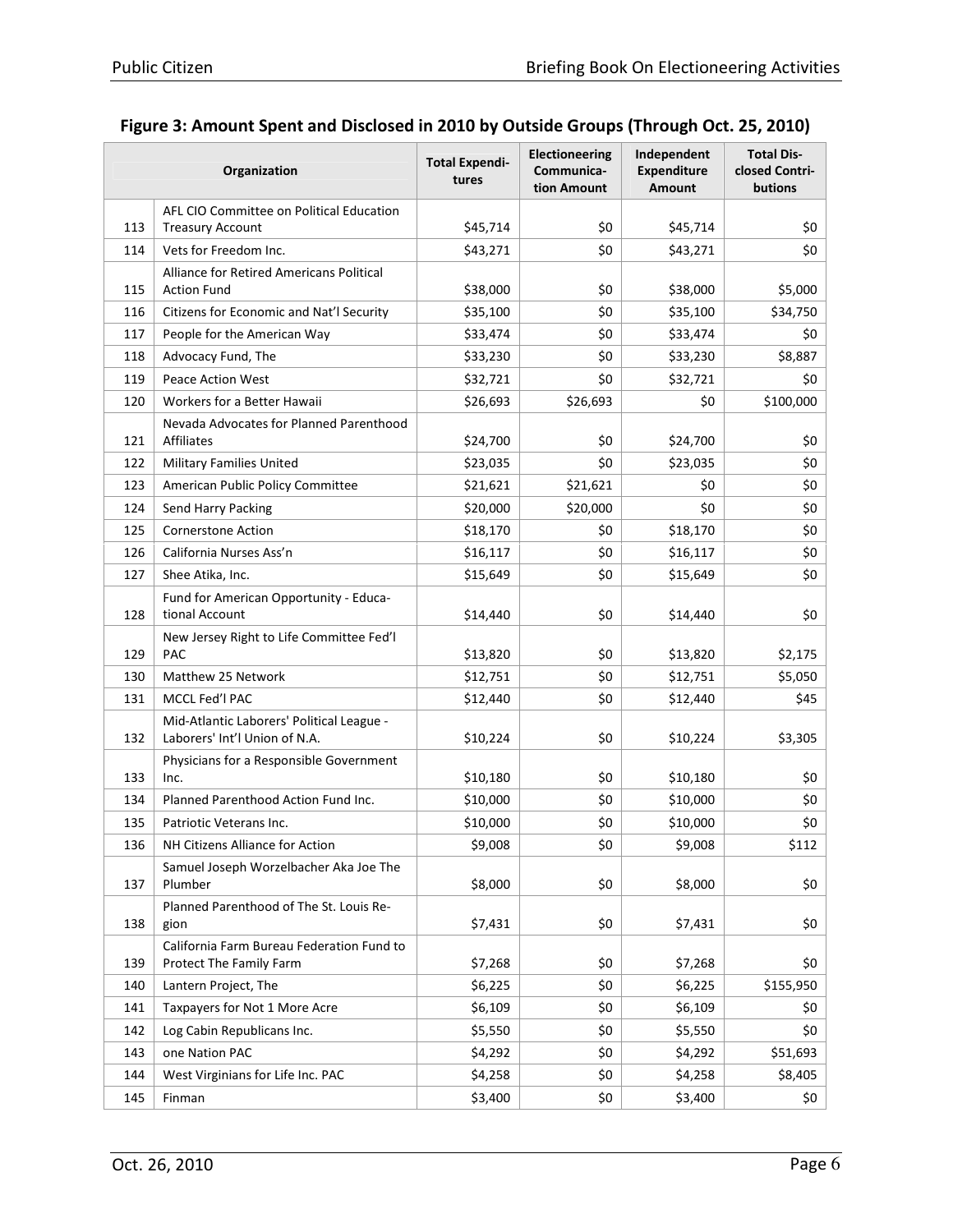|     | Organization                              | <b>Total Expendi-</b><br>tures | <b>Electioneering</b><br>Communica-<br>tion Amount | Independent<br><b>Expenditure</b><br><b>Amount</b> | <b>Total Dis-</b><br>closed Contri-<br><b>butions</b> |
|-----|-------------------------------------------|--------------------------------|----------------------------------------------------|----------------------------------------------------|-------------------------------------------------------|
| 146 | Americans for Legal Immigration PAC       | \$3,048                        | \$0                                                | \$3,048                                            | \$31,694                                              |
| 147 | <b>Environment Maryland</b>               | \$2,899                        | \$0                                                | \$2,899                                            | \$0                                                   |
| 148 | Conservation Voters for Idaho Action Fund | \$1,420                        | \$0                                                | \$1,420                                            | \$0                                                   |
| 149 | <b>Fidelis</b>                            | \$1,404                        | \$0                                                | \$1,404                                            | \$0                                                   |
|     | Total                                     | \$176,119,573                  | \$66,712,021                                       | \$109,407,552                                      | \$70,660,768                                          |

| <b>Contributor</b>                                            | <b>Recipient Organization</b>              | Sum of<br><b>Contributions</b><br>Reported |
|---------------------------------------------------------------|--------------------------------------------|--------------------------------------------|
| Perry, Bob J.                                                 | <b>American Crossroads</b>                 | \$7,000,000                                |
| <b>DGA</b>                                                    | Citizens for Strength and Security         | \$3,100,000                                |
| Rowling, Robert B.                                            | <b>American Crossroads</b>                 | \$2,500,000                                |
| TRT Holdings Inc.                                             | <b>American Crossroads</b>                 | \$2,341,880                                |
| Hughes, B. Wayne                                              | <b>American Crossroads</b>                 | \$2,300,000                                |
| Alliance Resource Gp, LLC                                     | <b>American Crossroads</b>                 | \$2,000,000                                |
| Eshelman, Fred                                                | Right Change.com (527)                     | \$1,764,055                                |
| SBA List Candidate Fund (PAC)                                 | Susan B. Anthony List Inc.                 | \$1,123,088                                |
| Jerry Perenchio Living Trust                                  | <b>American Crossroads</b>                 | \$1,000,000                                |
| Dixie Rice Agricultural Corporation                           | <b>American Crossroads</b>                 | \$1,000,000                                |
| SouthweSt. Louisiana Land LLC                                 | <b>American Crossroads</b>                 | \$1,000,000                                |
| Ass'n of Realtors, Nat'l                                      | Nat'l Ass'n of Realtors Congressional Fund | \$1,000,000                                |
| Rees-Jones, Trevor                                            | <b>American Crossroads</b>                 | \$1,000,000                                |
| Pharmaceutical Research & Manufacturers of<br>America (PhRMA) | Citizens for Strength and Security         | \$775,000                                  |
| Club for Growth PAC                                           | Club for Growth Action                     | \$622,000                                  |
| Collier, Parker J.                                            | Americans for Responsible Health Care      | \$527,295                                  |
| Public Campaign Action Fund                                   | Campaign Money Watch                       | \$525,000                                  |
| Childs, John                                                  | Club for Growth Action                     | \$500,000                                  |
| <b>SEIU COPE</b>                                              | <b>Women Vote</b>                          | \$500,000                                  |
| AFT                                                           | Citizens for Strength and Security         | \$500,000                                  |
| SEIU COPE                                                     | Working for Us PAC Inc.                    | \$500,000                                  |
| America's Families First Inc.                                 | Defenders of Wildlife Action Fund          | \$461,000                                  |
| AFL-CIO Workers' Voices PAC                                   | <b>Working America</b>                     | \$450,000                                  |
| American Financial Group                                      | <b>American Crossroads</b>                 | \$400,000                                  |
| SEIU Committee on Political Education                         | Patriot Majority PAC                       | \$400,000                                  |
| League of Conservation Voters (LCV)                           | <b>Votevets Action Fund</b>                | \$400,000                                  |
| Service Employees Int'l Union (SEIU)                          | Campaign Money Watch                       | \$350,000                                  |
| <b>First Amendment Alliance</b>                               | <b>First Amendment Alliance</b>            | \$348,369                                  |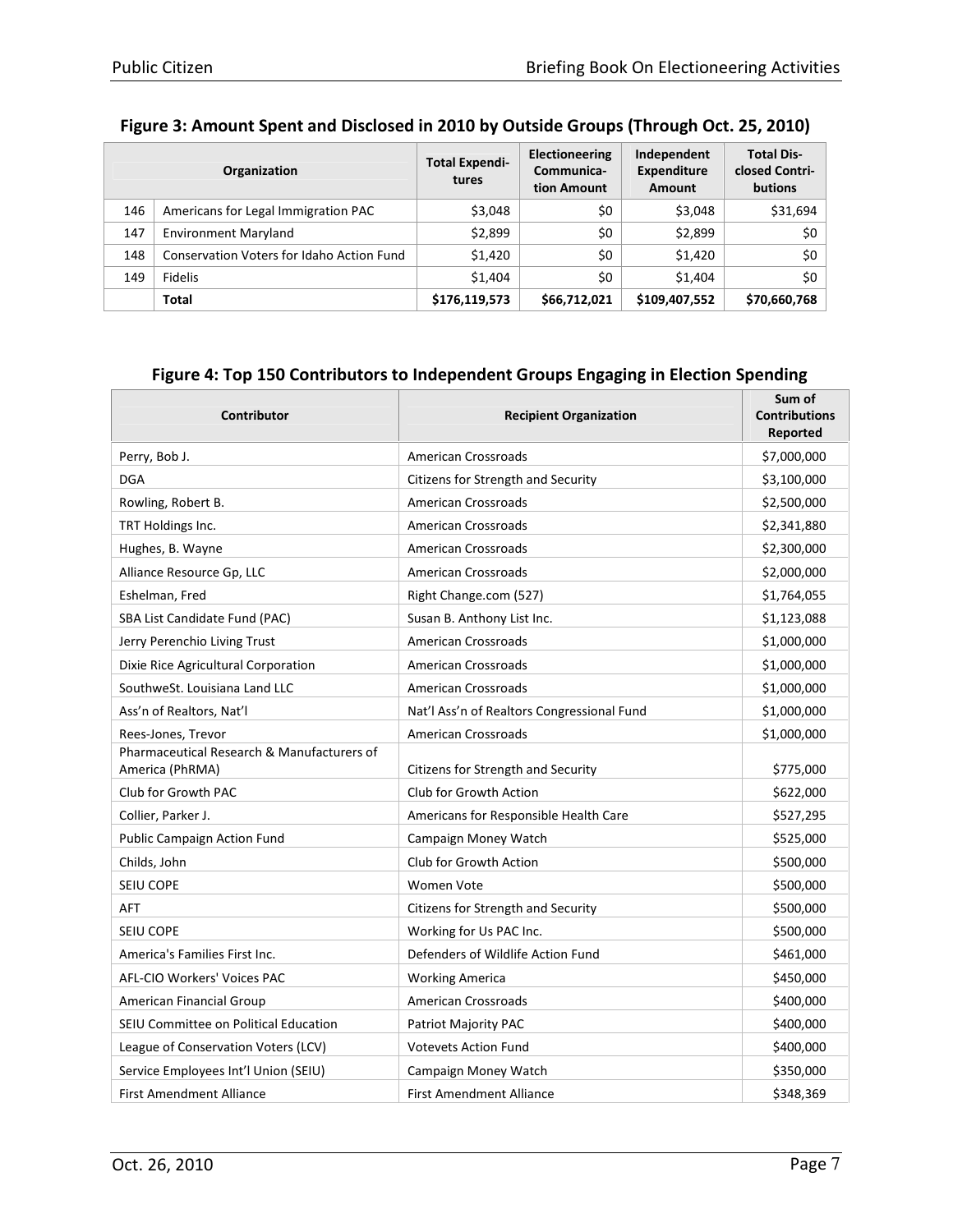| Contributor                                                       | <b>Recipient Organization</b>                           | Sum of<br><b>Contributions</b><br>Reported |
|-------------------------------------------------------------------|---------------------------------------------------------|--------------------------------------------|
| Daniel G Schuster Inc.                                            | Concerned Taxpayers of America                          | \$300,000                                  |
| Majority Action                                                   | <b>Majority Action PAC</b>                              | \$300,000                                  |
| Gundlach, Guy David                                               | Patriot Majority PAC                                    | \$300,000                                  |
| American Federation of Teachers (AFT)                             | Patriot Majority PAC                                    | \$300,000                                  |
| New Models                                                        | Citizens for a Working America PAC                      | \$255,000                                  |
| Susan B. Anthony List                                             | Susan B. Anthony List Inc.                              | \$252,383                                  |
| <b>American Crossroads 527</b>                                    | New Prosperity Foundation                               | \$250,000                                  |
| Sussman, Donald                                                   | Women Vote                                              | \$250,000                                  |
| <b>FPR</b>                                                        | Citizens for Strength and Security                      | \$250,000                                  |
| Weaver Popcorn Company, Inc.                                      | <b>American Crossroads</b>                              | \$250,000                                  |
| <b>Votevets Action Fund</b>                                       | Patriot Majority PAC                                    | \$250,000                                  |
| James, Virginia                                                   | Club for Growth Action                                  | \$250,000                                  |
| Gilliam, Richard Baxter                                           | <b>American Crossroads</b>                              | \$250,000                                  |
| <b>Communications Workers of America</b>                          | <b>Communications Workers of America Working Voices</b> | \$235,000                                  |
| Hayden, Jerry                                                     | Club for Growth Action                                  | \$200,000                                  |
| Mercer, Robert                                                    | <b>Concerned Taxpayers of America</b>                   | \$200,000                                  |
| Service Employees Int'l Union (SEIU)                              | Citizens for Strength and Security                      | \$200,000                                  |
| Club for Growth                                                   | Club for Growth Action                                  | \$192,528                                  |
| BIPAC - Business Institute for Political Analysis                 | Illinois Chamber of Commerce                            | \$190,000                                  |
| ASQC                                                              | Citizens for Strength and Security                      | \$180,000                                  |
| Eychaner, Fred Mr.                                                | Women Vote                                              | \$175,700                                  |
| League of Conservation Voters (LCV)                               | <b>Bluegreen Alliance</b>                               | \$154,949                                  |
| SEIU MD/DC State Council                                          | Citizens for Strength and Security                      | \$150,000                                  |
| Gordy, Russell D.                                                 | <b>First Amendment Alliance</b>                         | \$150,000                                  |
| <b>Communications Workers of America Working</b><br><b>Voices</b> | American Worker, Inc.                                   | \$125,000                                  |
| Michaels, Laurie                                                  | Campaign Money Watch                                    | \$125,000                                  |
| Bonderman, David                                                  | Campaign Money Watch                                    | \$125,000                                  |
| Annual Fund Inc.                                                  | Independent Women's Voice                               | \$121,915                                  |
| League of Conservation Voters Action Fund                         | Nat'l Wildlife Federation Action Fund                   | \$114,500                                  |
| Young, Fred                                                       | SpeechNow.org                                           | \$110,000                                  |
| Pharmaceutical Co., Ultra                                         | Club for Growth Action                                  | \$100,000                                  |
| American Fed. of State County and Municipal<br>Employees AFL-CIO  | Workers for a Better Hawaii                             | \$100,000                                  |
| AAJ PAC                                                           | Patriot Majority PAC                                    | \$100,000                                  |
| Hill, Al G.                                                       | <b>American Crossroads</b>                              | \$100,000                                  |
| Service Employees Int'l Union (SEIU)                              | Citizen Action of Wisconsin                             | \$100,000                                  |
| Harte, William                                                    | American Crossroads                                     | \$100,000                                  |
| Peterman, John M.                                                 | American Crossroads                                     | \$100,000                                  |
| Williams, Jr., Clayton W.                                         | First Amendment Alliance                                | \$100,000                                  |
| Rodman, Jr., Earl G.                                              | First Amendment Alliance                                | \$100,000                                  |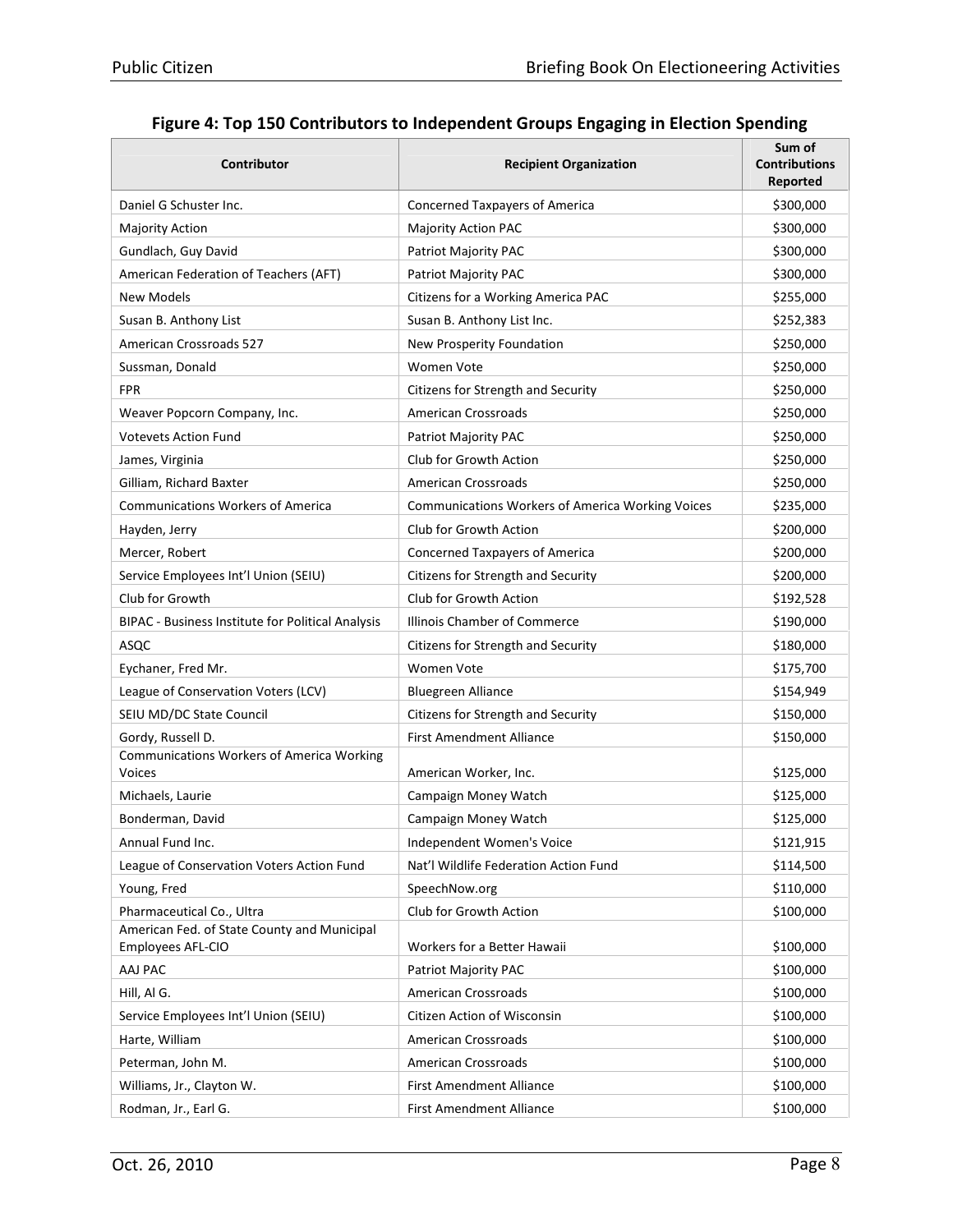| Contributor                                                      | <b>Recipient Organization</b>                      | Sum of<br><b>Contributions</b><br>Reported |
|------------------------------------------------------------------|----------------------------------------------------|--------------------------------------------|
| Uihlein, Richard                                                 | Club for Growth Action                             | \$100,000                                  |
| <b>UFCW Active Ballot Club Education Fund</b>                    | Citizens for Strength and Security                 | \$100,000                                  |
| <b>Gill Action Fund</b>                                          | Citizens for Strength and Security                 | \$100,000                                  |
| Stephens Investments Holdings LLC                                | <b>American Crossroads</b>                         | \$100,000                                  |
| <b>Communications Workers of America</b>                         | Citizens for Strength and Security                 | \$100,000                                  |
| Gagan, James L.                                                  | <b>American Crossroads</b>                         | \$100,000                                  |
| Corporation, Mountaire                                           | Club for Growth Action                             | \$100,000                                  |
| Service Employees Int'l Union (SEIU)                             | Florida IS Not for Sale                            | \$100,000                                  |
| Kelso, Robert E.                                                 | <b>American Crossroads</b>                         | \$100,000                                  |
| Delaney, M. Quinn                                                | Women Vote                                         | \$100,000                                  |
| <b>Stream Line Circle LLC</b>                                    | Citizens for Strength and Security                 | \$100,000                                  |
| CitizenLink                                                      | Susan B. Anthony List Inc.                         | \$100,000                                  |
| Sussman, Donald                                                  | Citizens for Strength and Security                 | \$100,000                                  |
| Smith, Stuart H                                                  | Louisiana Truth PAC                                | \$95,875                                   |
| Auriana, Lawrence E                                              | Filangieri Society for Justice and Good Government | \$90,500                                   |
| Bonderman, David                                                 | League of Conservation Voters Victory Fund         | \$90,000                                   |
| BIPAC - Business Institute for Political Analysis                | Pennsylvania Business Council                      | \$90,000                                   |
| Tides Center                                                     | Emily's List                                       | \$81,000                                   |
| America's Families First Action Fund                             | Women Vote                                         | \$80,000                                   |
| Friends of Barbara Boxer                                         | Emily's List                                       | \$75,584                                   |
| Clean Energy                                                     | Patriot Majority PAC                               | \$75,000                                   |
| Management Group Inc., Lexington                                 | Club for Growth Action                             | \$75,000                                   |
| Harrah's Operating Company                                       | Patriot Majority PAC                               | \$75,000                                   |
| Patriot Majority                                                 | League of Conservation Voters (LCV)                | \$75,000                                   |
| Laborers Political League Education Fund                         | Citizens for Strength and Security                 | \$75,000                                   |
| Buying Time, LLC                                                 | Moveon.Org Political Action                        | \$74,200                                   |
| MDI Imaging & Mail                                               | <b>American Crossroads</b>                         | \$73,600                                   |
| Kahn, Douglas                                                    | Blue America PAC Independent Expenditure Committee | \$70,315                                   |
| Collier, Parker J.                                               | Independent Women's Voice                          | \$66,096                                   |
| American Fed. of State County and Municipal<br>Employees AFL-CIO | American Worker, Inc.                              | \$62,500                                   |
| Carpenters Legislative Improvement Commit-<br>tee Unite          | Patriot Majority PAC                               |                                            |
| Robin Carnahan for Senate                                        | Emily's List                                       | \$60,000                                   |
| Pace Harmon                                                      |                                                    | \$59,760                                   |
| Fox, Sam                                                         | Emily's List<br>New Prosperity Foundation          | \$55,640<br>\$50,000                       |
| <b>MGM Mirage</b>                                                |                                                    |                                            |
|                                                                  | Patriot Majority PAC                               | \$50,000                                   |
| Corrente, Judith-Ann                                             | Women Vote                                         | \$50,000                                   |
| Fox, Sam                                                         | <b>American Crossroads</b>                         | \$50,000                                   |
| Milliken, Roger                                                  | Club for Growth Action                             | \$50,000                                   |
| Kaufman, Renee                                                   | We Love USA PAC                                    | \$50,000                                   |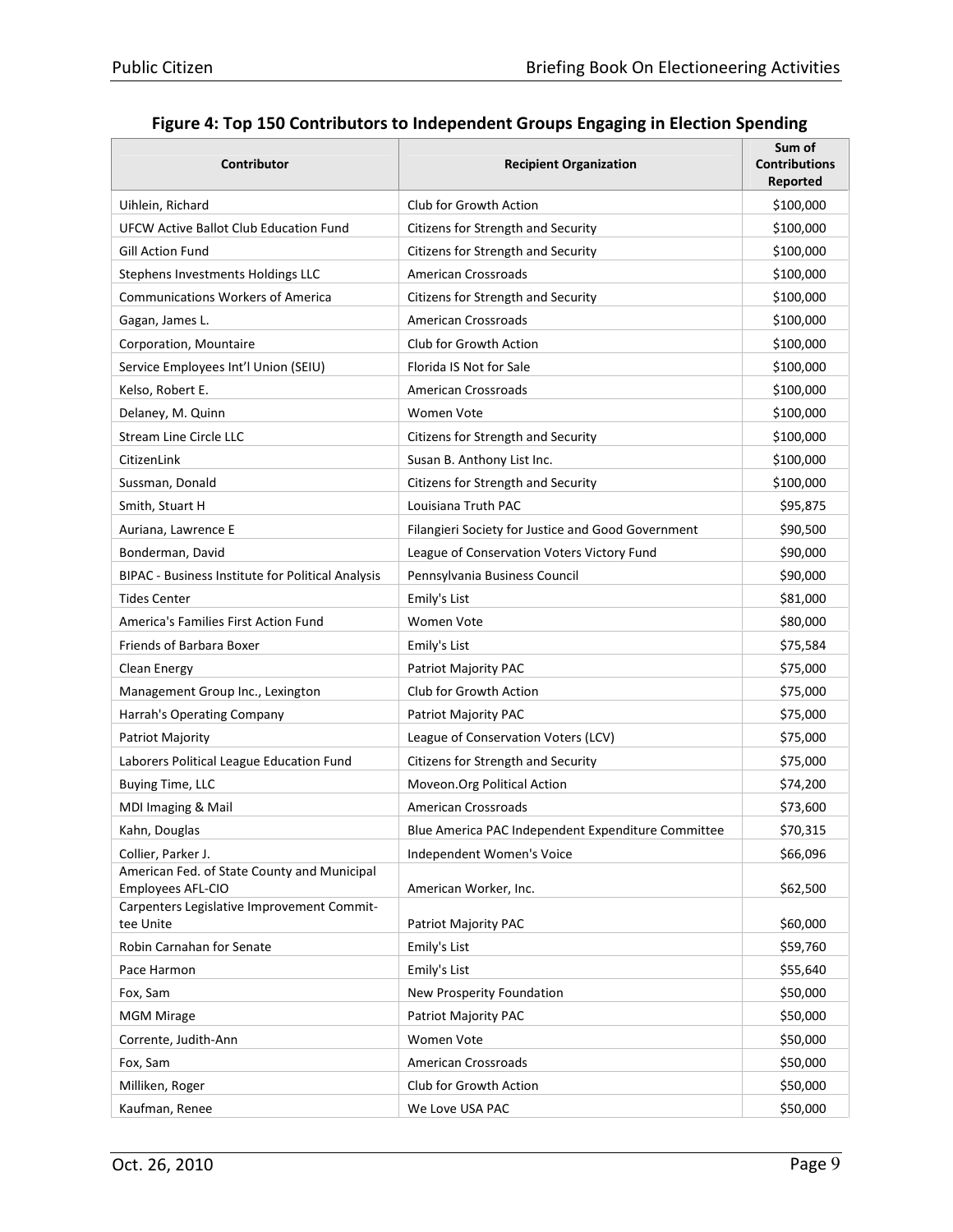| Contributor                                                  | <b>Recipient Organization</b>                                                             | Sum of<br><b>Contributions</b><br>Reported |
|--------------------------------------------------------------|-------------------------------------------------------------------------------------------|--------------------------------------------|
| Corrente, Judith-Ann Ms.                                     | Women Vote                                                                                | \$50,000                                   |
| Huizenga Family Foundation Inc.                              | American Crossroads                                                                       | \$50,000                                   |
| Humphreys, Ethelmae                                          | New Prosperity Foundation                                                                 | \$50,000                                   |
| Langer, Harry                                                | Club for Growth Action                                                                    | \$50,000                                   |
| <b>Hunter Engineering</b>                                    | New Prosperity Foundation                                                                 | \$50,000                                   |
| Anschutz Corporation, The                                    | <b>First Amendment Alliance</b>                                                           | \$50,000                                   |
| Kieschnick, Michael                                          | Women Vote                                                                                | \$50,000                                   |
| Maclean Fogg Company                                         | New Prosperity Foundation                                                                 | \$50,000                                   |
| Nathan, Scott                                                | League of Conservation Voters Victory Fund                                                | \$50,000                                   |
| Trump, Donald J.                                             | <b>American Crossroads</b>                                                                | \$50,000                                   |
| UAW - V - Cap (UAW Voluntary Community<br>Action Program)    | Working for Us PAC Inc.                                                                   | \$50,000                                   |
| Parson & Whittemore                                          | Florida IS Not for Sale                                                                   | \$50,000                                   |
| Service Employees Int'l Union (SEIU)                         | Lantern Project, The                                                                      | \$50,000                                   |
| Rooney Holdings                                              | <b>American Crossroads</b>                                                                | \$50,000                                   |
| Universal Builders Supply Inc.                               | <b>Majority Action PAC</b>                                                                | \$50,000                                   |
| Planned Parenthood of Orange and San Ber-                    | Protecting Choice in California 2010, a project of Planned                                |                                            |
| nardino Co                                                   | Parenthood Affiliates of CA                                                               | \$50,000                                   |
| Perry, Bob J.<br>Planned Parenthood Advocacy Project Los An- | First Amendment Alliance<br>Protecting Choice in California 2010, a project of Planned    | \$50,000                                   |
| geles Co                                                     | Parenthood Affiliates of CA                                                               | \$50,000                                   |
| Petroleum, Ultra                                             | Club for Growth Action                                                                    | \$50,000                                   |
| Common Sense Issues Coalition, Inc.                          | Common Sense Issues Inc.                                                                  | \$44,000                                   |
| Herschend, Peter F.                                          | <b>American Crossroads</b>                                                                | \$40,000                                   |
| Smith, Menlo                                                 | New Prosperity Foundation                                                                 | \$35,000                                   |
| Gun Owners of America Inc.                                   | Gun Owners of America Inc.                                                                | \$34,390                                   |
| People for Patty Murray                                      | Emily's List                                                                              | \$34,002                                   |
| Jeckering, Thomas E.                                         | <b>American Crossroads</b>                                                                | \$30,000                                   |
| Liptak, David                                                | Americans for New Leadership                                                              | \$30,000                                   |
| New Prime, Inc.                                              | American Crossroads                                                                       | \$30,000                                   |
| League of Conservation Voters (LCV)                          | League of Conservation Voters Victory Fund                                                | \$27,978                                   |
| <b>SBA List General Treasury</b>                             | Susan B. Anthony List Inc.                                                                | \$25,831                                   |
| <b>lupat Polytypical Action Together</b>                     | Florida IS Not for Sale                                                                   | \$25,000                                   |
| AFSCME Council 13                                            | Lantern Project, The                                                                      | \$25,000                                   |
| <b>Women's Political Committee</b>                           | Protecting Choice in California 2010, a project of Planned<br>Parenthood Affiliates of CA | \$25,000                                   |
| vanden Heuvel, Katrina                                       | Emily's List                                                                              | \$25,000                                   |
| Arnott, Robert                                               | Club for Growth Action                                                                    | \$25,000                                   |
| Universal Health Care Group, Inc.                            | <b>American Crossroads</b>                                                                | \$25,000                                   |
| Herro, David G                                               | New Prosperity Foundation                                                                 | \$25,000                                   |
| <b>Beck Group</b>                                            | Kentucky Leadership Council                                                               | \$25,000                                   |
| Sterling Aviation, Ltd                                       | Florida IS Not for Sale                                                                   | \$25,000                                   |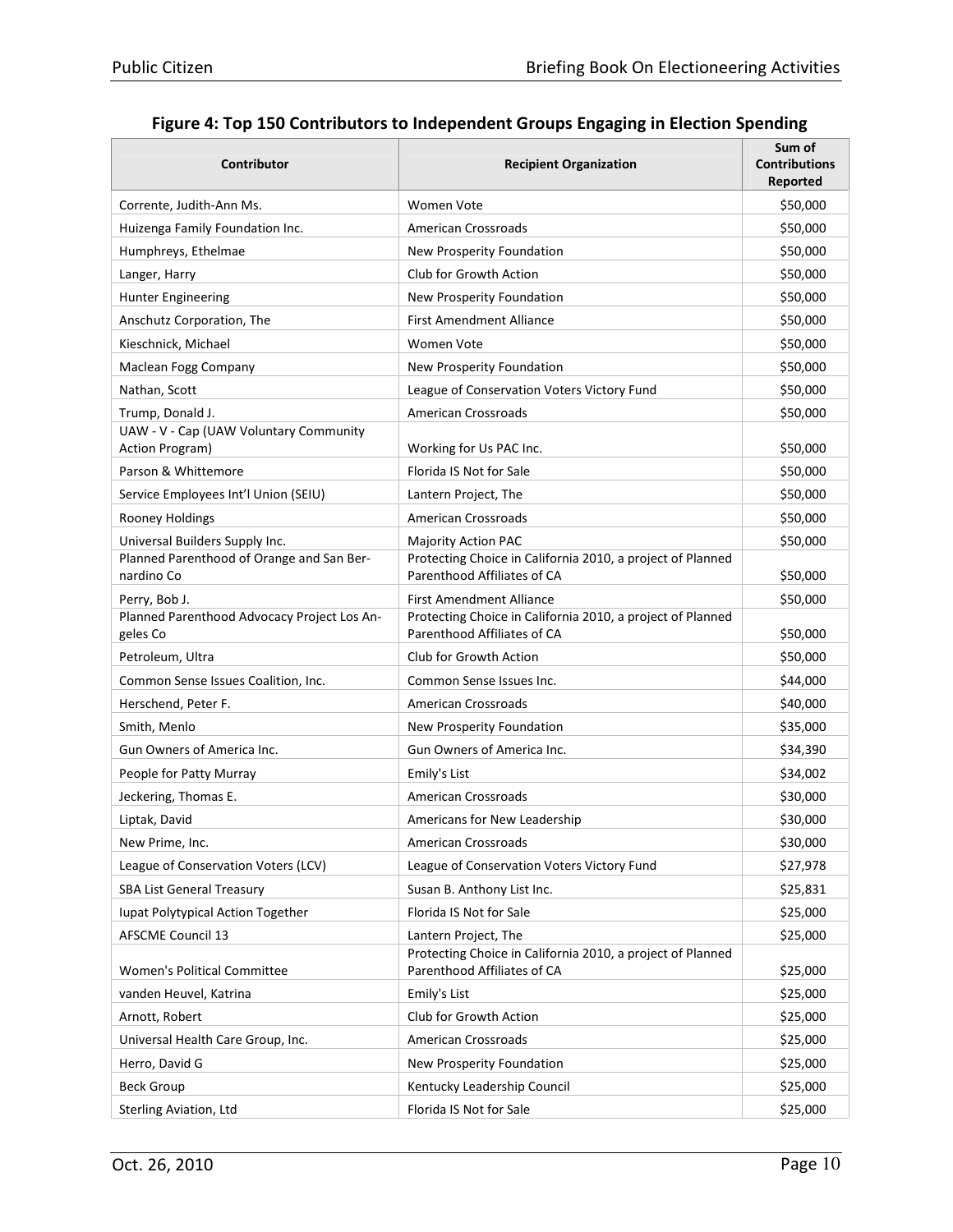| Contributor                   | <b>Recipient Organization</b>   | Sum of<br><b>Contributions</b><br>Reported |
|-------------------------------|---------------------------------|--------------------------------------------|
| Boswell, Robert S.            | <b>First Amendment Alliance</b> | \$25,000                                   |
| Taft, Anne D. Ms.             | Women Vote                      | \$25,000                                   |
| Fares, Nijad                  | Majority Action PAC             | \$25,000                                   |
| <b>Shamrock Farms Company</b> | Arizonans Working Together      | \$25,000                                   |
| Cotulla, LP                   | <b>First Amendment Alliance</b> | \$25,000                                   |
| Brandt, Janice                | Women Vote                      | \$25,000                                   |

| Figure 5: Ranking of Groups by Number of Contests Influenced in 2010<br>Ranked by Group (Groups Spending \$10,000 or More Through Oct. 25, 2010) |                                                |  |
|--------------------------------------------------------------------------------------------------------------------------------------------------|------------------------------------------------|--|
| Organization                                                                                                                                     | Number of<br><b>Contests</b><br><b>Entered</b> |  |
| U.S. Chamber of Commerce                                                                                                                         | 69                                             |  |
| NARAL Pro-Choice America                                                                                                                         | 55                                             |  |
| 60 Plus Ass'n                                                                                                                                    | 51                                             |  |
| Susan B. Anthony List Inc.                                                                                                                       | 48                                             |  |
| Americans for Prosperity                                                                                                                         | 39                                             |  |
| Moveon.Org Political Action                                                                                                                      | 35                                             |  |
| American Action Network Inc.                                                                                                                     | 31                                             |  |
| <b>American Crossroads</b>                                                                                                                       | 30                                             |  |
| American Future Fund                                                                                                                             | 27                                             |  |
| Club for Growth PAC                                                                                                                              | 22                                             |  |
| <b>Working America</b>                                                                                                                           | 21                                             |  |
| American Majority Action Inc.                                                                                                                    | 19                                             |  |
| Americans for Job Security (AJS)                                                                                                                 | 18                                             |  |
| Americans for Tax Reform                                                                                                                         | 18                                             |  |
| Humane Society Legislative Fund                                                                                                                  | 18                                             |  |
| CitizenLink                                                                                                                                      | 17                                             |  |
| American Fed. of State County and Municipal Employees AFL-CIO                                                                                    | 16                                             |  |
| League of Conservation Voters (LCV)                                                                                                              | 15                                             |  |
| <b>BIPAC - Business Institute for Political Analysis</b>                                                                                         | 14                                             |  |
| Nat'l Federation of Independent Business Save America's Free Enterprise Trust                                                                    | 14                                             |  |
| Our Country Deserves Better PAC -- The Tea Party Express.org                                                                                     | 12                                             |  |
| Women Vote                                                                                                                                       | 12                                             |  |
| Campaign for Working Families                                                                                                                    | 11                                             |  |
| Americans for Responsible Health Care                                                                                                            | 10                                             |  |
| Center for Individual Freedom                                                                                                                    | 10                                             |  |
| League of Conservation Voters Victory Fund                                                                                                       | 10                                             |  |
| Citizens for Strength and Security                                                                                                               | 9                                              |  |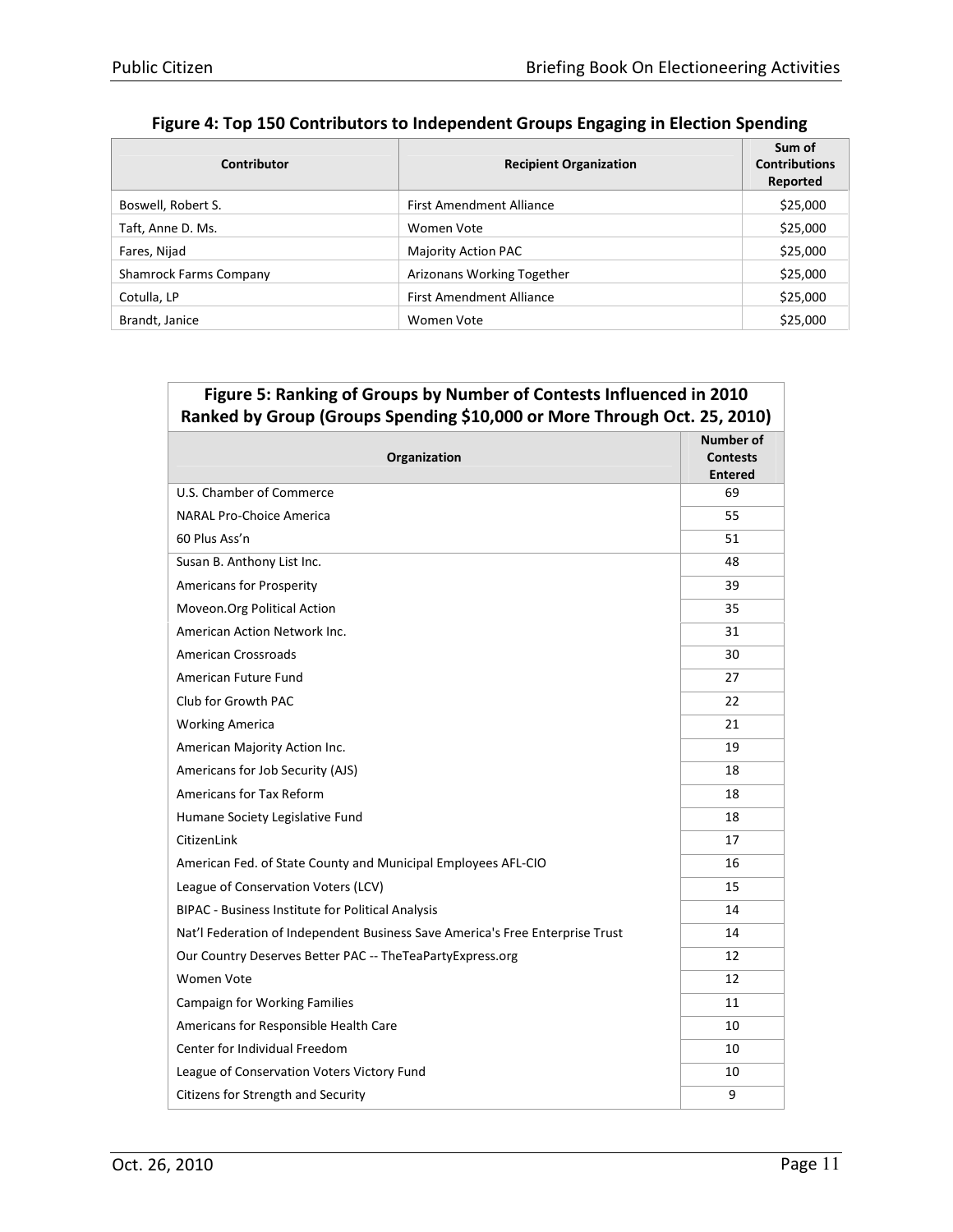| <u>Naliked by Group (Groups Speriumig 310,000 or more Through Oct. 25, 2010)</u> |                                                |
|----------------------------------------------------------------------------------|------------------------------------------------|
| Organization                                                                     | Number of<br><b>Contests</b><br><b>Entered</b> |
| Club for Growth Action                                                           | 9                                              |
| Coalition to Protect Seniors Inc.                                                | 9                                              |
| Common Sense Issues Inc.                                                         | 9                                              |
| Crossroads Grassroots Policy Strategies                                          | 9                                              |
| Right Change.com (527)                                                           | 9                                              |
| <b>Votevets Action Fund</b>                                                      | 9                                              |
| NEA Fund for Children & Public Education (527)                                   | 8                                              |
| Restore America's Voice PAC                                                      | 8                                              |
| <b>Clean Water Action</b>                                                        | 7                                              |
| Defenders of Wildlife Action Fund                                                | 7                                              |
| Nat'l Wildlife Federation Action Fund                                            | 7                                              |
| Trust In Small Business PAC (TISB PAC)                                           | 7                                              |
| New Prosperity Foundation                                                        | 6                                              |
| America Votes                                                                    | 5                                              |
| Aul Action Nfp                                                                   | 5                                              |
| <b>First Amendment Alliance</b>                                                  | 5                                              |
| Independent Women's Voice                                                        | 5                                              |
| Nat'l Ass'n of Realtors Congressional Fund                                       | 5                                              |
| Nat'l Organization for Marriage                                                  | 5                                              |
| <b>Western Representation PAC</b>                                                | 5                                              |
| 1199 Service Employees Int'l Union Fed'l Political Action Fund                   | 4                                              |
| American Worker, Inc.                                                            | 4                                              |
| Club for Growth                                                                  | 4                                              |
| CSS Action Fund Inc.                                                             | 4                                              |
| <b>Ending Spending Fund</b>                                                      | 4                                              |
| Nat'l Ass'n of Manufacturers                                                     | 4                                              |
| People for the American Way                                                      | 4                                              |
| Revere America                                                                   | 4                                              |
| 2010 Leadership Council                                                          | 3                                              |
| AFL CIO Committee on Political Education Treasury Account                        | 3                                              |
| American Public Policy Committee                                                 | 3                                              |
| Blue America PAC Independent Expenditure Committee                               | 3                                              |
| <b>Bluegreen Alliance</b>                                                        | 3                                              |
| <b>Fidelis</b>                                                                   | 3                                              |
| Florida New Majority                                                             | 3                                              |
| Illinois Chamber of Commerce                                                     | 3                                              |
| <b>Majority Action PAC</b>                                                       | 3                                              |
| Nat'l Committee to Preserve Social Security                                      | 3                                              |
| Our Community Votes                                                              | 3                                              |

#### Figure 5: Ranking of Groups by Number of Contests Influenced in 2010 Ranked by Group (Groups Spending \$10,000 or More Through Oct. 25, 2010)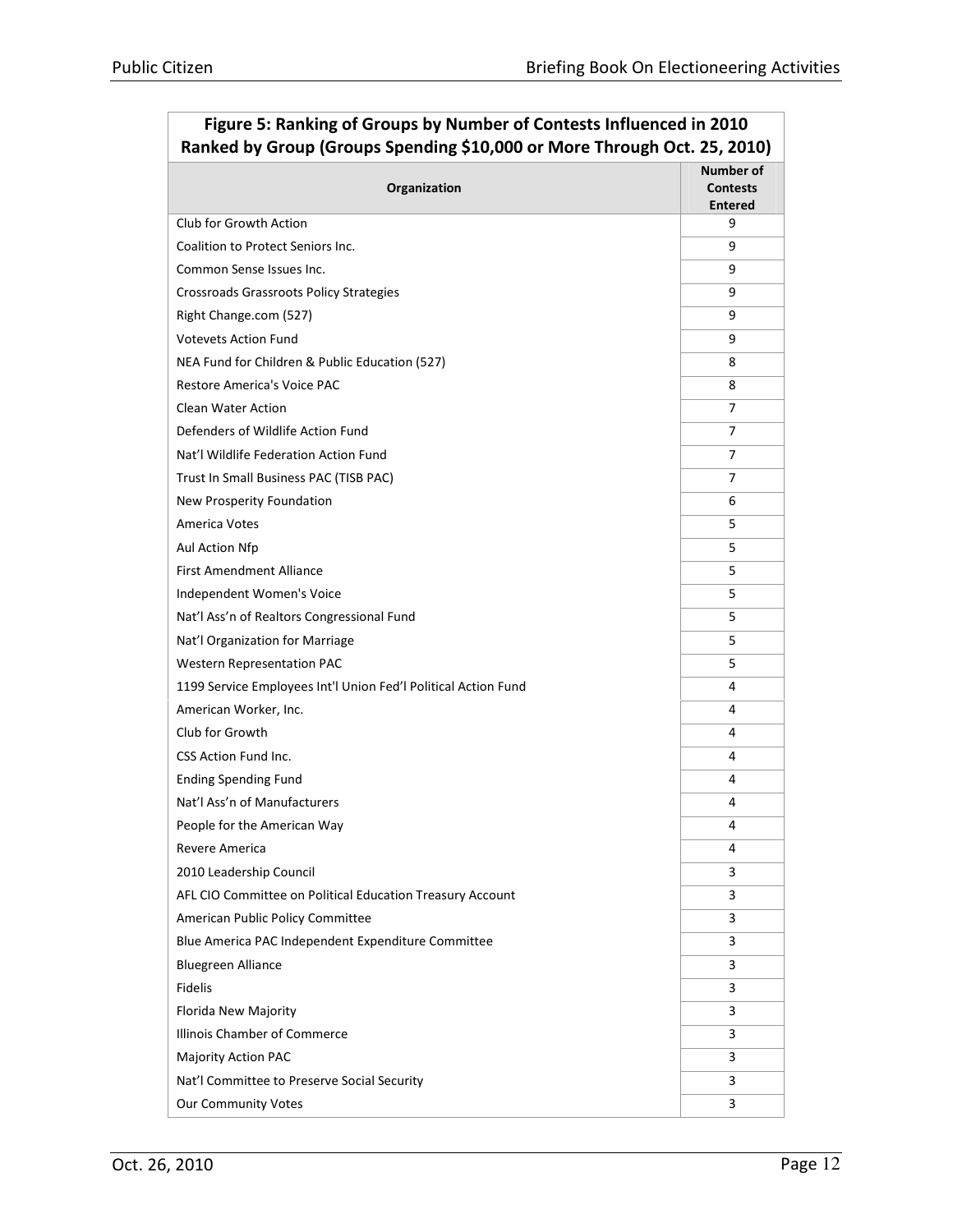| Kanked by Group (Groups Spending \$10,000 or More Through Oct. 25, 2010) |                                                       |  |  |
|--------------------------------------------------------------------------|-------------------------------------------------------|--|--|
| Organization                                                             | <b>Number of</b><br><b>Contests</b><br><b>Entered</b> |  |  |
| Pennsylvania Business Council                                            | 3                                                     |  |  |
| Advancing Wisconsin Inc.                                                 | $\overline{2}$                                        |  |  |
| Advocacy Fund, The                                                       | 2                                                     |  |  |
| Alliance for America's Future                                            | $\overline{2}$                                        |  |  |
| Americans for New Leadership                                             | 2                                                     |  |  |
| Arizonans Working Together                                               | $\overline{2}$                                        |  |  |
| Campaign Money Watch                                                     | 2                                                     |  |  |
| Citizens United Political Victory Fund                                   | $\overline{2}$                                        |  |  |
| <b>Communications Workers of America Working Voices</b>                  | 2                                                     |  |  |
| <b>Concerned Taxpayers of America</b>                                    | $\overline{2}$                                        |  |  |
| CWA Non-Fed'l Separate Segregated Fund                                   | $\overline{2}$                                        |  |  |
| <b>Environmental Defense</b>                                             | $\overline{2}$                                        |  |  |
| Foundation for a Secure and Prosperous America                           | $\overline{2}$                                        |  |  |
| Freedom's Defense Fund                                                   | $\overline{2}$                                        |  |  |
| Fund for American Opportunity - Educational Account                      | $\overline{2}$                                        |  |  |
| Gun Owners of America Inc.                                               | 2                                                     |  |  |
| Lantern Project, The                                                     | 2                                                     |  |  |
| Log Cabin Republicans Inc.                                               | 2                                                     |  |  |
| <b>Military Families United</b>                                          | $\overline{2}$                                        |  |  |
| Nat'l Education Ass'n (NEA)                                              | $\overline{2}$                                        |  |  |
| Nevada Advocates for Planned Parenthood Affiliates                       | $\overline{2}$                                        |  |  |
| New Jersey Right to Life Committee Fed'l PAC                             | $\overline{2}$                                        |  |  |
| one Nation PAC                                                           | $\overline{2}$                                        |  |  |
| Planned Parenthood of The St. Louis Region                               | $\overline{2}$                                        |  |  |
| West Virginians for Life Inc. PAC                                        | $\overline{2}$                                        |  |  |
| Women's Voices Women Vote Action Fund                                    | $\overline{2}$                                        |  |  |
| Accountability 2010                                                      | 1                                                     |  |  |
| Alliance for Retired Americans Political Action Fund                     | 1                                                     |  |  |
| American Principles in Action                                            | $\mathbf{1}$                                          |  |  |
| Americans for Legal Immigration PAC                                      | 1                                                     |  |  |
| Americans for Working Families                                           | $\mathbf{1}$                                          |  |  |
| Arkansans for Change                                                     | 1                                                     |  |  |
| Arkansans for Common Sense                                               | $\mathbf{1}$                                          |  |  |
| <b>Building a Stronger Wisconsin</b>                                     | 1                                                     |  |  |
| Bull Moose Sportsmen's Alliance Action Fund                              | $\mathbf{1}$                                          |  |  |
| California Farm Bureau Federation Fund to Protect The Family Farm        | 1                                                     |  |  |
| California Nurses Ass'n                                                  | $\mathbf{1}$                                          |  |  |
| Californians for a Balanced Budget and Better Economy                    | 1                                                     |  |  |
| <b>CARE Membership Organization</b>                                      | 1                                                     |  |  |

#### Figure 5: Ranking of Groups by Number of Contests Influenced in 2010 Ranked by Group (Groups Spending \$10,000 or More Through Oct. 25, 2010)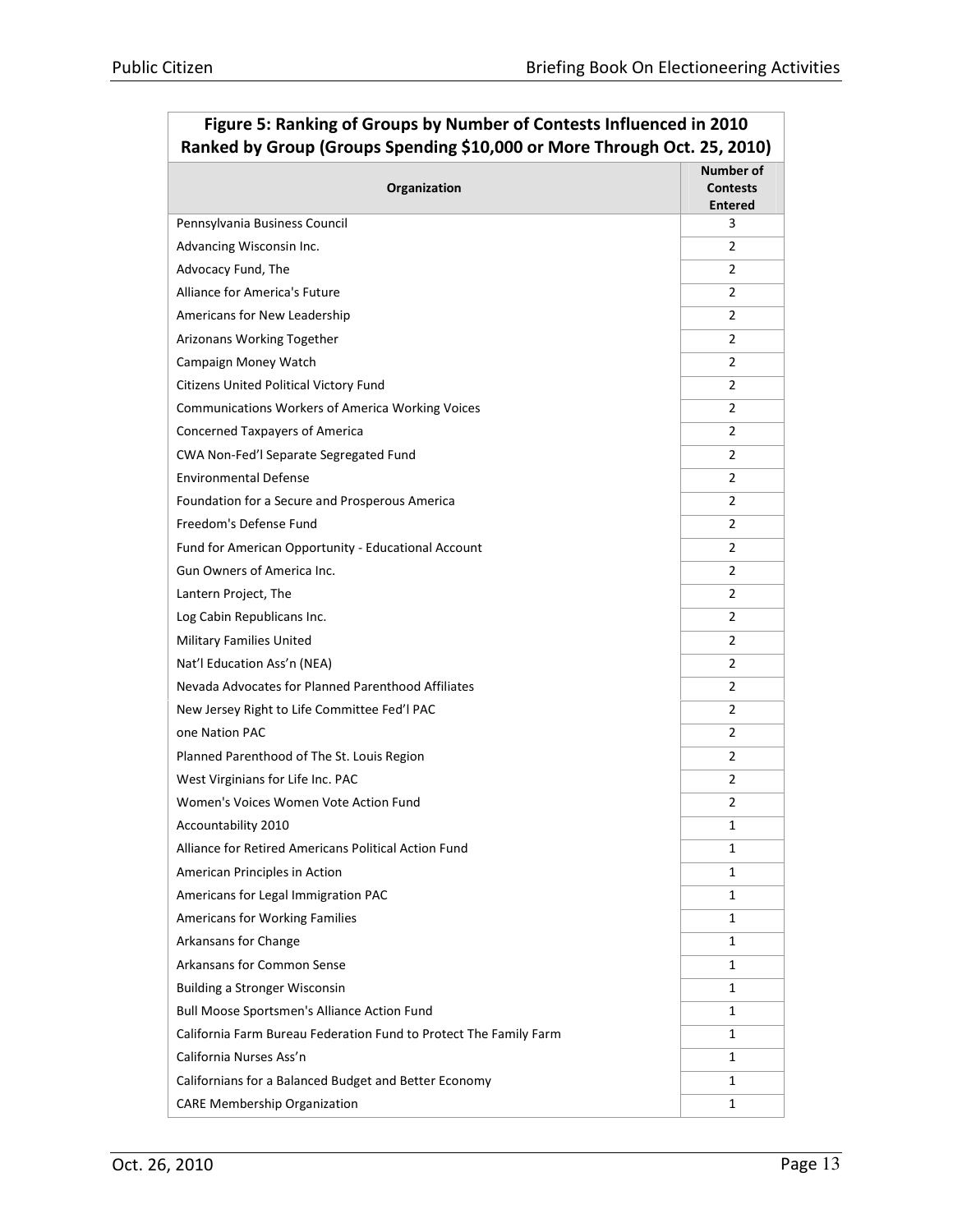| Kanked by Group (Groups Spending \$10,000 or More Through Oct. 25, 2010)               |                                                |  |
|----------------------------------------------------------------------------------------|------------------------------------------------|--|
| Organization                                                                           | Number of<br><b>Contests</b><br><b>Entered</b> |  |
| Citizen Action of Wisconsin                                                            | 1                                              |  |
| Citizens for a Working America PAC                                                     | $\mathbf{1}$                                   |  |
| Citizens for Economic and Nat'l Security                                               | 1                                              |  |
| Conservation Voters for Idaho Action Fund                                              | $\mathbf{1}$                                   |  |
| <b>Conservatives for Truth</b>                                                         | 1                                              |  |
| <b>Cornerstone Action</b>                                                              | $\mathbf{1}$                                   |  |
| Emily's List                                                                           | 1                                              |  |
| <b>Environment Maryland</b>                                                            | $\mathbf{1}$                                   |  |
| <b>Fairtax Political Action</b>                                                        | 1                                              |  |
| Filangieri Society for Justice and Good Government                                     | $\mathbf{1}$                                   |  |
| Finman                                                                                 | 1                                              |  |
| Florida IS Not for Sale                                                                | $\mathbf{1}$                                   |  |
| <b>Judicial Crisis Network</b>                                                         | 1                                              |  |
| Kentucky Leadership Council                                                            | 1                                              |  |
| Louisiana Truth PAC                                                                    | 1                                              |  |
| Matthew 25 Network                                                                     | 1                                              |  |
| MCCL Fed'l PAC                                                                         | $\mathbf{1}$                                   |  |
| Mid-Atlantic Laborers' Political League - Laborers' Int'l Union of N.A.                | $\mathbf{1}$                                   |  |
| New Leadership In Colorado                                                             | $\mathbf{1}$                                   |  |
| NH Citizens Alliance for Action                                                        | 1                                              |  |
| Partnership for America's Future                                                       | $\mathbf{1}$                                   |  |
| Patriot Majority                                                                       | 1                                              |  |
| Patriot Majority PAC                                                                   | $\mathbf{1}$                                   |  |
| Patriotic Veterans Inc.                                                                | 1                                              |  |
| <b>Peace Action West</b>                                                               | $\mathbf{1}$                                   |  |
| Physicians for a Responsible Government Inc.                                           | 1                                              |  |
| Planned Parenthood Action Fund Inc.                                                    | $\mathbf{1}$                                   |  |
| Planned Parenthood Advocates Mar Monte                                                 | 1                                              |  |
| Protecting Choice in California 2010, a project of Planned Parenthood Affiliates of CA | 1                                              |  |
| Republican Jewish Coalition (RJC)                                                      | 1                                              |  |
| Rightchange.Com, Inc.                                                                  | $\mathbf{1}$                                   |  |
| Samuel Joseph Worzelbacher Aka Joe The Plumber                                         | 1                                              |  |
| Send Harry Packing                                                                     | $\mathbf{1}$                                   |  |
| Shee Atika, Inc.                                                                       | 1                                              |  |
| SpeechNow.org                                                                          | $\mathbf{1}$                                   |  |
| Taxpayers for Not 1 More Acre                                                          | 1                                              |  |
| <b>Truth From American Workers</b>                                                     | $\mathbf{1}$                                   |  |
| United Food & Commercial Workers Int'l Union Active Ballot Club                        | 1                                              |  |
| Vets for Freedom Inc.                                                                  | $\mathbf{1}$                                   |  |

#### Figure 5: Ranking of Groups by Number of Contests Influenced in 2010 Ranked by Group (Groups Spending \$10,000 or More Through Oct. 25, 2010)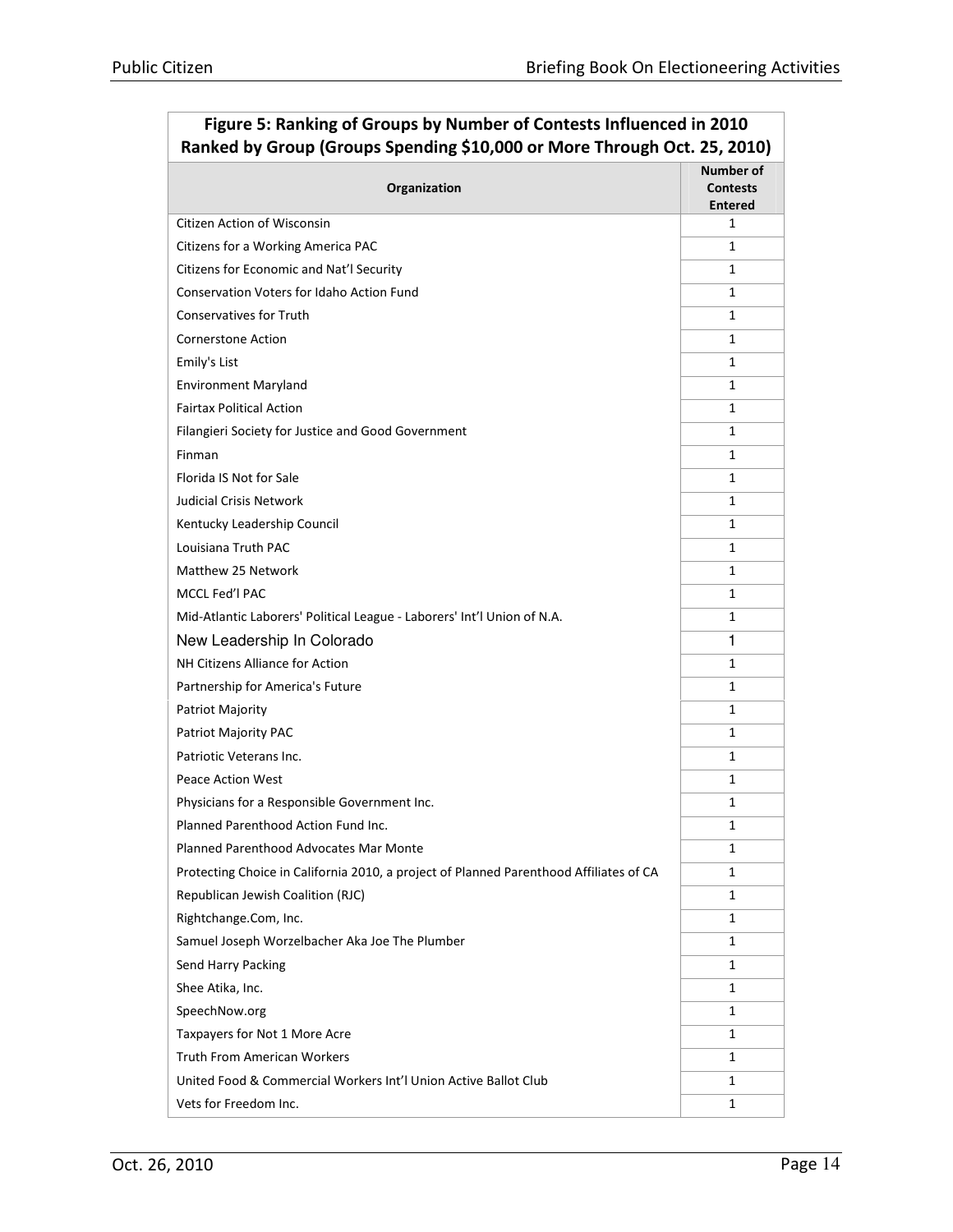| Ranked by Group (Groups Spending \$10,000 or More Through Oct. 25, 2010) |                                                       |  |
|--------------------------------------------------------------------------|-------------------------------------------------------|--|
| Organization                                                             | <b>Number of</b><br><b>Contests</b><br><b>Entered</b> |  |
| We Love USA PAC                                                          |                                                       |  |
| West Virginia Conservative Foundation Inc.                               |                                                       |  |
| Workers for a Better Hawaii                                              |                                                       |  |
| Working Families for Hawaii                                              |                                                       |  |
| Working for Us PAC Inc.                                                  |                                                       |  |

#### Figure 5: Ranking of Groups by Number of Contests Influenced in 2010<br>pkod by Group (Groups Sponding \$10,000 or More Through Oct. 25, 2010) Ranked by Group (Groups Spending \$10,000 or More Through Oct. 25, 2010)

#### Figure 6: Contests Incurring the Most Spending by Outside Groups (Through Oct. 25, 2010)

|    | <b>Contest</b>                                                                      | <b>Amount Spent</b> |
|----|-------------------------------------------------------------------------------------|---------------------|
| 1  | Michael F. Bennet (D)* vs. Ken Buck (R) Colo. 2010 Senate General                   | \$10,637,239        |
| 2  | Harry Reid (D)* vs. Sharron E. Angle (R) Nev. 2010 Senate General                   | \$10,065,588        |
| 3  | Alexander Giannoulias (D) vs. Mark Kirk (R) Ill. 2010 Senate General                | \$7,991,752         |
| 4  | Blanche Lincoln (D)* vs. Bill Halter (D) Ark. 2010 Senate Primary                   | \$7,743,460         |
| 5  | Joseph A. Sestak, Jr (D) vs. Pat Toomey (R) Pa. 2010 Senate General                 | \$6,969,170         |
| 6  | Roy Blunt (R) vs. Robin Carnahan (D) Mo. 2010 Senate General                        | \$6,953,557         |
| 7  | Barbara Boxer (D)* vs. Carly Fiorina (R) Calif. 2010 Senate General                 | \$6,622,355         |
| 8  | Patty Murray (D)* vs. Dino Rossi (R) Wash. 2010 Senate General                      | \$5,811,586         |
| 9  | Scott P. Brown (R) vs. Martha Coakley (D) Mass. 2009 Senate General                 | \$4,400,078         |
| 10 | Jack Conway (D) vs. Rand Paul (R) Ky. 2010 Senate General                           | \$3,803,260         |
| 11 | Charlie Crist (I) vs. Others Fla. 2010 General                                      | \$3,488,111         |
| 12 | Dina Titus (D)* vs. Joe Heck (R) Nev. 2010 House General                            | \$3,251,754         |
| 13 | Kelly A. Ayotte (R) vs. Paul W. Hodes (D) N.H. 2010 Senate                          | \$2,882,944         |
| 14 | Mark Schauer (D)* vs. Tim Walberg (R) Mich. 2010 House General                      | \$2,589,046         |
| 15 | John A. Boccieri (D)* vs. James B. Renacci (R) Ohio 2010 House General              | \$2,232,374         |
| 16 | Marco Rubio (R) vs. Others Fla. 2010 Senate General                                 | \$2,081,514         |
| 17 | Russ Feingold (D)* vs. Ronald Harold Johnson (R) Wis. 2010 Senate General           | \$2,040,090         |
| 18 | Joe Manchin (D) vs. John R Raese (R) W.Va. 2010 Senate General                      | \$1,989,478         |
| 19 | Bruce Braley (D)* vs. Benjamin Michael Lange (R) Iowa 2010 House General            | \$1,820,822         |
| 20 | Tom Perriello (D)* vs. Robert Hurt (R) Va. 2010 House General                       | \$1,788,224         |
| 21 | Larry Kissell (D)* vs. Harold Johnson (R) N.C. 2010 House General                   | \$1,699,007         |
| 22 | Charles Bass (R) vs. Ann McLane Kuster (D) N.H. 2010 House General                  | \$1,615,760         |
| 23 | Ken Buck (R) vs. Jane Norton (R) Colo. 2010 Senate Primary                          | \$1,478,328         |
| 24 | Lee Irwin Fisher (D) vs. Rob Portman (R) Ohio 2010 Senate General                   | \$1,359,824         |
| 25 | Heath Shuler (D)* vs. Jeff Miller (R) N.C. 2010 House General                       | \$1,332,710         |
| 26 | John M. Spratt Jr (D)* vs. John Michael "Mick" Mulvaney (R) S.C. 2010 House General | \$1,317,806         |
| 27 | Harry Teague (D)* vs. Steve Pearce (R) N.M. 2010 House General                      | \$1,315,626         |
| 28 | Bryan Lentz (D) vs. Patrick L. Meehan (R) Pa. 2010 House General                    | \$1,271,899         |
| 29 | Steve Kagen (D)* vs. Reid Ribble (R) Wis. 2010 House General                        | \$1,260,914         |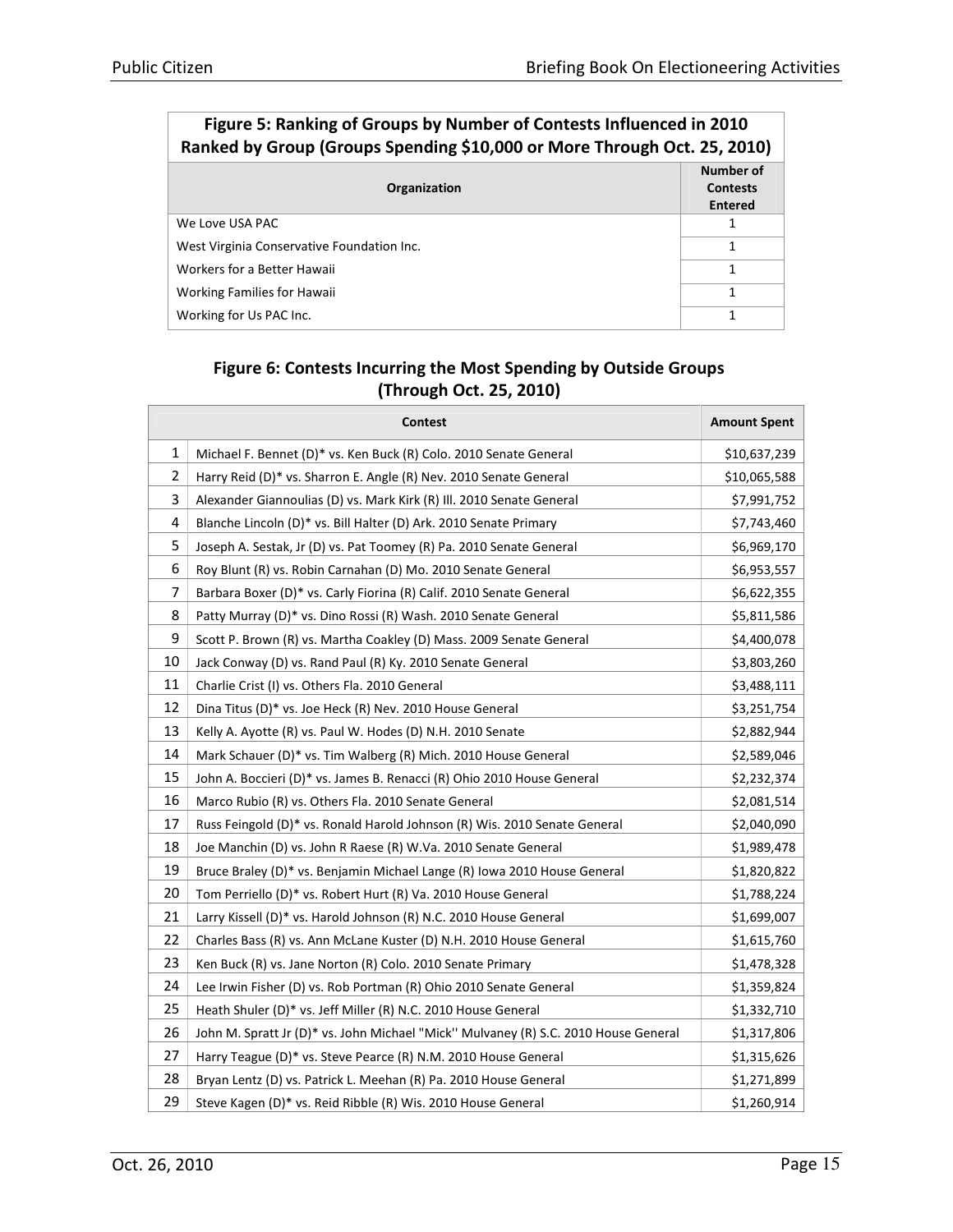| Figure 6: Contests Incurring the Most Spending by Outside Groups |
|------------------------------------------------------------------|
| (Through Oct. 25, 2010)                                          |

|    | <b>Contest</b>                                                                  | <b>Amount Spent</b> |
|----|---------------------------------------------------------------------------------|---------------------|
| 30 | Edwin G. Perlmutter (D)* vs. Ryan L. Frazier (R) Colo. 2010 House General       | \$1,243,827         |
| 31 | Jon Barela (R) vs. Martin Heinrich (D) N.M. 2010 House General                  | \$1,190,018         |
| 32 | Kelly A. Ayotte (R) vs. Ovide Lamontagne (R) N.H. 2010 Senate Primary           | \$1,162,694         |
| 33 | John Salazar (D)* vs. Scott Tipton (R) Colo. 2010 House General                 | \$1,144,635         |
| 34 | Carol Shea-Porter (D)* vs. Frank Guinta (R) N.H. 2010 House General             | \$1,144,448         |
| 35 | Betty Sue Sutton (D)* vs. Tom Ganley (R) Ohio 2010 House General                | \$1,137,729         |
| 36 | Michael F. Bennet (D)* vs. Andrew Romanoff (D) Colo. 2010 Senate Primary        | \$1,129,671         |
| 37 | Harry E. Mitchell (D) vs. David Schweikert (R) Ariz. 2010 House General         | \$1,112,845         |
| 38 | Joe Donnelly (D)* vs. Jackie Walorski (R) Ind. 2010 House General               | \$1,079,720         |
| 39 | Stephanie Herseth Sandlin (D)* vs. Kristi Lynn Noem (R) S.D. 2010 House General | \$1,025,433         |
| 40 | Alan Grayson (D)* vs. Daniel Webster (R) Fla. 2010 House General                | \$1,010,025         |
| 41 | Nick Rahall (D)* vs. Elliott Maynard (R) W.Va. 2010 House General               | \$1,001,407         |
| 42 | Gerry Connolly (D)* vs. Keith S. Fimian (R) Va. 2010 House General              | \$970,299           |
| 43 | Sean P. Duffy (R) vs. Julie Lassa (D) Wis. 2010 House General                   | \$936,501           |
| 44 | Scott Murphy (D)* vs. Chris Gibson (R) N.Y. 2010 House General                  | \$862,436           |
| 45 | Bill Delahunt (D)* vs. Others Mass. 2010 House General                          | \$849,909           |
| 46 | Allen Boyd (D)* vs. Steve Southerland (R) Fla. 2010 House General               | \$843,334           |
| 47 | John Hall (D)* vs. Nan Hayworth (R) N.Y. 2010 House General                     | \$832,791           |
| 48 | Michael Arcuri (D) vs. Richard L Hanna (R) N.Y. 2010 House General              | \$825,425           |
| 49 | Betsy Markey (D)* vs. Cory Gardner (R) Colo. 2010 House General                 | \$821,363           |
| 50 | Sue Lowden (R) vs. Others Nev. 2010 Senate General                              | \$813,179           |

\* Indicates Incumbent

| Michael F. Bennet (D)* vs. Ken Buck (R) Colo. 2010 Senate General, \$10,637,239 |             |  |  |
|---------------------------------------------------------------------------------|-------------|--|--|
| American Crossroads                                                             | \$4,717,773 |  |  |
| U.S. Chamber of Commerce                                                        | \$1,522,763 |  |  |
| Campaign Money Watch                                                            | \$1,146,000 |  |  |
| Women's Voices Women Vote Action Fund                                           | \$823,437   |  |  |
| Club for Growth Action                                                          | \$599,061   |  |  |
| League of Conservation Voters (LCV)                                             | \$456,290   |  |  |
| First Amendment Alliance                                                        | \$394,060   |  |  |
| Crossroads Grassroots Policy Strategies                                         | \$213,477   |  |  |
| CSS Action Fund Inc.                                                            | \$207,920   |  |  |
| Nat'l Ass'n of Manufacturers                                                    | \$171,385   |  |  |
| <b>Bull Moose Sportsmen's Alliance Action Fund</b>                              | \$91,041    |  |  |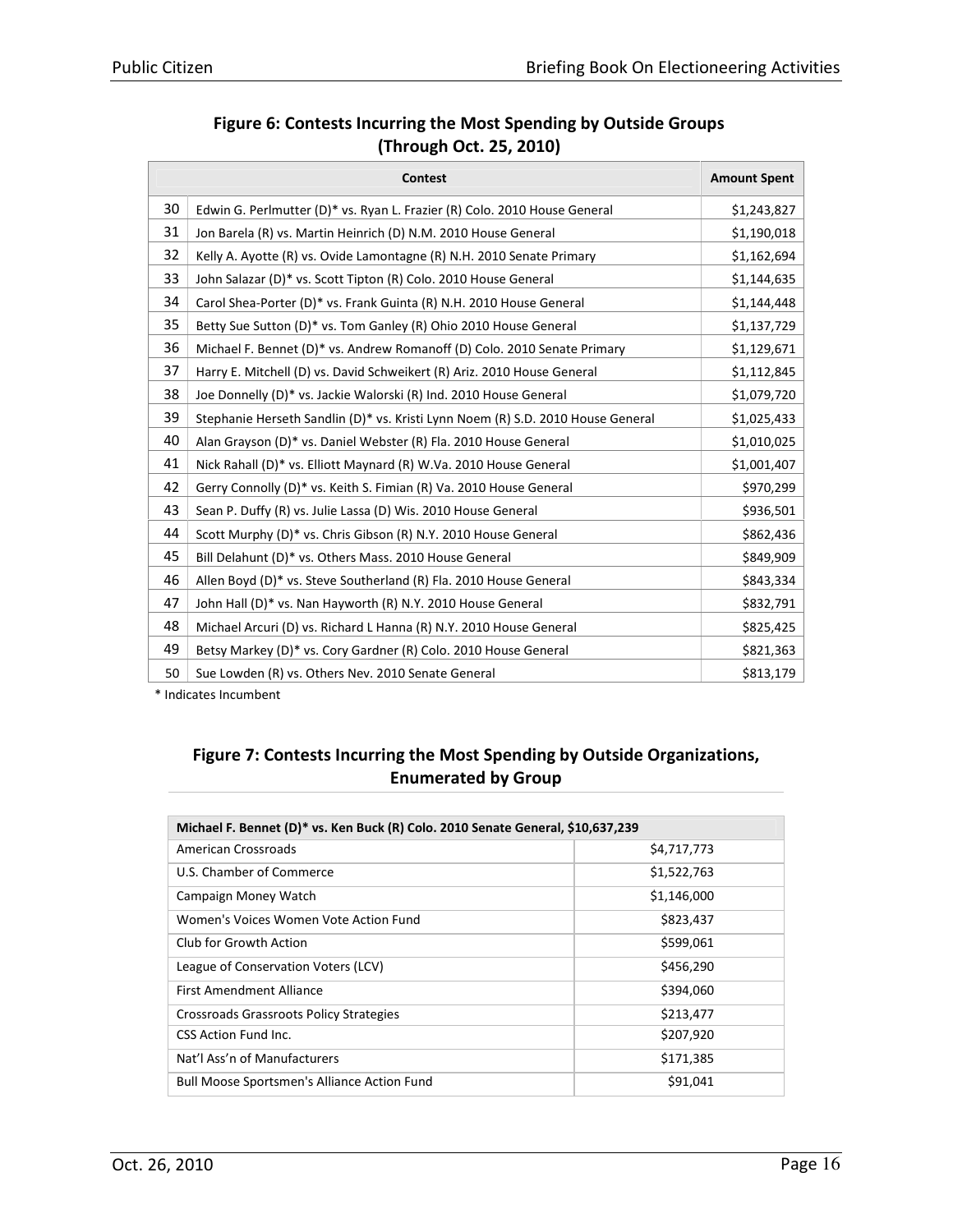| Right Change.com (527)                                                          | \$64,303    |
|---------------------------------------------------------------------------------|-------------|
| CitizenLink                                                                     | \$48,938    |
| <b>Clean Water Action</b>                                                       | \$35,563    |
| <b>NARAL Pro-Choice America</b>                                                 | \$20,969    |
| <b>Working America</b>                                                          | \$18,142    |
| Nat'l Wildlife Federation Action Fund                                           | \$13,540    |
| People for the American Way                                                     | \$5,562     |
| Advocacy Fund, The                                                              | \$3,030     |
| Moveon.Org Political Action                                                     | \$2,181     |
| Club for Growth PAC                                                             | \$1,601     |
|                                                                                 |             |
| Harry Reid (D)* vs. Sharron E. Angle (R) Nev. 2010 Senate General, \$10,065,588 |             |
| Crossroads Grassroots Policy Strategies                                         | \$2,029,918 |
| <b>American Crossroads</b>                                                      | \$1,405,855 |
| Patriot Majority PAC                                                            | \$1,336,688 |
| Our Country Deserves Better PAC -- The Tea Party Express.org                    | \$872,816   |
| <b>Ending Spending Fund</b>                                                     | \$862,432   |
| <b>Votevets Action Fund</b>                                                     | \$595,680   |
| First Amendment Alliance                                                        | \$417,245   |
| American Fed. of State County and Municipal Employees AFL-CIO                   | \$304,500   |
| Club for Growth Action                                                          | \$272,651   |
| Club for Growth PAC                                                             | \$248,630   |
| Coalition to Protect Seniors Inc.                                               | \$230,440   |
| Citizens United Political Victory Fund                                          | \$209,491   |
| Susan B. Anthony List Inc.                                                      | \$200,000   |
| Nat'l Ass'n of Manufacturers                                                    | \$171,385   |
| Americans for New Leadership                                                    | \$157,890   |
| <b>Western Representation PAC</b>                                               | \$133,742   |
| Campaign for Working Families                                                   | \$128,798   |
| Right Change.com (527)                                                          | \$111,404   |
| Americans for Prosperity                                                        | \$76,525    |
| League of Conservation Voters (LCV)                                             | \$61,224    |
| League of Conservation Voters Victory Fund                                      | \$47,219    |
| Gun Owners of America Inc.                                                      | \$40,325    |
| <b>Working America</b>                                                          | \$31,183    |
| Americans for Responsible Health Care                                           | \$26,260    |
| Restore America's Voice PAC                                                     | \$23,891    |
| Send Harry Packing                                                              | \$20,000    |
| Nevada Advocates for Planned Parenthood Affiliates                              | \$17,750    |
| Nat'l Wildlife Federation Action Fund                                           | \$5,392     |

Figure 7: Contests Incurring the Most Spending by Outside Organizations, Enumerated by Group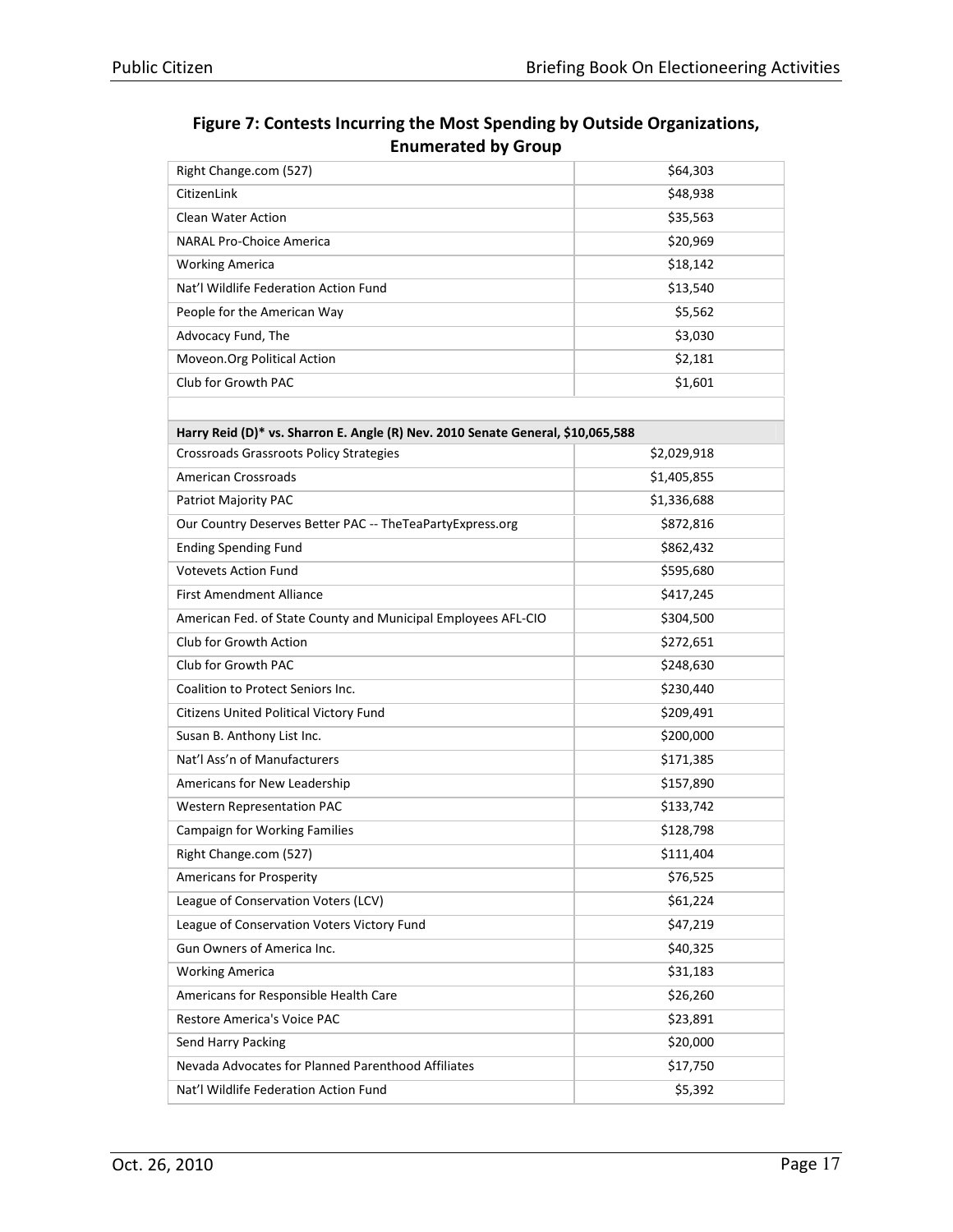| Figure 7: Contests Incurring the Most Spending by Outside Organizations, |  |
|--------------------------------------------------------------------------|--|
| <b>Enumerated by Group</b>                                               |  |

| Nat'l Committee to Preserve Social Security                                        | \$4,073     |
|------------------------------------------------------------------------------------|-------------|
| Moveon.Org Political Action                                                        | \$2,181     |
|                                                                                    |             |
| Alexander Giannoulias (D) vs. Mark Kirk (R) Ill. 2010 Senate General, \$7,991,752  |             |
| Crossroads Grassroots Policy Strategies                                            | \$3,454,402 |
| U.S. Chamber of Commerce                                                           | \$1,307,856 |
| <b>American Crossroads</b>                                                         | \$1,119,250 |
| Working for Us PAC Inc.                                                            | \$692,128   |
| American Action Network Inc.                                                       | \$659,909   |
| New Prosperity Foundation                                                          | \$532,719   |
| Illinois Chamber of Commerce                                                       | \$107,500   |
| Moveon.Org Political Action                                                        | \$64,413    |
| Advocacy Fund, The                                                                 | \$30,200    |
| Trust In Small Business PAC (TISB PAC)                                             | \$23,236    |
| <b>NARAL Pro-Choice America</b>                                                    | \$139       |
|                                                                                    |             |
| Blanche Lincoln (D)* vs. Bill Halter (D) Ark. 2010 Senate Primary, \$7,743,460     |             |
| American Fed. of State County and Municipal Employees AFL-CIO                      | \$2,049,959 |
| Americans for Job Security (AJS)                                                   | \$1,403,096 |
| Arkansans for Change                                                               | \$1,335,073 |
| Cwa Non-Fed'l Separate Segregated Fund                                             | \$1,000,194 |
| <b>Working America</b>                                                             | \$950,070   |
| <b>Arkansans for Common Sense</b>                                                  | \$638,850   |
| U.S. Chamber of Commerce                                                           | \$300,000   |
| AFL CIO Committee on Political Education Treasury Account                          | \$33,714    |
| Americans for Responsible Health Care                                              | \$32,504    |
|                                                                                    |             |
| Joseph A. Sestak Jr. (D) vs. Pat Toomey (R) Pa. 2010 Senate General, \$6,969,170   |             |
| Club for Growth Action                                                             | \$2,084,487 |
| U.S. Chamber of Commerce                                                           | \$1,688,306 |
| Crossroads Grassroots Policy Strategies                                            | \$809,196   |
| Republican Jewish Coalition (RJC)                                                  | \$610,590   |
| <b>Votevets Action Fund</b>                                                        | \$462,087   |
| Americans for Tax Reform                                                           | \$328,393   |
| League of Conservation Voters (LCV)                                                | \$275,053   |
| Nat'l Federation of Independent Business Save America's Free En-<br>terprise Trust | \$158,015   |
| Right Change.com (527)                                                             | \$156,467   |
| Campaign for Working Families                                                      | \$127,249   |
| Americans for Job Security (AJS)                                                   | \$72,100    |
| Nat'l Wildlife Federation Action Fund                                              | \$49,265    |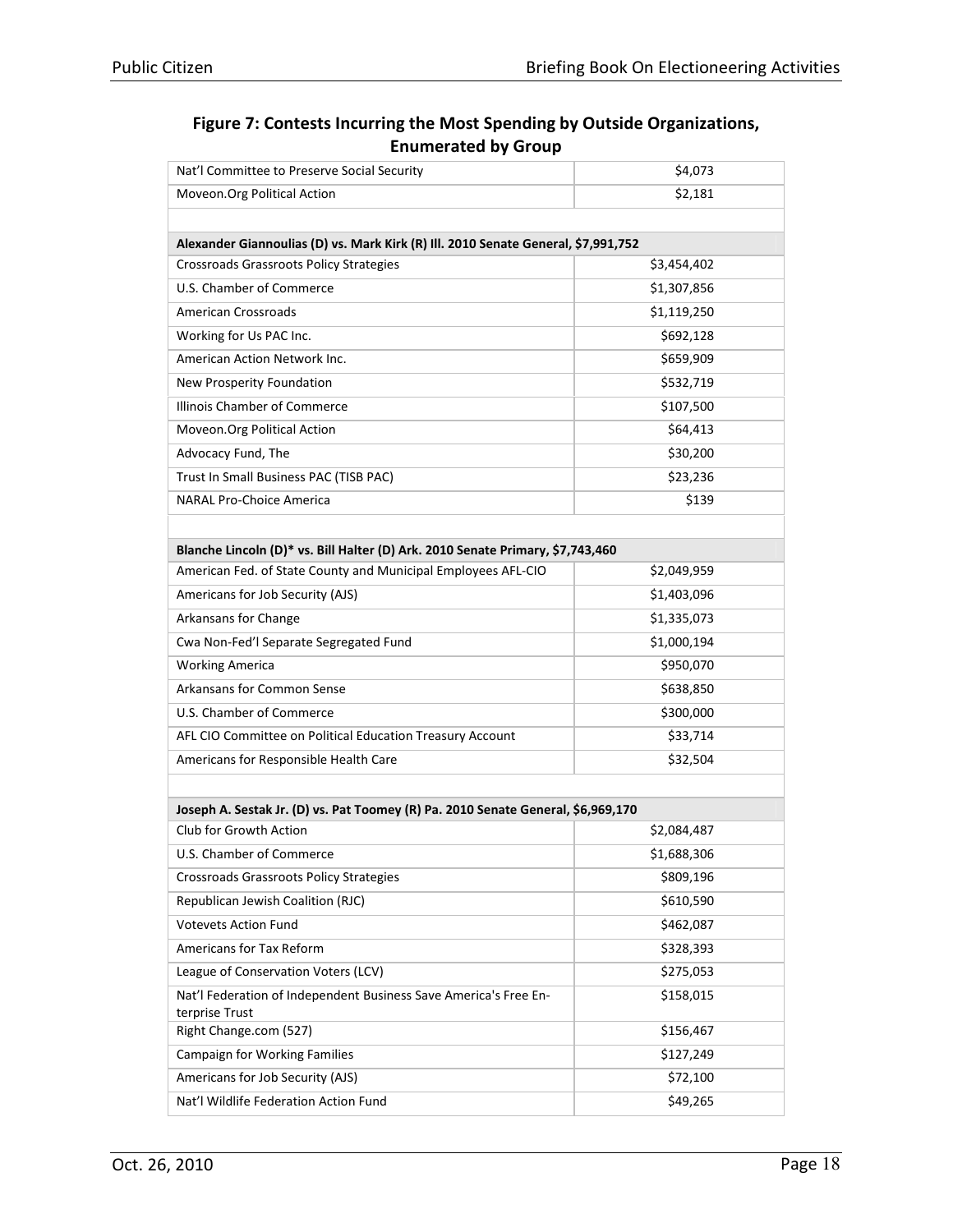| Figure 7: Contests Incurring the Most Spending by Outside Organizations, |  |
|--------------------------------------------------------------------------|--|
| <b>Enumerated by Group</b>                                               |  |

| <b>NARAL Pro-Choice America</b>                                                             | \$27,022    |
|---------------------------------------------------------------------------------------------|-------------|
| <b>Working America</b>                                                                      | \$23,842    |
| <b>Clean Water Action</b>                                                                   | \$22,871    |
| American Majority Action Inc.                                                               | \$21,803    |
| Pennsylvania Business Council                                                               | \$19,130    |
| League of Conservation Voters Victory Fund                                                  | \$13,642    |
| Lantern Project, The                                                                        | \$5,150     |
| Club for Growth PAC                                                                         | \$3,595     |
| People for the American Way                                                                 | \$3,562     |
| Moveon.Org Political Action                                                                 | \$2,181     |
| <b>American Crossroads</b>                                                                  | \$1,000     |
|                                                                                             |             |
| Roy Blunt (R) vs. Robin Carnahan (D) Mo. 2010 Senate General, \$6,953,556                   |             |
| <b>American Crossroads</b>                                                                  | \$2,515,047 |
| U.S. Chamber of Commerce                                                                    | \$1,106,711 |
| Crossroads Grassroots Policy Strategies                                                     | \$1,104,431 |
| American Fed. of State County and Municipal Employees AFL-CIO                               | \$963,689   |
| Right Change.com (527)                                                                      | \$382,692   |
| League of Conservation Voters (LCV)                                                         | \$292,650   |
| <b>Votevets Action Fund</b>                                                                 | \$284,140   |
| Women Vote                                                                                  | \$172,800   |
| Independent Women's Voice                                                                   | \$61,675    |
| <b>Our Community Votes</b>                                                                  | \$32,597    |
| League of Conservation Voters Victory Fund                                                  | \$28,545    |
| Planned Parenthood of The St. Louis Region                                                  | \$6,399     |
| Moveon.Org Political Action                                                                 | \$2,181     |
|                                                                                             |             |
| Barbara Boxer (D)* vs. Carly Fiorina (R) Calif. 2010 House General, \$6,622,354             |             |
| U.S. Chamber of Commerce                                                                    | \$4,606,851 |
| Women Vote                                                                                  | \$879,769   |
| Moveon.Org Political Action                                                                 | \$266,885   |
| Susan B. Anthony List Inc.                                                                  | \$261,100   |
| Protecting Choice in California 2010, a project of Planned Parent-<br>hood Affiliates of CA | \$180,046   |
| Nat'l Organization for Marriage                                                             | \$172,188   |
| American Principles in Action                                                               | \$107,920   |
| <b>NARAL Pro-Choice America</b>                                                             | \$45,878    |
| League of Conservation Voters Victory Fund                                                  | \$42,045    |
| Americans for Responsible Health Care                                                       | \$34,130    |
| California Nurses Ass'n                                                                     | \$16,117    |
| <b>American Crossroads</b>                                                                  | \$6,000     |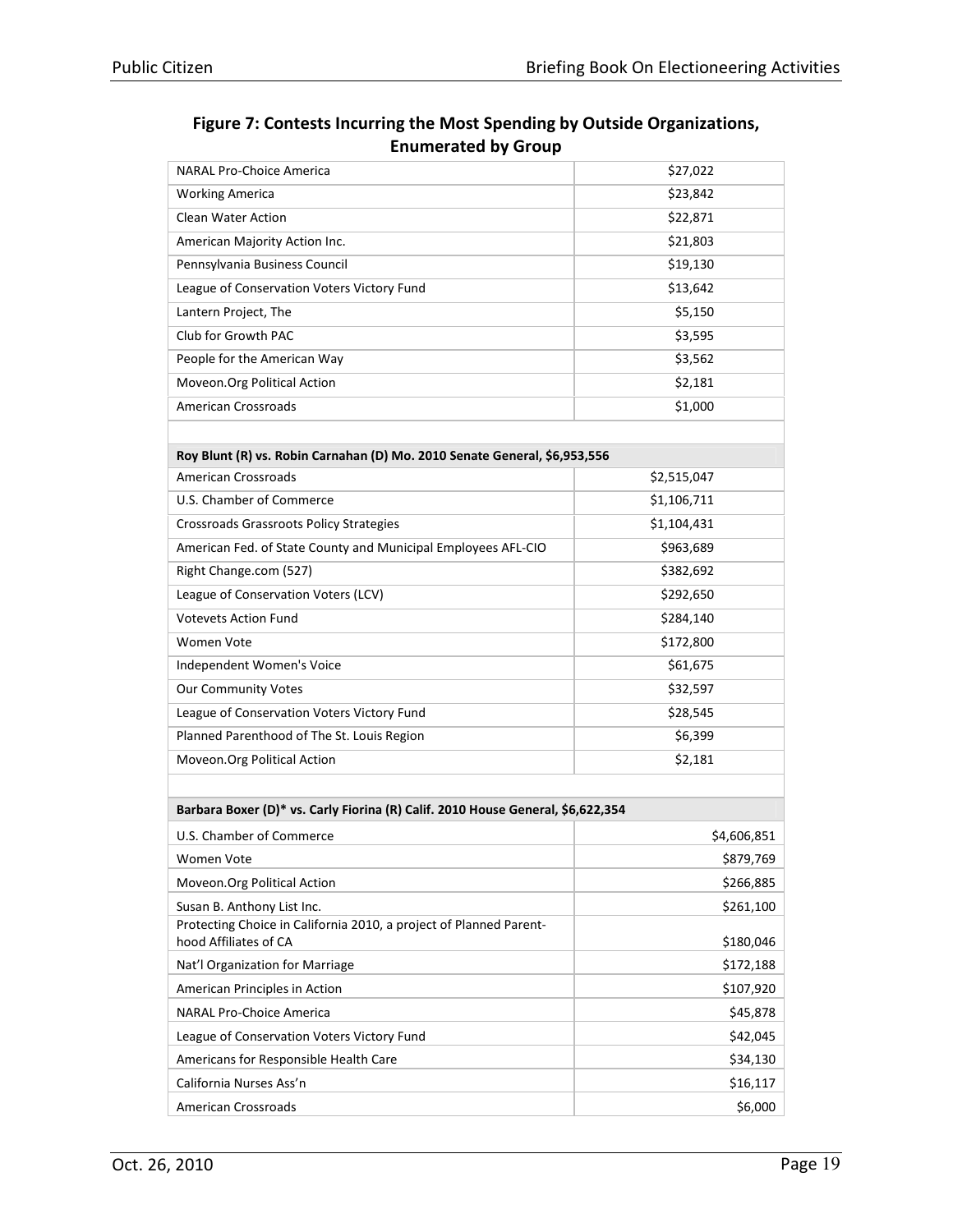| Figure 7: Contests Incurring the Most Spending by Outside Organizations, |
|--------------------------------------------------------------------------|
| <b>Enumerated by Group</b>                                               |

| Our Country Deserves Better PAC -- The Tea Party Express.org                               | \$1,205     |
|--------------------------------------------------------------------------------------------|-------------|
| Restore America's Voice PAC                                                                | \$1,146     |
| Lantern Project, The                                                                       | \$1,075     |
|                                                                                            |             |
| Patty Murray (D)* vs. Dino Rossi (R) Wash. 2010 House General \$5,811,585                  |             |
| Crossroads Grassroots Policy Strategies                                                    | \$2,556,889 |
| U.S. Chamber of Commerce                                                                   | \$997,525   |
| <b>American Crossroads</b>                                                                 | \$695,563   |
| CSS Action Fund Inc.                                                                       | \$640,410   |
| American Action Network Inc.                                                               | \$326,292   |
| American Fed. of State County and Municipal Employees AFL-CIO                              | \$200,000   |
| <b>Votevets Action Fund</b>                                                                | \$160,000   |
| Right Change.com (527)                                                                     | \$117,804   |
| Coalition to Protect Seniors Inc.                                                          | \$36,499    |
| CitizenLink                                                                                | \$33,786    |
| <b>BIPAC - Business Institute for Political Analysis</b>                                   | \$25,999    |
| League of Conservation Voters Victory Fund                                                 | \$14,903    |
| <b>NARAL Pro-Choice America</b>                                                            | \$3,734     |
| Moveon.Org Political Action                                                                | \$2,181     |
|                                                                                            |             |
| Scott P. Brown (R) vs. Martha Coakley (D) Mass. 2009 Senate General (Special), \$4,400,078 |             |
| U.S. Chamber of Commerce                                                                   | \$1,001,400 |
| American Future Fund                                                                       | \$618,000   |
| Americans for Responsible Health Care                                                      | \$592,086   |
| Citizens for Strength and Security                                                         | \$590,877   |
| Americans for Job Security (AJS)                                                           | \$479,268   |
| League of Conservation Voters (LCV)                                                        | \$350,000   |
| Our Country Deserves Better PAC -- The Tea Party Express.org                               | \$337,671   |
| Independent Women's Voice                                                                  | \$231,735   |
| Emily's List                                                                               | \$74,300    |
| 1199 Service Employees Int'l Union Fed'l Political Action Fund                             | \$74,250    |
| Nat'l Organization for Marriage                                                            | \$50,095    |
| <b>NARAL Pro-Choice America</b>                                                            | \$396       |
|                                                                                            |             |
| Jack Conway (D) vs. Rand Paul (R) Ky. 2010 Senate General, \$3,803,260                     |             |
| U.S. Chamber of Commerce                                                                   | \$1,254,010 |
| <b>American Crossroads</b>                                                                 |             |
|                                                                                            | \$1,182,731 |
| Crossroads Grassroots Policy Strategies                                                    | \$630,094   |
| American Future Fund                                                                       | \$242,802   |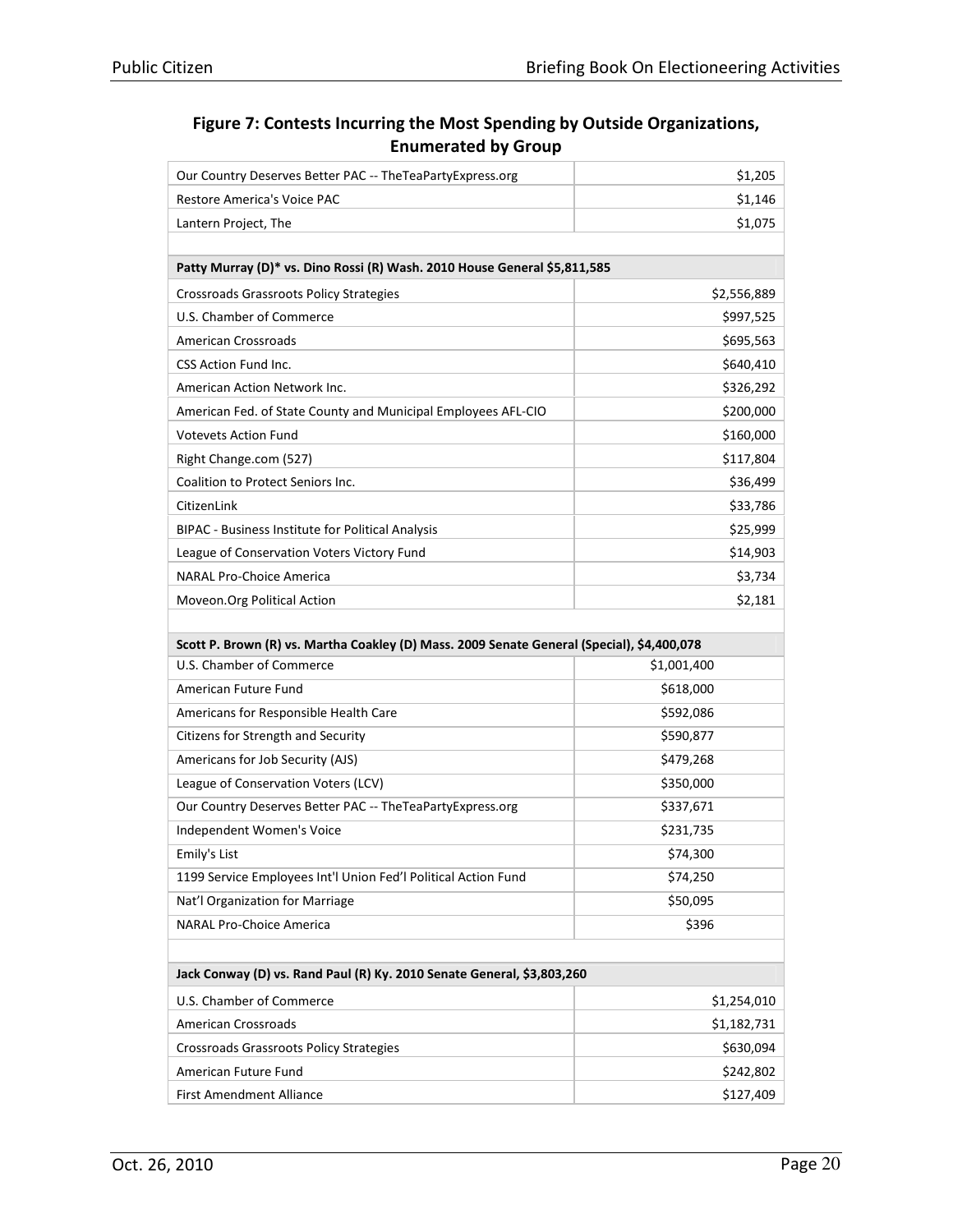| Kentucky Leadership Council                                             | \$103,800   |  |
|-------------------------------------------------------------------------|-------------|--|
| Right Change.com (527)                                                  | \$90,705    |  |
| <b>Truth From American Workers</b>                                      | \$50,000    |  |
| Moveon.Org Political Action                                             | \$43,941    |  |
| CitizenLink                                                             | \$40,060    |  |
| People for the American Way                                             | \$13,000    |  |
| Club for Growth Action                                                  | \$12,500    |  |
| Club for Growth PAC                                                     | \$12,208    |  |
| Charlie Crist (I) vs. Others 2010 Florida General \$3,488,111           |             |  |
| U.S. Chamber of Commerce                                                | \$2,000,000 |  |
| <b>American Crossroads</b>                                              | \$470,661   |  |
| Right Change.com (527)                                                  | \$381,770   |  |
| Crossroads Grassroots Policy Strategies                                 | \$354,016   |  |
| Club for Growth Action                                                  | \$281,440   |  |
| <b>NARAL Pro-Choice America</b>                                         | \$224       |  |
|                                                                         |             |  |
| Dina Titus (D)* vs. Joe Heck (R) Nev. 2010 House General, \$3,251,754   |             |  |
| American Fed. of State County and Municipal Employees AFL-CIO           | \$750,000   |  |
| American Action Network Inc.                                            | \$705,000   |  |
| <b>Americans for Tax Reform</b>                                         | \$622,323   |  |
| Women Vote                                                              | \$347,217   |  |
| U.S. Chamber of Commerce                                                | \$295,683   |  |
| League of Conservation Voters Victory Fund                              | \$205,247   |  |
| Citizens United Political Victory Fund                                  | \$139,540   |  |
| Coalition to Protect Seniors Inc.                                       | \$39,325    |  |
| Susan B. Anthony List Inc.                                              | \$29,590    |  |
| Nat'l Federation of Independent Business Save America's Free En-        |             |  |
| terprise Trust                                                          | \$27,764    |  |
| <b>Working America</b>                                                  | \$22,651    |  |
| <b>American Crossroads</b>                                              | \$18,679    |  |
| Americans for Responsible Health Care                                   | \$13,297    |  |
| 60 Plus Ass'n                                                           | \$12,108    |  |
| Humane Society Legislative Fund                                         | \$11,274    |  |
| Nevada Advocates for Planned Parenthood Affiliates                      | \$6,950     |  |
| Americans for New Leadership                                            | \$2,925     |  |
| Moveon.Org Political Action                                             | \$2,181     |  |
| Kelly A. Ayotte (R) vs. Paul W. Hodes (D) N.H. 2010 Senate, \$2,882,944 |             |  |
| U.S. Chamber of Commerce                                                | \$1,327,635 |  |
| <b>American Crossroads</b>                                              | \$730,434   |  |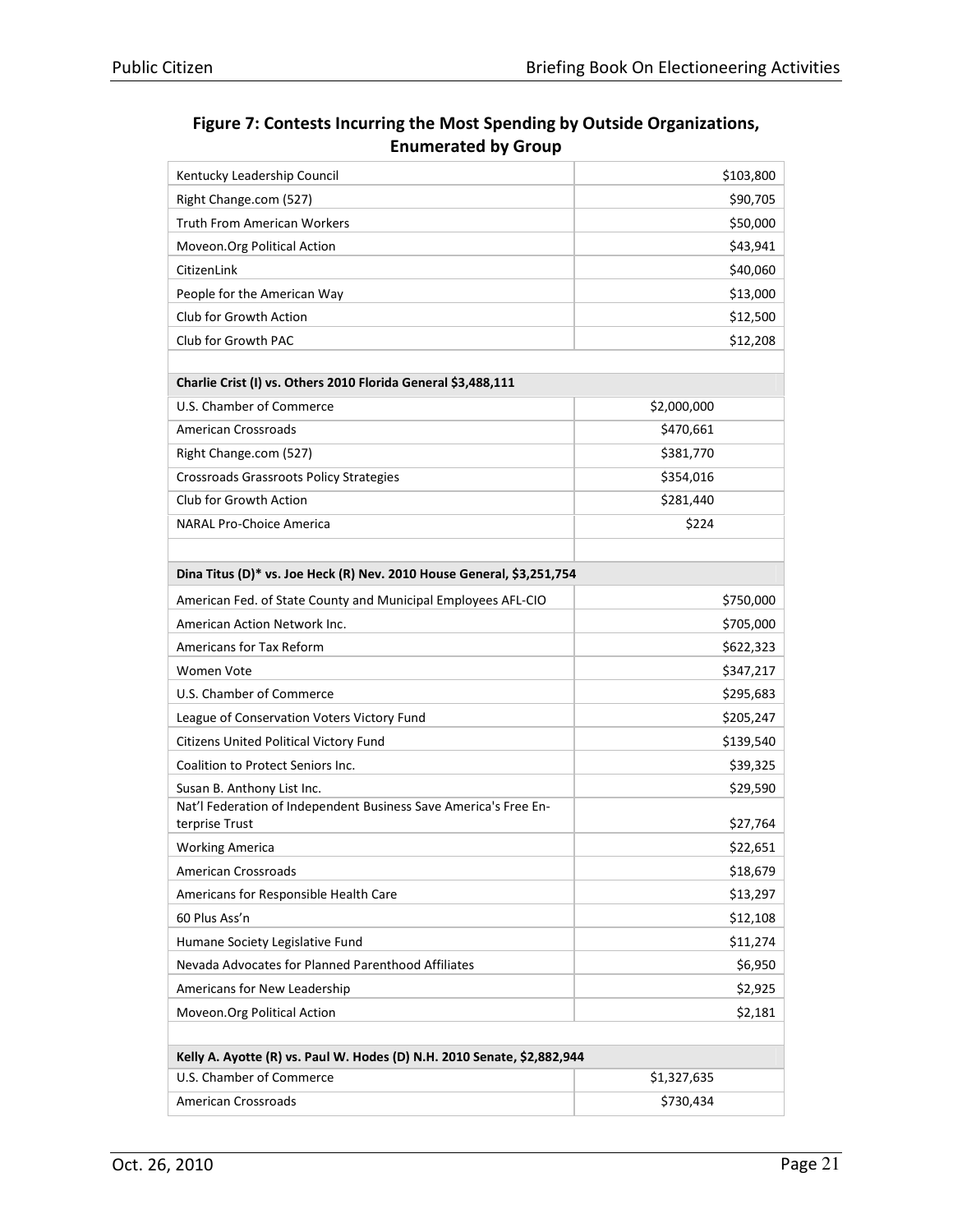| Figure 7: Contests Incurring the Most Spending by Outside Organizations, |
|--------------------------------------------------------------------------|
| <b>Enumerated by Group</b>                                               |

| American Action Network Inc.                                                        | \$437,500 |
|-------------------------------------------------------------------------------------|-----------|
| Right Change.com (527)                                                              | \$231,736 |
| Moveon.Org Political Action                                                         | \$58,649  |
| League of Conservation Voters (LCV)                                                 | \$49,604  |
| Nat'l Federation of Independent Business Save America's Free En-<br>terprise Trust  | \$33,833  |
| BIPAC - Business Institute for Political Analysis                                   | \$12,499  |
| <b>NARAL Pro-Choice America</b>                                                     | \$1,054   |
|                                                                                     |           |
| Mark Schauer (D)* vs. Tim Walberg (R) Mich. 2010 House General, \$2,589,046         |           |
| American Fed. of State County and Municipal Employees AFL-CIO                       | \$750,000 |
| American Future Fund                                                                | \$506,761 |
| American Action Network Inc.                                                        | \$370,000 |
| League of Conservation Voters (LCV)                                                 | \$336,378 |
| <b>Bluegreen Alliance</b>                                                           | \$250,053 |
| <b>Campaign for Working Families</b>                                                | \$113,776 |
| Communications Workers of America Working Voices                                    | \$100,000 |
| <b>Working America</b>                                                              | \$34,278  |
| Nat'l Wildlife Federation Action Fund                                               | \$31,400  |
| Susan B. Anthony List Inc.                                                          | \$26,247  |
| Clean Water Action                                                                  | \$26,199  |
| 60 Plus Ass'n                                                                       | \$14,472  |
| <b>NARAL Pro-Choice America</b>                                                     | \$11,580  |
| CitizenLink                                                                         | \$10,692  |
| Humane Society Legislative Fund                                                     | \$5,029   |
| Moveon.Org Political Action                                                         | \$2,181   |
|                                                                                     |           |
| John A. Boccieri (D)* vs. James B. Renacci (R) Ohio 2010 House General, \$2,232,374 |           |
| American Fed. of State County and Municipal Employees AFL-CIO                       | \$834,347 |
| 60 Plus Ass'n                                                                       | \$639,902 |
| U.S. Chamber of Commerce                                                            | \$354,120 |
| League of Conservation Voters (LCV)                                                 | \$250,018 |
| American Worker, Inc.                                                               | \$51,000  |
| Nat'l Federation of Independent Business Save America's Free En-<br>terprise Trust  | \$40,764  |
| Susan B. Anthony List Inc.                                                          | \$34,152  |
| Aul Action Nfp                                                                      | \$16,423  |
| <b>Working America</b>                                                              | \$6,996   |
| American Majority Action Inc.                                                       | \$2,852   |
| Americans for Prosperity                                                            | \$1,800   |
|                                                                                     |           |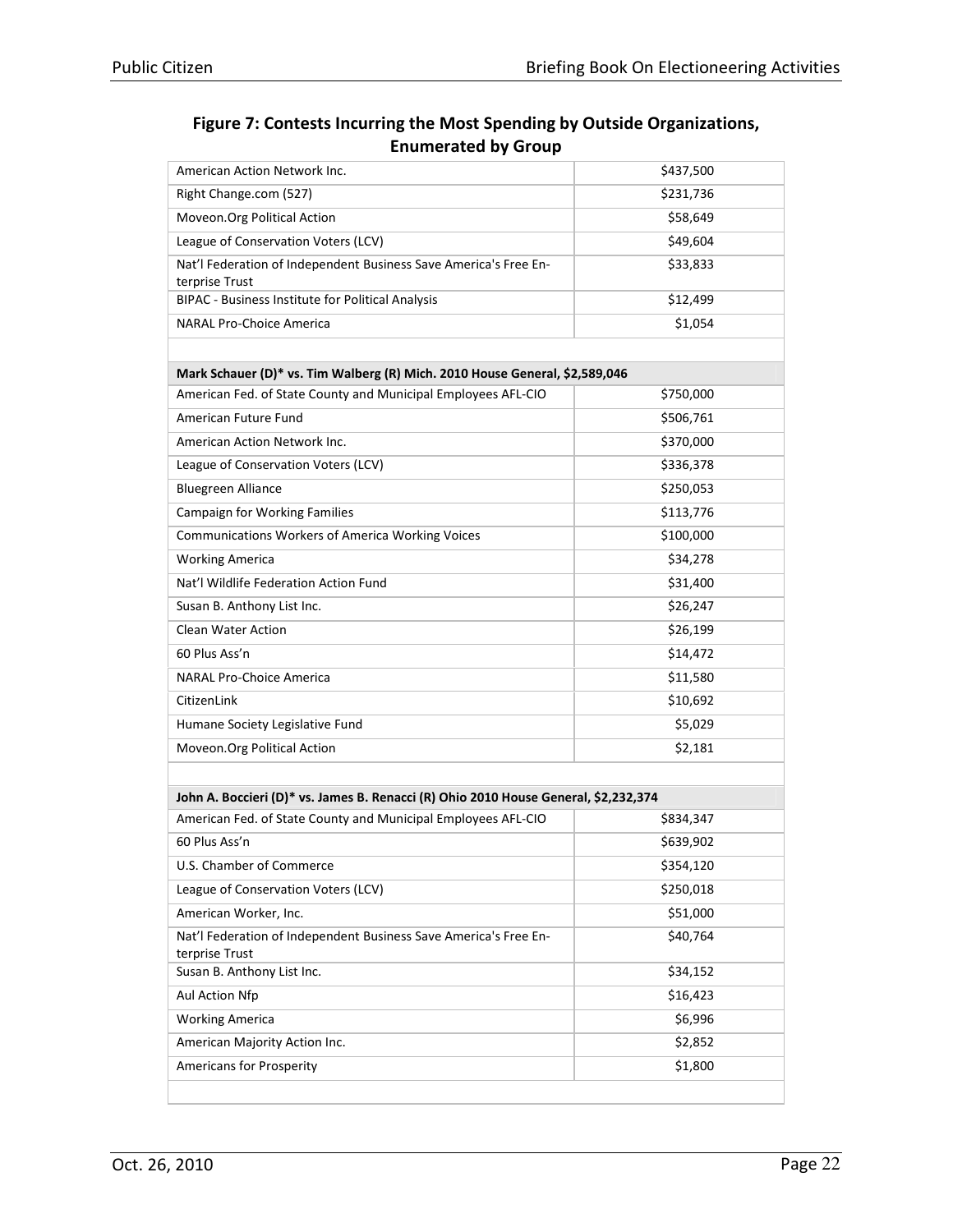| Marco Rubio (R) vs. Others Fla. 2010 Senate General, \$2,081,514                       |             |  |
|----------------------------------------------------------------------------------------|-------------|--|
| <b>American Crossroads</b>                                                             | \$1,556,837 |  |
| Crossroads Grassroots Policy Strategies                                                | \$353,605   |  |
| <b>Campaign for Working Families</b>                                                   | \$115,981   |  |
| Club for Growth Action                                                                 | \$54,867    |  |
| <b>NARAL Pro-Choice America</b>                                                        | \$224       |  |
|                                                                                        |             |  |
| Russ Feingold (D)* vs. Ronald Harold Johnson (R) Wis. 2010 Senate General, \$2,036,974 |             |  |
| American Action Network Inc.                                                           | \$745,395   |  |
| U.S. Chamber of Commerce                                                               | \$582,633   |  |
| Club for Growth Action                                                                 | \$195,705   |  |
| Nat'l Ass'n of Manufacturers                                                           | \$186,304   |  |
| SpeechNow.org                                                                          | \$135,314   |  |
| Nat'l Federation of Independent Business Save America's Free En-<br>terprise Trust     | \$78,464    |  |
| CitizenLink                                                                            | \$36,110    |  |
| League of Conservation Voters (LCV)                                                    | \$29,341    |  |
| Trust In Small Business PAC (TISB PAC)                                                 | \$23,056    |  |
| Club for Growth PAC                                                                    | \$12,162    |  |
| People for the American Way                                                            | \$11,350    |  |
| American Majority Action Inc.                                                          | \$3,116     |  |
| <b>American Crossroads</b>                                                             | \$1,000     |  |
| <b>NARAL Pro-Choice America</b>                                                        | \$139       |  |
|                                                                                        |             |  |
| Joe Manchin (D) vs. John R Raese (R) W.Va. 2010 Senate General \$1,989,478             |             |  |
| Americans for Job Security (AJS)                                                       | \$980,256   |  |
| CSS Action Fund Inc.                                                                   | \$421,800   |  |
| <b>First Amendment Alliance</b>                                                        | \$308,162   |  |
| <b>American Crossroads</b>                                                             | \$207,084   |  |
| <b>Communications Workers of America Working Voices</b>                                | \$50,000    |  |
| CitizenLink                                                                            | \$22,176    |  |
|                                                                                        |             |  |
| Bruce Braley (D)* vs. Benjamin Michael Lange (R) Iowa 2010 House General, \$1,820,822  |             |  |
| American Future Fund                                                                   | \$1,572,582 |  |
| U.S. Chamber of Commerce                                                               | \$248,240   |  |
|                                                                                        |             |  |
| Tom Perriello (D)* vs. Robert Hurt (R) Va. 2010 House General, \$1,788,224             |             |  |
| U.S. Chamber of Commerce                                                               | \$442,765   |  |
| NEA Fund for Children & Public Education (527)                                         | \$284,962   |  |
| League of Conservation Voters (LCV)                                                    | \$284,200   |  |
| American Action Network Inc.                                                           | \$185,000   |  |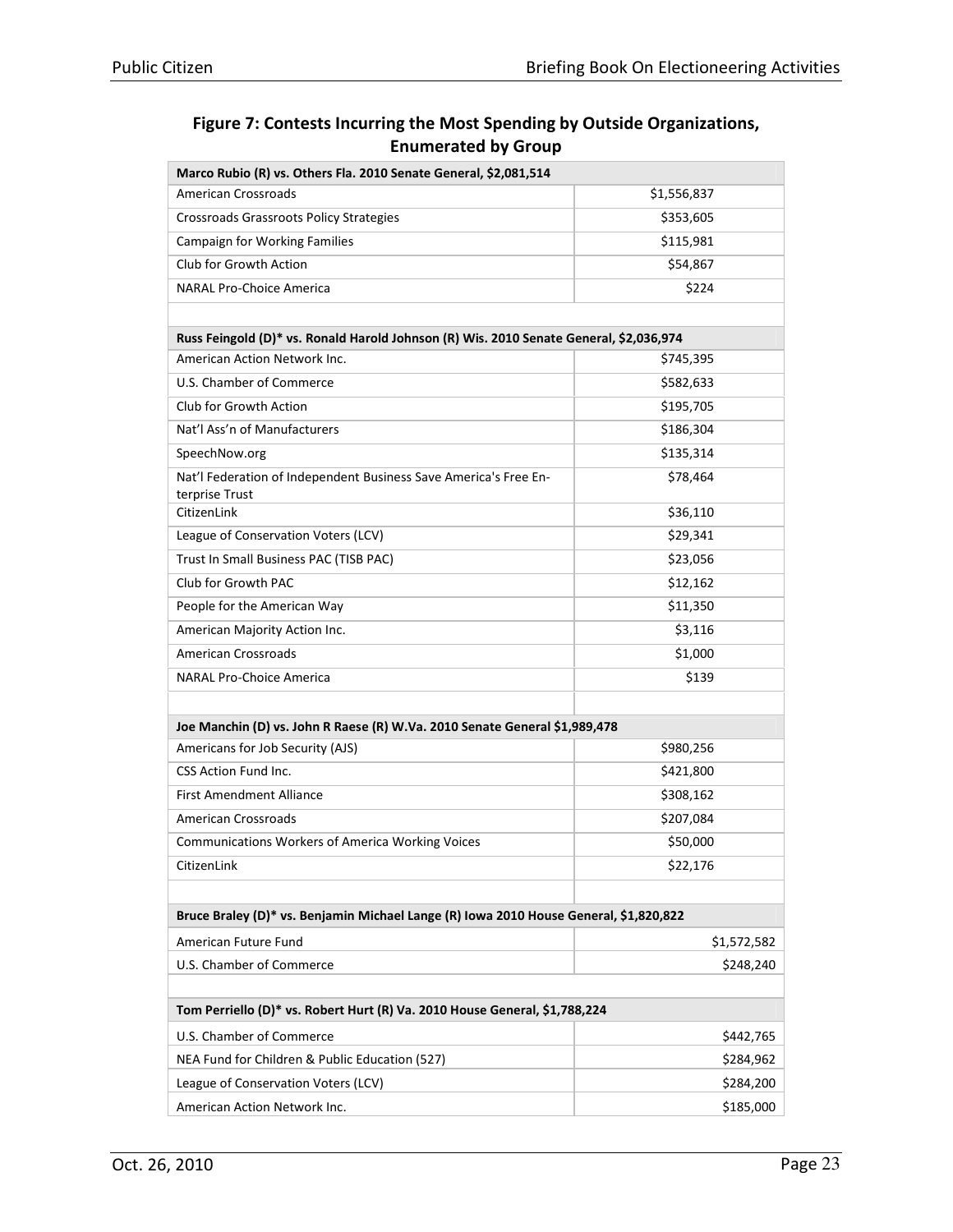| <b>Votevets Action Fund</b>                                                        | \$179,911 |  |
|------------------------------------------------------------------------------------|-----------|--|
| League of Conservation Voters Victory Fund                                         | \$170,000 |  |
| Moveon.Org Political Action                                                        | \$150,008 |  |
| Foundation for a Secure and Prosperous America                                     | \$37,907  |  |
| Nat'l Federation of Independent Business Save America's Free En-                   |           |  |
| terprise Trust                                                                     | \$19,164  |  |
| Matthew 25 Network                                                                 | \$12,751  |  |
| Americans for Responsible Health Care                                              | \$11,332  |  |
| Mid-Atlantic Laborers' Political League - Laborers' Int'l Union of N.A.            | \$10,224  |  |
| Larry Kissell (D)* vs. Harold Johnson (R) N.C. 2010 House General, \$1,699,007     |           |  |
| NEA Fund for Children & Public Education (527)                                     | \$645,944 |  |
| Americans for Job Security (AJS)                                                   | \$560,087 |  |
| Center for Individual Freedom                                                      | \$492,976 |  |
|                                                                                    |           |  |
| Charles Bass (R) vs. Ann McLane Kuster (D) N.H. 2010 House General, \$1,615,760    |           |  |
| Revere America                                                                     | \$749,652 |  |
| American Action Network Inc.                                                       | \$437,500 |  |
| U.S. Chamber of Commerce                                                           | \$149,380 |  |
| Americans for Prosperity                                                           | \$75,292  |  |
| League of Conservation Voters (LCV)                                                | \$71,194  |  |
| <b>Women Vote</b>                                                                  | \$59,765  |  |
| Nat'l Federation of Independent Business Save America's Free En-<br>terprise Trust | \$33,833  |  |
| BIPAC - Business Institute for Political Analysis                                  | \$11,499  |  |
| 60 Plus Ass'n                                                                      | \$10,954  |  |
| Planned Parenthood Action Fund Inc.                                                | \$10,000  |  |
| <b>NARAL Pro-Choice America</b>                                                    | \$4,510   |  |
| Moveon. Org Political Action                                                       | \$2,181   |  |
|                                                                                    |           |  |
| Ken Buck (R) vs. Jane Norton (R) Colo. 2010 Senate Primary, \$1,478,372            |           |  |
| Americans for Job Security (AJS)                                                   | \$978,328 |  |
| U.S. Chamber of Commerce                                                           | \$500,000 |  |
|                                                                                    |           |  |
| Lee Irwin Fisher (D) vs. Rob Portman (R) Ohio 2010 Senate General \$1,359,824      |           |  |
| <b>American Crossroads</b>                                                         | \$820,605 |  |
| Alliance for America's Future                                                      | \$272,541 |  |
| Right Change.com (527)                                                             | \$227,181 |  |
| BIPAC - Business Institute for Political Analysis                                  | \$21,999  |  |
| American Majority Action Inc.                                                      | \$11,373  |  |
| <b>Working America</b>                                                             | \$3,944   |  |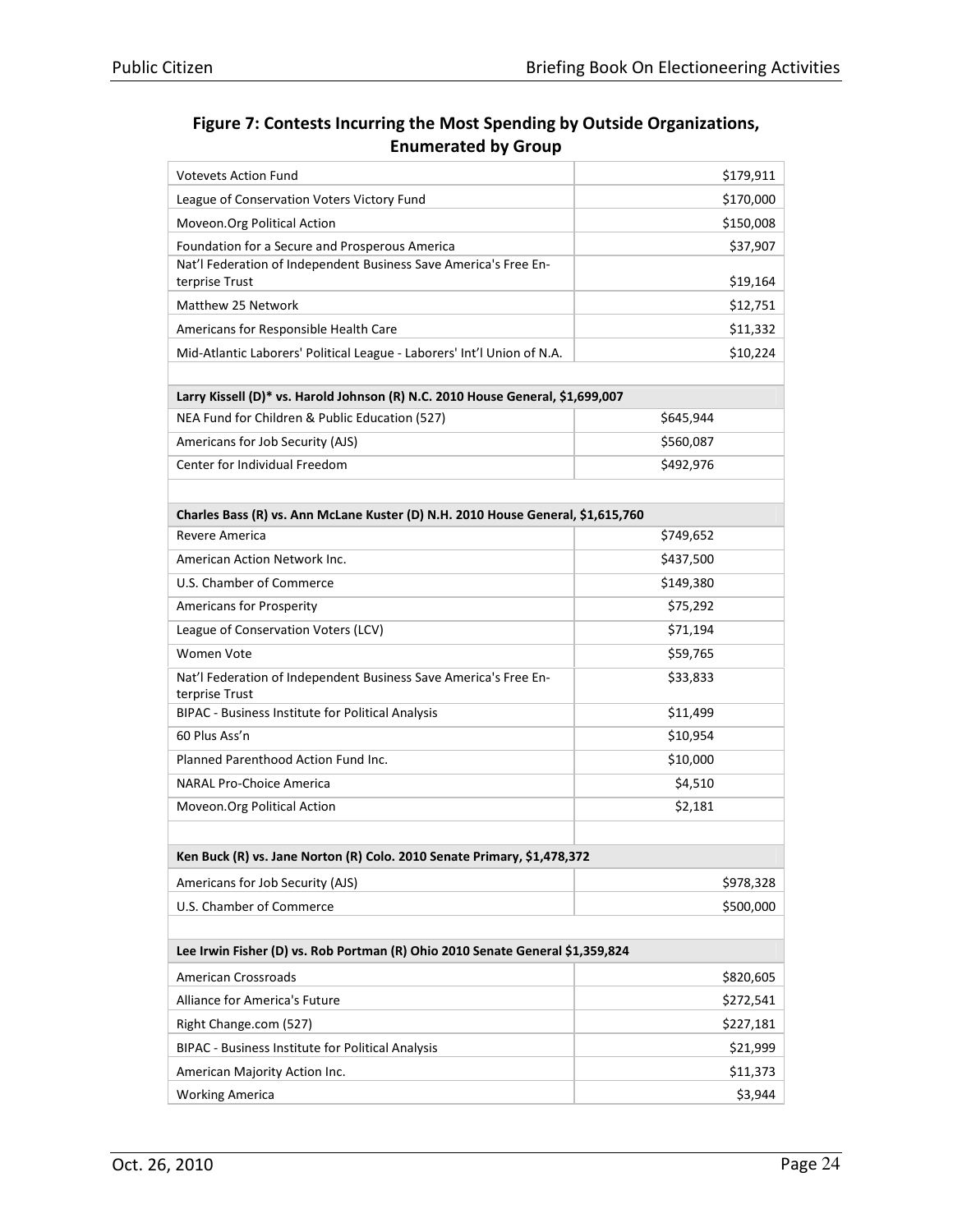| Moveon.Org Political Action                                                                         | \$2,181   |
|-----------------------------------------------------------------------------------------------------|-----------|
|                                                                                                     |           |
| Heath Shuler (D)* vs. Jeff Miller (R) N.C. 2010 House General, \$1,332,709                          |           |
| Americans for Job Security (AJS)                                                                    | \$750,525 |
| Center for Individual Freedom                                                                       | \$259,266 |
| League of Conservation Voters (LCV)                                                                 | \$137,550 |
| Nat'l Wildlife Federation Action Fund                                                               | \$111,674 |
| Citizens for Strength and Security                                                                  | \$73,695  |
|                                                                                                     |           |
| John M. Spratt Jr (D)* vs. John Michael "Mick" Mulvaney (R) S.C. 2010 House General,<br>\$1,317,806 |           |
| Club for Growth PAC                                                                                 | \$421,517 |
| Citizens for a Working America PAC                                                                  | \$250,000 |
| American Future Fund                                                                                | \$196,757 |
| <b>Ending Spending Fund</b>                                                                         | \$186,334 |
| <b>Americans for Prosperity</b>                                                                     | \$130,435 |
| Nat'l Federation of Independent Business Save America's Free En-<br>terprise Trust                  | \$46,564  |
| CitizenLink                                                                                         | \$34,075  |
| Susan B. Anthony List Inc.                                                                          | \$19,936  |
| Americans for Responsible Health Care                                                               | \$12,825  |
| 60 Plus Ass'n                                                                                       | \$12,595  |
| Humane Society Legislative Fund                                                                     | \$6,768   |
|                                                                                                     |           |
| Harry Teague (D)* vs. Steve Pearce (R) N.M. 2010 House General, \$1,315,626                         |           |
| Defenders of Wildlife Action Fund                                                                   | \$643,588 |
| U.S. Chamber of Commerce                                                                            | \$436,953 |
| Accountability 2010                                                                                 | \$115,000 |
| Americans for Job Security (AJS)                                                                    | \$54,572  |
| League of Conservation Voters Victory Fund                                                          | \$31,094  |
| BIPAC - Business Institute for Political Analysis                                                   | \$24,499  |
| <b>Working America</b>                                                                              | \$7,739   |
| Moveon.Org Political Action                                                                         | \$2,181   |
| Defenders of Wildlife Action Fund                                                                   | \$643,588 |
| U.S. Chamber of Commerce                                                                            | \$436,953 |
| Accountability 2010                                                                                 | \$115,000 |
| Americans for Job Security (AJS)                                                                    | \$54,572  |
| League of Conservation Voters Victory Fund                                                          | \$31,094  |
| BIPAC - Business Institute for Political Analysis                                                   | \$24,499  |
| <b>Working America</b>                                                                              | \$7,739   |
| Moveon.Org Political Action                                                                         | \$2,181   |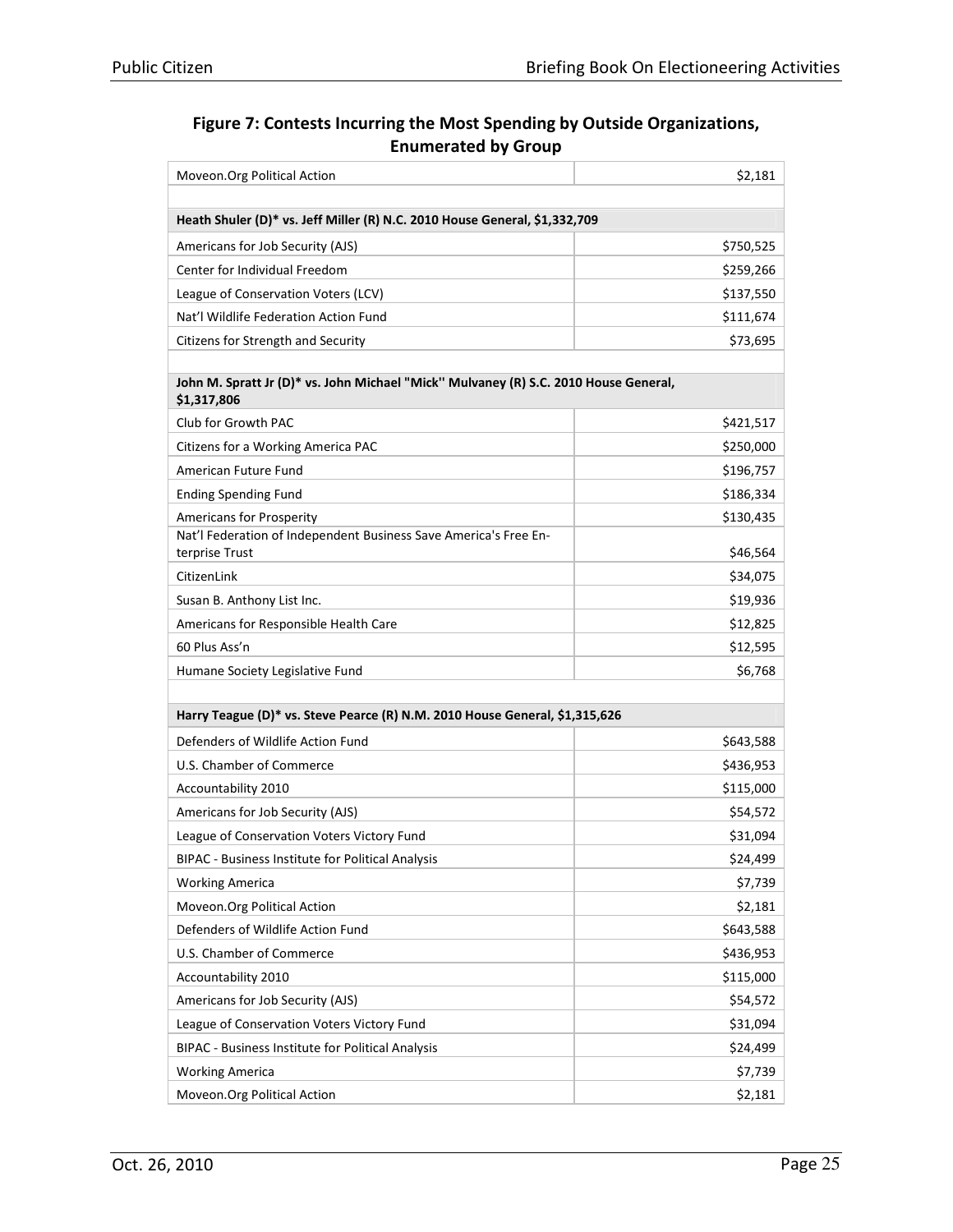| Bryan Lentz (D) vs. Patrick L. Meehan (R) Pa. 2010 House General, \$1,271,899                    |           |
|--------------------------------------------------------------------------------------------------|-----------|
| American Action Network Inc.                                                                     | \$703,409 |
| Americans for Job Security (AJS)                                                                 | \$323,234 |
| U.S. Chamber of Commerce                                                                         | \$146,680 |
| Pennsylvania Business Council                                                                    | \$70,665  |
| <b>Working America</b>                                                                           | \$11,683  |
| <b>Votevets Action Fund</b>                                                                      | \$5,617   |
| <b>Americans for Prosperity</b>                                                                  | \$4,500   |
| American Majority Action Inc.                                                                    | \$4,496   |
| <b>Clean Water Action</b>                                                                        | \$1,476   |
| <b>NARAL Pro-Choice America</b>                                                                  | \$139     |
|                                                                                                  |           |
| Steve Kagen (D)* vs. Reid Ribble (R) Wis. 2010 House General, \$1,260,914                        |           |
| American Fed. of State County and Municipal Employees AFL-CIO                                    | \$765,000 |
| 60 Plus Ass'n                                                                                    | \$160,700 |
| U.S. Chamber of Commerce                                                                         | \$89,418  |
| Americans for Prosperity                                                                         | \$67,813  |
| American Action Network Inc.                                                                     | \$65,000  |
| Citizen Action of Wisconsin                                                                      | \$58,070  |
| Advancing Wisconsin Inc.                                                                         | \$20,796  |
| Susan B. Anthony List Inc.                                                                       | \$16,508  |
| Physicians for a Responsible Government Inc.                                                     | \$10,180  |
| Americans for Tax Reform                                                                         | \$4,209   |
| Moveon.Org Political Action                                                                      | \$2,181   |
| American Majority Action Inc.                                                                    | \$1,039   |
|                                                                                                  |           |
| Edwin G. Perlmutter (D)* vs. Ryan L. Frazier (R) Colo. 2010 House General, \$1,243,827           |           |
| American Future Fund                                                                             | \$565,483 |
| American Action Network Inc.                                                                     | \$362,500 |
| Nat'l Ass'n of Realtors Congressional Fund                                                       | \$296,400 |
| <b>Working America</b>                                                                           | \$12,774  |
| 60 Plus Ass'n                                                                                    | \$6,670   |
|                                                                                                  |           |
| Jon Barela (R) vs. Martin Heinrich (D) N.M. 2010 House General, \$1,190,018                      |           |
| U.S. Chamber of Commerce                                                                         | \$416,882 |
| American Future Fund                                                                             | \$331,037 |
| American Action Network Inc.<br>Nat'l Federation of Independent Business Save America's Free En- | \$137,500 |
| terprise Trust                                                                                   | \$64,464  |
| Nat'l Wildlife Federation Action Fund                                                            | \$54,548  |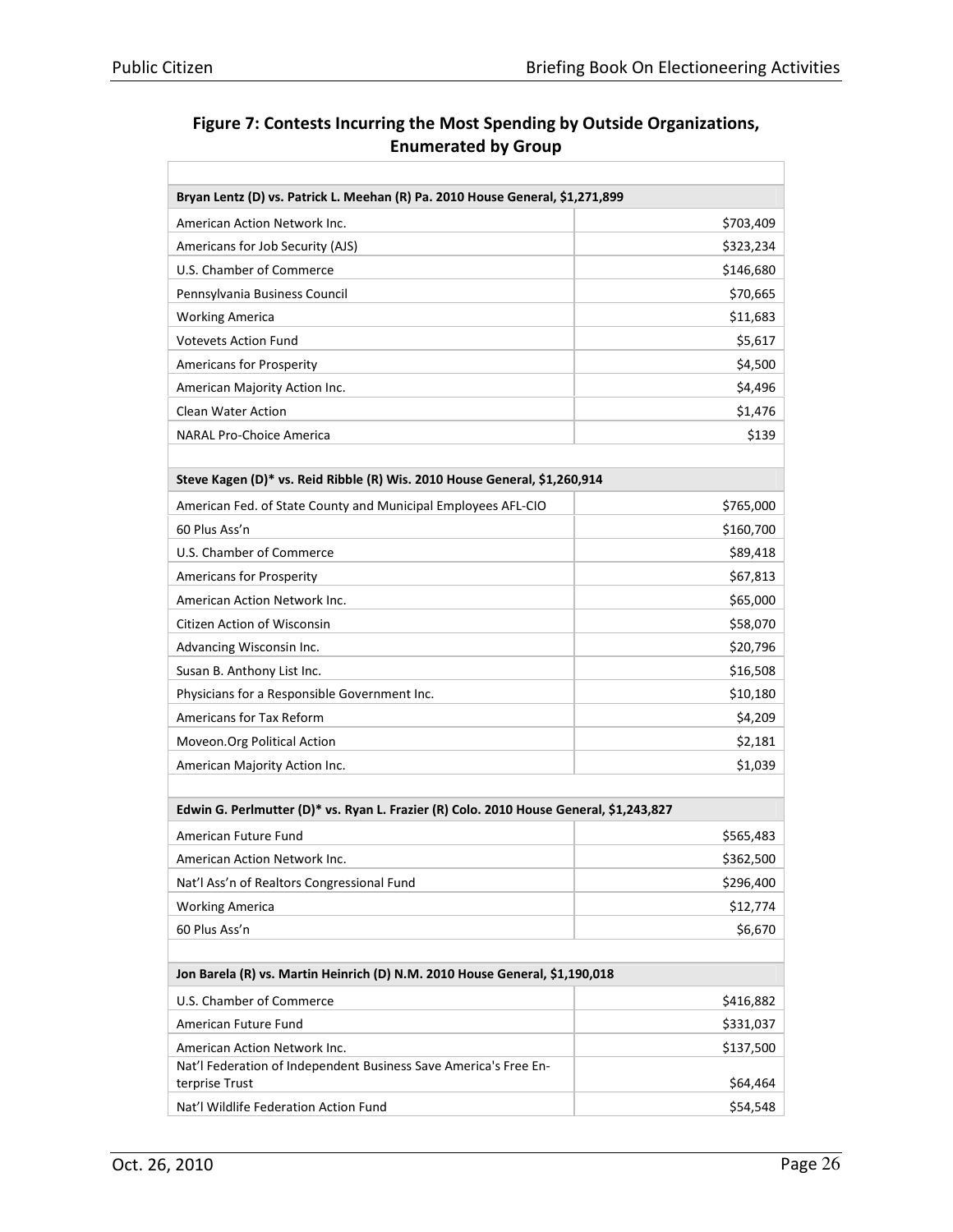| \$50,069  |
|-----------|
| \$37,591  |
| \$22,730  |
| \$21,999  |
| \$17,233  |
| \$15,390  |
| \$9,524   |
| \$8,731   |
| \$2,181   |
| \$139     |
|           |
| \$997,095 |
| \$118,215 |
| \$47,245  |
| \$139     |
|           |
|           |
| \$498,438 |
| \$336,000 |
| \$253,497 |
| \$40,386  |
| \$11,633  |
| \$2,500   |
| \$2,181   |
|           |
|           |
| \$739,506 |
| \$148,640 |
| \$74,417  |
| \$60,078  |
| \$45,367  |
|           |
| \$33,833  |
| \$11,499  |
| \$9,690   |
| \$9,008   |
| \$8,923   |
| \$2,181   |
|           |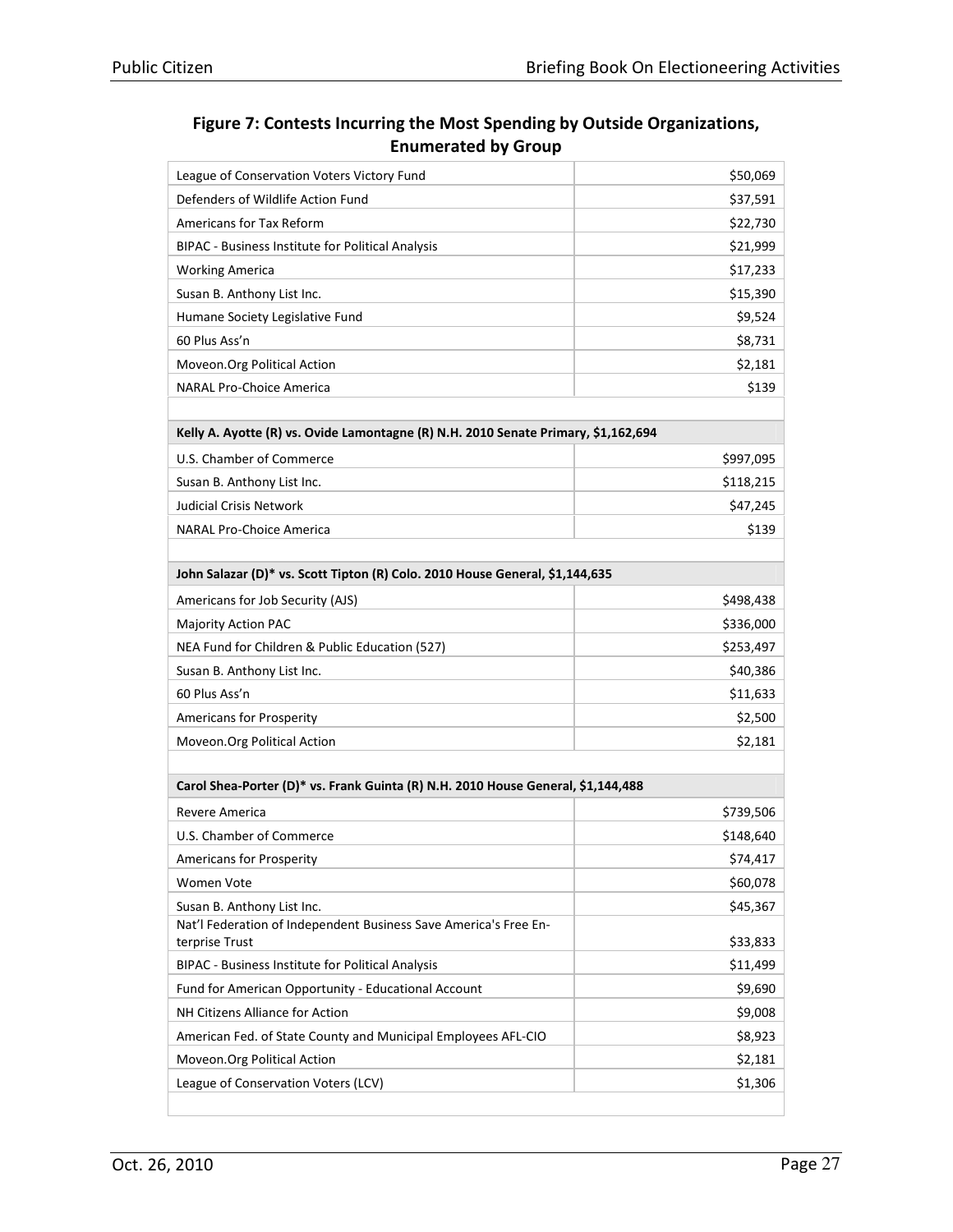| Figure 7: Contests Incurring the Most Spending by Outside Organizations, |
|--------------------------------------------------------------------------|
| <b>Enumerated by Group</b>                                               |

| Betty Sue Sutton (D)* vs. Tom Ganley (R) Ohio 2010 House General, \$1,137,729                   |           |
|-------------------------------------------------------------------------------------------------|-----------|
| NEA Fund for Children & Public Education (527)                                                  | \$550,000 |
| <b>Women Vote</b>                                                                               | \$520,030 |
| Susan B. Anthony List Inc.                                                                      | \$42,305  |
| Humane Society Legislative Fund                                                                 | \$10,688  |
| <b>Working America</b>                                                                          | \$7,864   |
| <b>Americans for Prosperity</b>                                                                 | \$3,990   |
| American Majority Action Inc.                                                                   | \$2,852   |
|                                                                                                 |           |
| Michael F. Bennet (D)* vs. Andrew Romanoff (D) Colo. 2010 Senate Primary, \$1,129,671           |           |
| Americans for Job Security (AJS)                                                                | \$585,800 |
| U.S. Chamber of Commerce                                                                        | \$125,000 |
| New Leadership In Colorado                                                                      | \$120,138 |
| League of Conservation Voters (LCV)                                                             | \$107,209 |
| Americans for Working Families                                                                  | \$63,933  |
| <b>Clean Water Action</b>                                                                       | \$60,328  |
| League of Conservation Voters Victory Fund                                                      | \$50,000  |
| Coalition to Protect Seniors Inc.                                                               | \$11,154  |
| Taxpayers for Not 1 More Acre                                                                   | \$6,109   |
|                                                                                                 |           |
| Harry E. Mitchell (D) vs. David Schweikert (R) Ariz. 2010 House General, \$1,112,845.18         |           |
| NEA Fund for Children & Public Education (527)                                                  | \$650,000 |
| 60 Plus Ass'n                                                                                   | \$417,089 |
| America Votes                                                                                   | \$29,266  |
| Susan B. Anthony List Inc.                                                                      | \$9,484   |
| <b>NARAL Pro-Choice America</b>                                                                 | \$5,088   |
| Club for Growth PAC                                                                             | \$1,918   |
|                                                                                                 |           |
| Joe Donnelly (D)* vs. Jackie Walorski (R) Ind. 2010 House General, \$1,079,720                  |           |
| 60 Plus Ass'n                                                                                   | \$397,021 |
| Nat'l Ass'n of Realtors Congressional Fund                                                      | \$255,400 |
| <b>American Crossroads</b>                                                                      | \$152,719 |
| New Prosperity Foundation                                                                       | \$130,000 |
| American Action Network Inc.                                                                    | \$120,000 |
| Susan B. Anthony List Inc.                                                                      | \$14,133  |
| Americans for Tax Reform                                                                        | \$9,172   |
| Americans for Prosperity                                                                        | \$1,275   |
|                                                                                                 |           |
| Stephanie Herseth Sandlin (D)* vs. Kristi Lynn Noem (R) S.D. 2010 House General,<br>\$1,025,433 |           |
| American Action Network Inc.                                                                    | \$577,500 |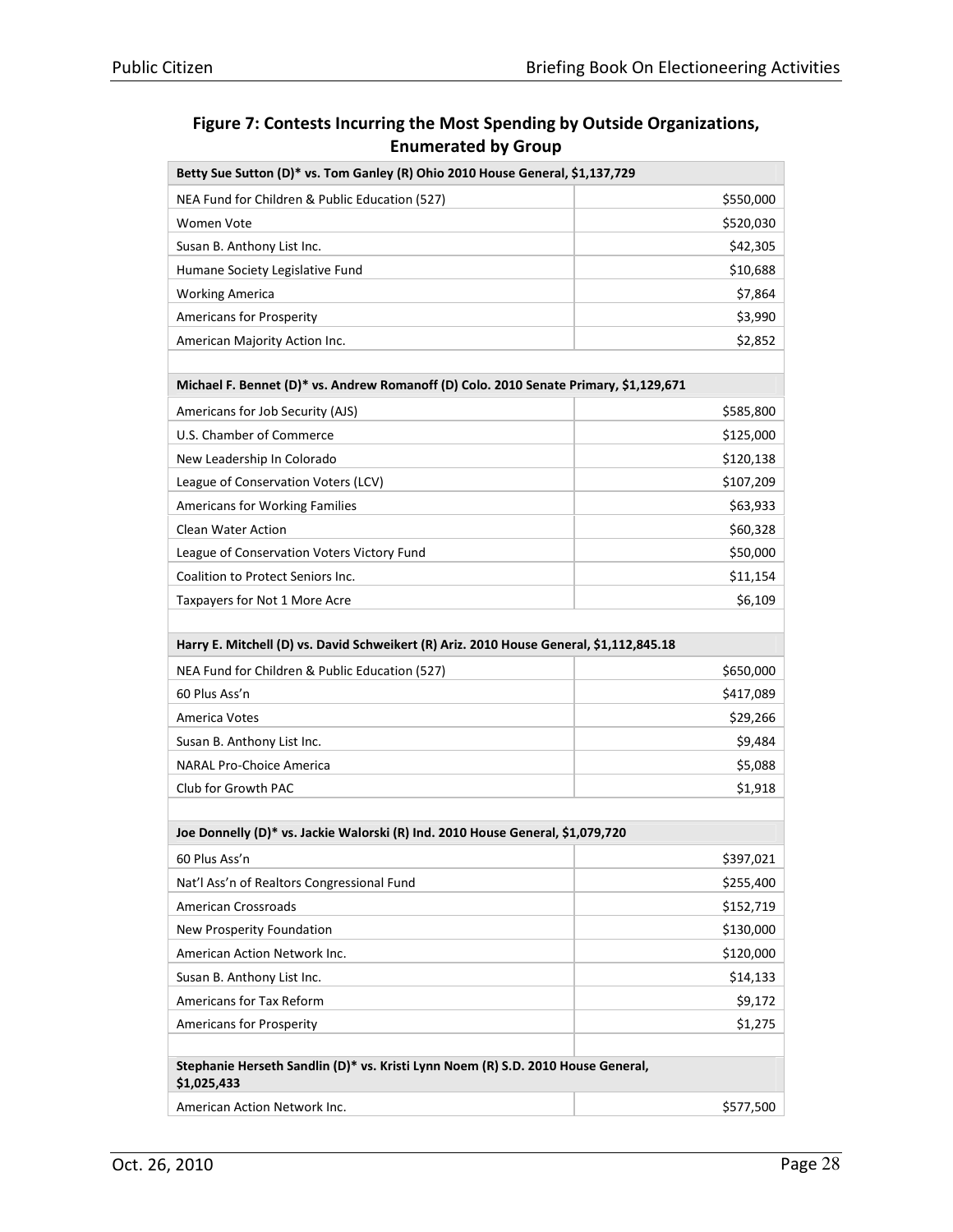| American Future Fund                                                           | \$383,441 |
|--------------------------------------------------------------------------------|-----------|
| Common Sense Issues Inc.                                                       | \$29,710  |
| CitizenLink                                                                    | \$18,042  |
| Susan B. Anthony List Inc.                                                     | \$16,601  |
| NARAL Pro-Choice America                                                       | \$139     |
|                                                                                |           |
| Alan Grayson (D)* vs. Daniel Webster (R) Fla. 2010 House General, \$1,010,025  |           |
| 60 Plus Ass'n                                                                  | \$876,197 |
| U.S. Chamber of Commerce                                                       | \$62,500  |
| Nat'l Federation of Independent Business Save America's Free En-               |           |
| terprise Trust                                                                 | \$35,764  |
| Aul Action Nfp                                                                 | \$17,083  |
| <b>Americans for Prosperity</b>                                                | \$16,300  |
| Moveon. Org Political Action                                                   | \$2,181   |
|                                                                                |           |
| Nick Rahall (D)* vs. Elliott Maynard (R) W.Va. 2010 House General, \$1,001,407 |           |
| West Virginia Conservative Foundation Inc.                                     | \$567,645 |
| Americans for Tax Reform                                                       | \$308,382 |
| <b>Majority Action PAC</b>                                                     | \$72,434  |
| Humane Society Legislative Fund                                                | \$28,250  |
| Susan B. Anthony List Inc.                                                     | \$9,993   |
| American Crossroads                                                            | \$8,385   |
| 60 Plus Ass'n                                                                  | \$4,188   |
| West Virginians for Life Inc. PAC                                              | \$2,130   |

#### Figure 8: Electioneering Groups Making Their First 2010 Expenditures Since Oct. 11 (Within Three Weeks of General Election)

| Organization                           | <b>Total</b> |
|----------------------------------------|--------------|
| Center for Individual Freedom          | \$2,482,312  |
| <b>Ending Spending Fund</b>            | \$1,150,000  |
| Women's Voices Women Vote Action Fund  | \$1,056,545  |
| Working for Us PAC Inc.                | \$692,128    |
| <b>Majority Action PAC</b>             | \$640,632    |
| Republican Jewish Coalition (RJC)      | \$610,590    |
| Illinois Chamber of Commerce           | \$200,000    |
| 2010 Leadership Council                | \$170,676    |
| <b>Working Families for Hawaii</b>     | \$139,971    |
| Trust In Small Business PAC (TISB PAC) | \$124,047    |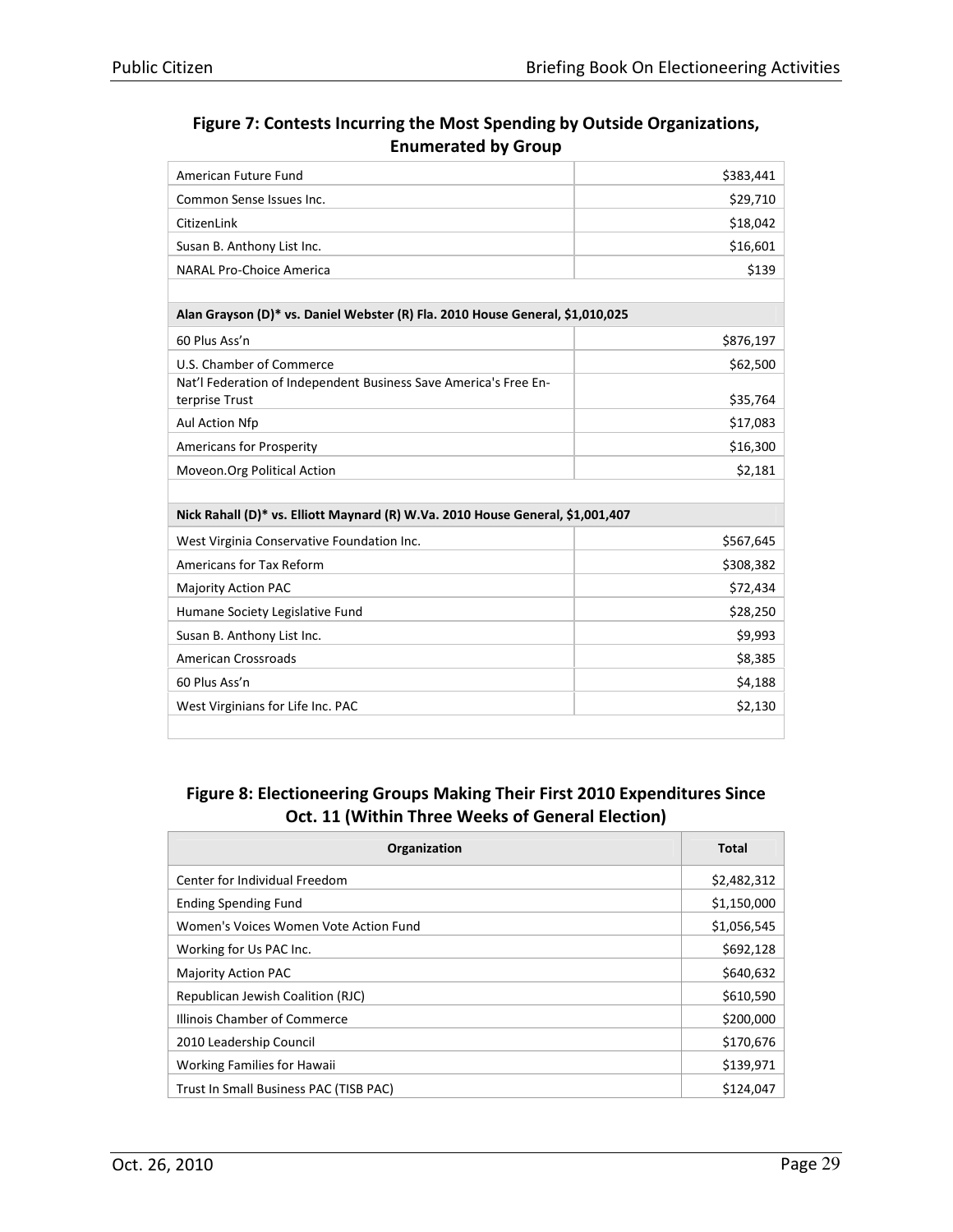| Organization                                                            | <b>Total</b> |
|-------------------------------------------------------------------------|--------------|
| America Votes                                                           | \$121,098    |
| <b>CARE Membership Organization</b>                                     | \$118,700    |
| Pennsylvania Business Council                                           | \$117,992    |
| Accountability 2010                                                     | \$115,000    |
| Foundation for a Secure and Prosperous America                          | \$111,407    |
| Kentucky Leadership Council                                             | \$103,800    |
| <b>Building a Stronger Wisconsin</b>                                    | \$95,004     |
| <b>Bull Moose Sportsmen's Alliance Action Fund</b>                      | \$91,041     |
| Restore America's Voice PAC                                             | \$59,787     |
| <b>Citizen Action of Wisconsin</b>                                      | \$58,070     |
| Nat'l Committee to Preserve Social Security                             | \$52,328     |
| United Food & Commercial Workers Int'l Union Active Ballot Club         | \$50,000     |
| <b>Truth From American Workers</b>                                      | \$50,000     |
| Planned Parenthood Advocates Mar Monte                                  | \$47,912     |
| People for the American Way                                             | \$33,474     |
| Nevada Advocates for Planned Parenthood Affiliates                      | \$24,700     |
| <b>Military Families United</b>                                         | \$23,035     |
| Matthew 25 Network                                                      | \$12,751     |
| MCCL Fed'l PAC                                                          | \$12,440     |
| Mid-Atlantic Laborers' Political League - Laborers' Int'l Union of N.A. | \$10,224     |

#### Figure 8: Electioneering Groups Making Their First 2010 Expenditures Since Oct. 11 (Within Three Weeks of General Election)

#### Figure 9: Organizations Active in the 2010 Elections Disclosing Their First Expenditure Since Oct. 11, Details of Spending by Contest

| (Groups spending \$10,000 or more through Oct. 25, 2010) |  |
|----------------------------------------------------------|--|
|                                                          |  |
|                                                          |  |

| Center for Individual Freedom, \$2,482,312 |                     |                                     |            |                        |
|--------------------------------------------|---------------------|-------------------------------------|------------|------------------------|
|                                            | Candidate           |                                     | Support or | <b>Amount Spent on</b> |
| <b>Contest</b>                             | <b>Mentioned</b>    | <b>Type of Expenditure</b>          | Oppose     | <b>Contest</b>         |
| Larry Kissell (D)* vs. Harold              |                     |                                     |            |                        |
| Johnson (R) N.C. 2010 House                |                     |                                     |            |                        |
| Gen'l                                      | Larry Kissell (D)   | Electioneering Communication        | N/A        | \$492,976              |
| Michael Arcuri (D) vs. Richard L           |                     |                                     |            |                        |
| Hanna (R) N.Y. 2010 House                  | Michael Arcuri      |                                     |            |                        |
| Gen'l                                      | (D)                 | <b>Electioneering Communication</b> | N/A        | \$323,748              |
| Jim Costa (D)* vs. Andy Vidak              |                     |                                     |            |                        |
| (R) Calif. 2010 House Gen'l                | Jim Costa (D)       | Electioneering Communication        | N/A        | \$314,023              |
| Allen Boyd (D)* vs. Steve                  |                     |                                     |            |                        |
| Southerland (R) Fla. 2010                  |                     |                                     |            |                        |
| House Gen'l                                | Allen Boyd (D)      | Electioneering Communication        | N/A        | \$259,419              |
| Heath Shuler (D)* vs. Jeff                 |                     |                                     |            |                        |
| Miller (R) N.C. 2010 House                 | <b>Heath Shuler</b> |                                     |            |                        |
| Gen'l                                      | (D)                 | Electioneering Communication        | N/A        | \$259,266              |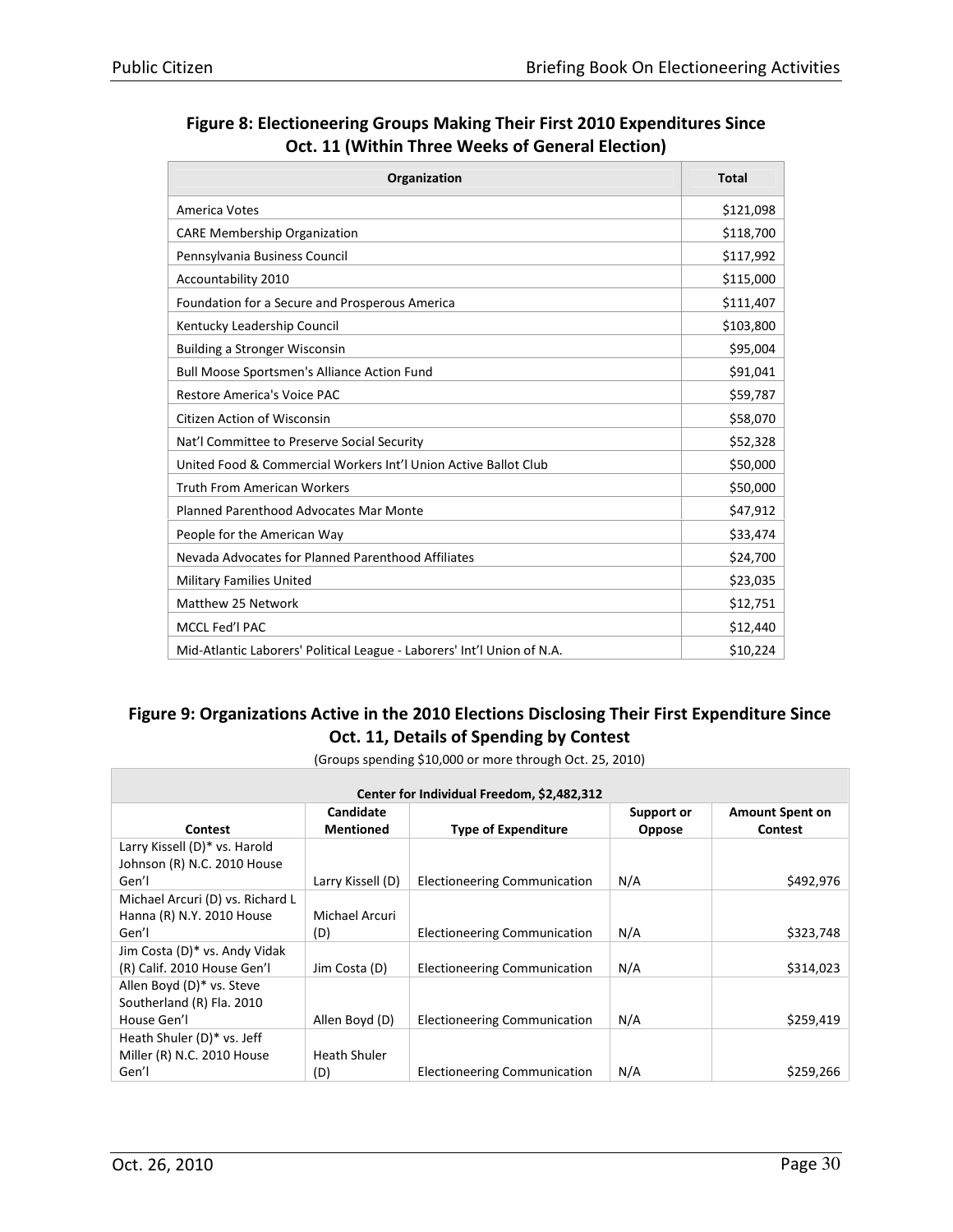|  | (Groups spending \$10,000 or more through Oct. 25, 2010) |  |
|--|----------------------------------------------------------|--|
|  |                                                          |  |

| Travis W. Childers (D)* vs. Alan |                     |                                     |     |           |
|----------------------------------|---------------------|-------------------------------------|-----|-----------|
|                                  | Travis W. Chil-     |                                     |     |           |
| Nunnelee (R) Miss. 2010          |                     |                                     |     |           |
| House Gen'l                      | ders (D)            | <b>Electioneering Communication</b> | N/A | \$215,706 |
| Ben Chandler (D)* vs. Andy       | <b>Ben Chandler</b> |                                     |     |           |
| Barr (R) Ky. 2010 House Gen'l    | (D)                 | <b>Electioneering Communication</b> | N/A | \$196,083 |
| Jim Marshall (D)* vs. Austin     | Jim Marshall        |                                     |     |           |
| Scott (R) Ga. 2010 House Gen'l   | (D)                 | <b>Electioneering Communication</b> | N/A | \$152,615 |
| John H. Adler (D) vs. Jon Run-   | John H. Adler       |                                     |     |           |
| yan (R) N.J. 2010 House Gen'l    | (D)                 | <b>Electioneering Communication</b> | N/A | \$136,118 |
| Paul E. Kanjorski (D)* vs. Louis |                     |                                     |     |           |
| J. Barletta (R) Pa. 2010 House   | Paul E. Kanjor-     |                                     |     |           |
| Gen'l                            | ski (D)             | <b>Electioneering Communication</b> | N/A | \$132,359 |
|                                  |                     |                                     |     |           |

| Ending Spending Fund, \$1,150,000 |                            |                             |                                          |  |
|-----------------------------------|----------------------------|-----------------------------|------------------------------------------|--|
| Candidate<br>Mentioned            | <b>Type of Expenditure</b> | Support or<br><b>Oppose</b> | <b>Amount Spent on</b><br><b>Contest</b> |  |
| John M. Spratt<br>Jr. $(D)$       | Independent Expenditure    | Oppose                      | \$186,334                                |  |
| <b>Walt Minnick</b><br>(D)        | Independent Expenditure    | Support                     | \$29,900                                 |  |
| Harry Reid (D)                    | Independent Expenditure    | Oppose                      | \$862,432                                |  |
| Chet Edwards<br>(D)               | Independent Expenditure    | Oppose                      | \$71,334                                 |  |
|                                   |                            |                             |                                          |  |

| Women's Voices Action Fund, \$1,056,545 |                               |                              |                             |                                   |  |
|-----------------------------------------|-------------------------------|------------------------------|-----------------------------|-----------------------------------|--|
| Contest                                 | Candidate<br><b>Mentioned</b> | <b>Type of Expenditure</b>   | Support or<br><b>Oppose</b> | <b>Amount Spent on</b><br>Contest |  |
| Michael F. Bennet (D)* vs. Ken          |                               |                              |                             |                                   |  |
| Buck (R) Colo. 2010 Senate              |                               |                              |                             |                                   |  |
| General                                 | Ken Buck (R)                  | Electioneering Communication | N/A                         | \$823,437                         |  |
| Chellie Pingree (D)* vs. Dean           |                               |                              |                             |                                   |  |
| P. Scontras (R) Maine 2010              | Chellie Pingree               |                              |                             |                                   |  |
| House Gen'l                             | (D)                           | Independent Expenditure      | Support                     | \$233,108                         |  |
|                                         |                               |                              |                             |                                   |  |

| Working for Us PAC Inc., \$1,384,256                            |                               |                            |                             |                                   |  |
|-----------------------------------------------------------------|-------------------------------|----------------------------|-----------------------------|-----------------------------------|--|
| Contest                                                         | Candidate<br><b>Mentioned</b> | <b>Type of Expenditure</b> | Support or<br><b>Oppose</b> | <b>Amount Spent on</b><br>Contest |  |
| Alexander Giannoulias (D) vs.<br>Mark Kirk (R) Ill. 2010 Senate |                               |                            |                             |                                   |  |
| General                                                         | Mark Kirk (R)                 | Independent Expenditure    | Oppose                      | \$1,384,256                       |  |
|                                                                 |                               |                            |                             |                                   |  |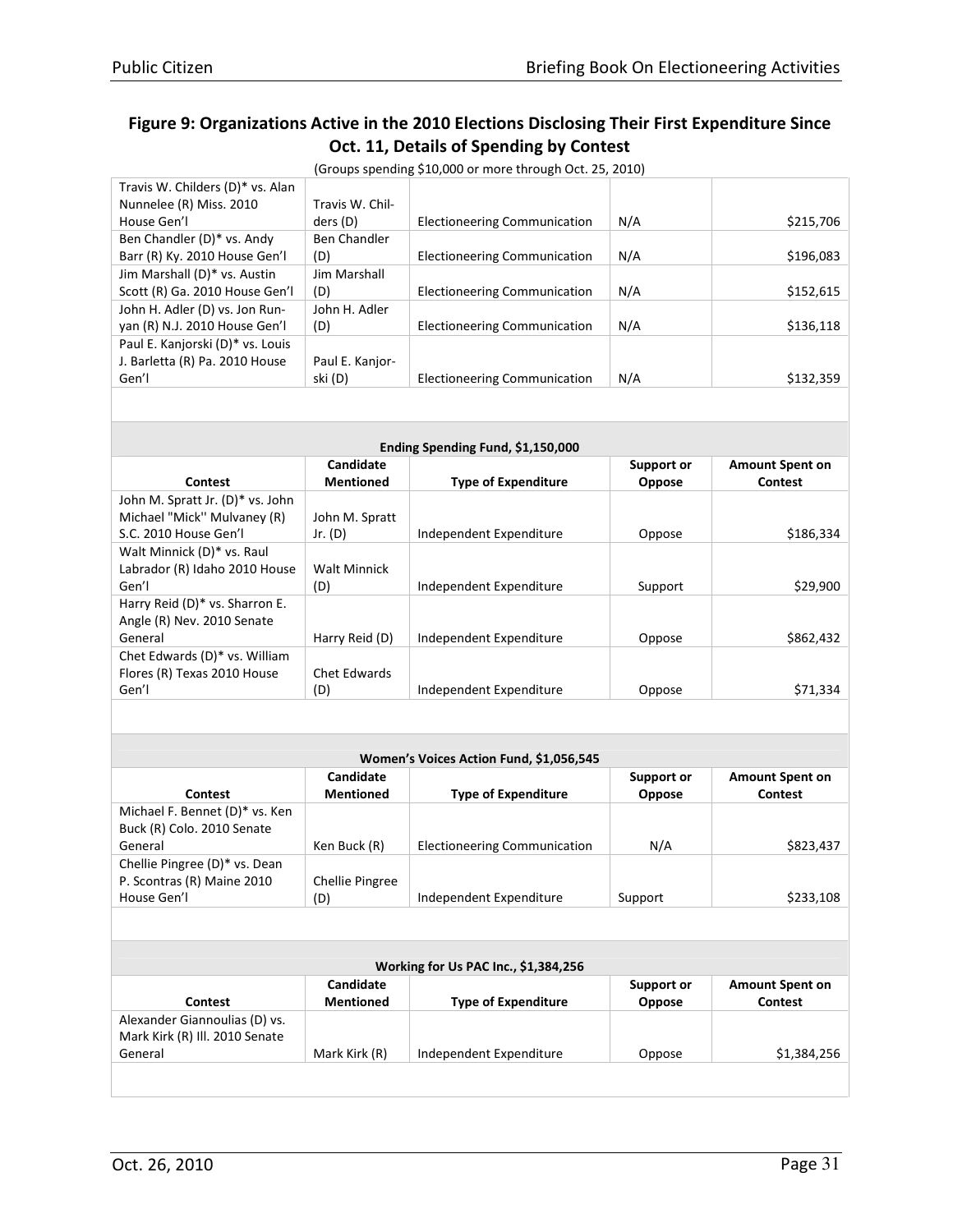| Majority Action PAC, \$640,632                                  |                        |                                             |                   |                        |  |
|-----------------------------------------------------------------|------------------------|---------------------------------------------|-------------------|------------------------|--|
|                                                                 | Candidate              |                                             | Support or        | <b>Amount Spent on</b> |  |
| <b>Contest</b>                                                  | <b>Mentioned</b>       | <b>Type of Expenditure</b>                  | <b>Oppose</b>     | Contest                |  |
| John Salazar (D)* vs. Scott                                     |                        |                                             |                   |                        |  |
| Tipton (R) Colo. 2010 House                                     | <b>Scott Tipton</b>    |                                             |                   |                        |  |
| Gen'l                                                           | (R)                    | Independent Expenditure                     | Oppose            | \$336,000              |  |
| Doug Aden (3) vs. Others Colo.                                  |                        |                                             |                   |                        |  |
| 2010 House Gen'l                                                | Doug Aden (3)          | Independent Expenditure                     | Oppose            | \$232,198              |  |
| Nick Rahall (D)* vs. Elliott                                    |                        |                                             |                   |                        |  |
| Maynard (R) W.Va. 2010                                          | <b>Elliott May-</b>    |                                             |                   |                        |  |
| House Gen'l                                                     | nard $(R)$             | Independent Expenditure                     | Oppose            | \$72,434               |  |
|                                                                 |                        |                                             |                   |                        |  |
|                                                                 |                        |                                             |                   |                        |  |
|                                                                 |                        | Republican Jewish Coalition (RJC) \$610,590 |                   |                        |  |
|                                                                 | Candidate              |                                             | <b>Support or</b> | <b>Amount Spent on</b> |  |
| <b>Contest</b>                                                  | <b>Mentioned</b>       | <b>Type of Expenditure</b>                  | Oppose            | Contest                |  |
|                                                                 |                        |                                             |                   |                        |  |
| Joseph A. Sestak, Jr. (D) vs. Pat<br>Toomey (R) Pa. 2010 Senate | Joseph A.              |                                             |                   |                        |  |
|                                                                 |                        |                                             |                   |                        |  |
| General                                                         | Sestak Jr. (D)         | Independent Expenditure                     | Oppose            | \$1,221,180            |  |
|                                                                 |                        |                                             |                   |                        |  |
|                                                                 |                        |                                             |                   |                        |  |
|                                                                 |                        | Illinois Chamber of Commerce, \$200,000     |                   |                        |  |
|                                                                 | Candidate              |                                             | Support or        | <b>Amount Spent on</b> |  |
| <b>Contest</b>                                                  | <b>Mentioned</b>       | <b>Type of Expenditure</b>                  | Oppose            | Contest                |  |
| Alexander Giannoulias (D) vs.                                   |                        |                                             |                   |                        |  |
| Mark Kirk (R) Ill. 2010 Senate                                  |                        |                                             |                   |                        |  |
| General                                                         | Mark Kirk (R)          | Independent Expenditure                     | Support           | \$215,000              |  |
| Phil Hare (D) vs. Bobby Schil-                                  | <b>Bobby Schilling</b> |                                             |                   |                        |  |
| ling (R) Ill. 2010 House Gen'l                                  | (R)                    | Independent Expenditure                     | Support           | \$60,000               |  |
| Bill Foster (D)* vs. Randy Hult-                                | Randy Hult-            |                                             |                   |                        |  |
| gren (R) Ill. 2010 House Gen'l                                  | gren (R)               | Independent Expenditure                     | Support           | \$32,500               |  |
|                                                                 |                        |                                             |                   |                        |  |
|                                                                 |                        |                                             |                   |                        |  |
|                                                                 |                        |                                             |                   |                        |  |
|                                                                 |                        | 2010 Leadership Council, \$170,676          |                   |                        |  |
|                                                                 | Candidate              |                                             | Support or        | <b>Amount Spent on</b> |  |
| <b>Contest</b>                                                  | <b>Mentioned</b>       | <b>Type of Expenditure</b>                  | Oppose            | <b>Contest</b>         |  |
| Ben Chandler (D)* vs. Andy                                      |                        |                                             |                   |                        |  |
| Barr (R) Ky. 2010 House Gen'l                                   | Andy Barr (R)          | Independent Expenditure                     | Oppose            | \$70,754               |  |
| Scott Murphy (D)* vs. Chris                                     |                        |                                             |                   |                        |  |
| Gibson (R) N.Y. 2010 House                                      | <b>Scott Murphy</b>    |                                             |                   |                        |  |
| Gen'l                                                           | (D)                    | Independent Expenditure                     | Support           | \$53,950               |  |
| Gene Taylor (D)* vs. Steven                                     |                        |                                             |                   |                        |  |
| Palazzo (R) Texas 2010 House                                    | Gene Taylor            |                                             |                   |                        |  |
| Gen'l                                                           |                        | Independent Expenditure                     |                   | \$45,972               |  |
|                                                                 | (D)                    |                                             | Support           |                        |  |
|                                                                 |                        |                                             |                   |                        |  |
|                                                                 |                        |                                             |                   |                        |  |
|                                                                 |                        | Working Families for Hawaii, \$139,971      |                   |                        |  |
|                                                                 | Candidate              |                                             | <b>Support or</b> | <b>Amount Spent on</b> |  |
| <b>Contest</b>                                                  | Mentioned              | <b>Type of Expenditure</b>                  | Oppose            | <b>Contest</b>         |  |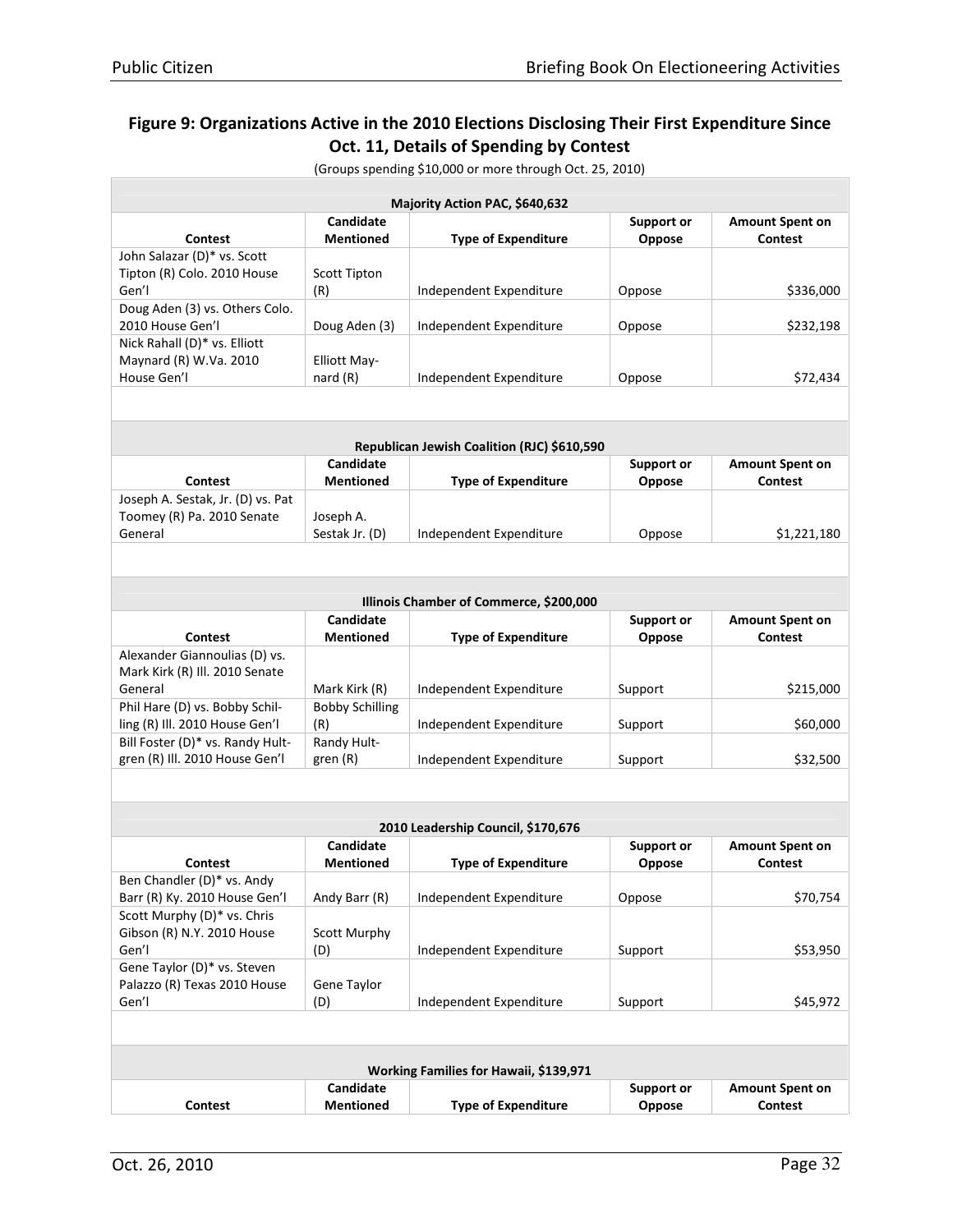|                                                           |                      | (Groups spending \$10,000 or more through Oct. 25, 2010) |                   |                        |
|-----------------------------------------------------------|----------------------|----------------------------------------------------------|-------------------|------------------------|
| Charles Djou (R) vs. Colleen                              |                      |                                                          |                   |                        |
| Hanabusa (D) Hawaii 2010                                  | Colleen              |                                                          |                   |                        |
| House Gen'l                                               | Hanabusa (D)         | Independent Expenditure                                  | Support           | \$279,942              |
|                                                           |                      |                                                          |                   |                        |
|                                                           |                      |                                                          |                   |                        |
|                                                           |                      | Trust In Small Business PAC (TISB PAC), \$124,047        |                   |                        |
|                                                           | Candidate            |                                                          | <b>Support or</b> | <b>Amount Spent on</b> |
| Contest                                                   | <b>Mentioned</b>     | <b>Type of Expenditure</b>                               | Oppose            | <b>Contest</b>         |
| Alexander Giannoulias (D) vs.                             |                      |                                                          |                   |                        |
| Mark Kirk (R) Ill. 2010 Senate                            |                      |                                                          |                   |                        |
| General                                                   | Mark Kirk (R)        | Independent Expenditure                                  | Support           | \$46,472               |
| Russ Feingold (D)* vs. Ronald                             |                      |                                                          |                   |                        |
| Harold Johnson (R) Wis. 2010                              | <b>Ronald Harold</b> |                                                          |                   |                        |
| Senate General                                            | Johnson (R)          | Independent Expenditure                                  | Support           | \$23,056               |
| Michele Bachmann (R)* vs.                                 |                      |                                                          |                   |                        |
| Tarryl Clark (D) Minn. 2010                               | Michele Bach-        |                                                          |                   |                        |
| House Gen'l                                               | mann(R)              | Independent Expenditure                                  | Support           | \$17,425               |
| Allen Boyd (D)* vs. Steve                                 | Steve                |                                                          |                   |                        |
| Southerland (R) Fla. 2010                                 | Southerland          |                                                          |                   |                        |
| House Gen'l                                               | (R)                  | Independent Expenditure                                  | Support           | \$17,287               |
| Paul Gosar (R)* vs. Ann                                   |                      |                                                          |                   |                        |
| Kirkpatrick (D) Ariz. 2010                                |                      |                                                          |                   |                        |
| House Gen'l                                               | Paul Gosar (R)       | Independent Expenditure                                  | Support           | \$15,924               |
| Ciro D. Rodriguez (D)* vs.                                |                      |                                                          |                   |                        |
| Francisco Canseco (R) Texas                               | Francisco Can-       |                                                          |                   |                        |
| 2010 House Gen'l                                          | seco(R)              | Independent Expenditure                                  | Support           | \$14,465               |
| Bill Foster (D)* vs. Randy Hult-                          | Randy Hult-          |                                                          |                   |                        |
| gren (R) Ill. 2010 House Gen'l                            | green(R)             | Independent Expenditure                                  | Support           | \$12,654               |
|                                                           |                      |                                                          |                   |                        |
|                                                           |                      | America Votes, \$121,098                                 |                   |                        |
|                                                           | Candidate            |                                                          | <b>Support or</b> | Amount Spent on        |
| <b>Contest</b>                                            | <b>Mentioned</b>     | <b>Type of Expenditure</b>                               | Oppose            | <b>Contest</b>         |
| Gary Peters (D)* vs. Andrew                               |                      |                                                          |                   |                        |
| Raczkowski (R) Mich. 2010                                 | Andrew               |                                                          |                   |                        |
| House Gen'l                                               | Raczkowski (R)       | Independent Expenditure                                  | Oppose            | \$54,864               |
| Harry E. Mitchell (D) vs. David                           |                      |                                                          |                   |                        |
| Schweikert (R) Ariz. 2010                                 | David                |                                                          |                   |                        |
| House Gen'l                                               | Schweikert (R)       | Independent Expenditure                                  | Oppose            | \$29,266               |
| $l_{\alpha\mu\mu\nu}$ , Mallornov $\overline{D}$ We Dovid |                      |                                                          |                   |                        |

| <b>Contest</b>                  | Candidate<br><b>Mentioned</b> | <b>Type of Expenditure</b> | Support or<br>Oppose | <b>Amount Spent on</b><br><b>Contest</b> |
|---------------------------------|-------------------------------|----------------------------|----------------------|------------------------------------------|
| Gary Peters (D)* vs. Andrew     |                               |                            |                      |                                          |
| Raczkowski (R) Mich. 2010       | Andrew                        |                            |                      |                                          |
| House Gen'l                     | Raczkowski (R)                | Independent Expenditure    | Oppose               | \$54,864                                 |
| Harry E. Mitchell (D) vs. David |                               |                            |                      |                                          |
| Schweikert (R) Ariz. 2010       | David                         |                            |                      |                                          |
| House Gen'l                     | Schweikert (R)                | Independent Expenditure    | Oppose               | \$29,266                                 |
| Jerry McNerney (D)* vs. David   |                               |                            |                      |                                          |
| Jeffrey Harmer (R) Calif. 2010  | David Jeffrey                 |                            |                      |                                          |
| House Gen'l                     | Harmer (R)                    | Independent Expenditure    | Oppose               | \$26,822                                 |
| Phil Hare (D) vs. Bobby Schil-  | <b>Bobby Schilling</b>        |                            |                      |                                          |
| ling (R) Ill. 2010 House Gen'l  | (R)                           | Independent Expenditure    | Oppose               | \$23,836                                 |
| Earl Pomeroy (D)* vs. Rick      |                               |                            |                      |                                          |
| Berg (R) N.D. 2010 House Gen'l  | Rick Berg (R)                 | Independent Expenditure    | Oppose               | \$13,742                                 |
|                                 |                               |                            |                      |                                          |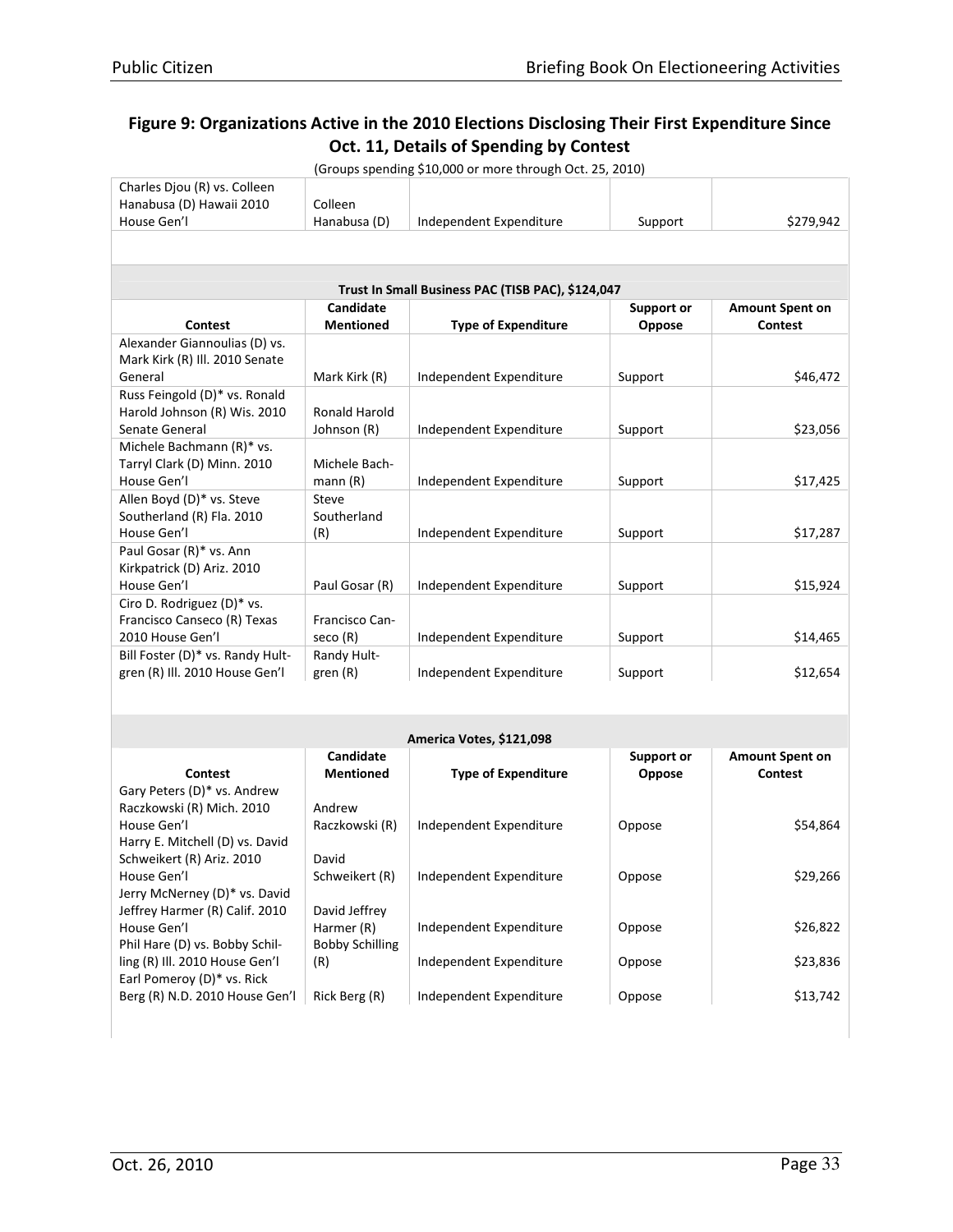| <b>Contest</b>                         | Candidate                     | CARE Membership Organization, \$118,700                   | <b>Support or</b>    | <b>Amount Spent on</b>                   |
|----------------------------------------|-------------------------------|-----------------------------------------------------------|----------------------|------------------------------------------|
|                                        |                               |                                                           |                      |                                          |
|                                        | <b>Mentioned</b>              | <b>Type of Expenditure</b>                                | Oppose               | <b>Contest</b>                           |
| Unknown                                | Unknown                       | <b>Electioneering Communication</b>                       | N/A                  | \$118,700                                |
|                                        |                               |                                                           |                      |                                          |
|                                        |                               |                                                           |                      |                                          |
|                                        |                               | Pennsylvania Business Council \$117,992                   |                      |                                          |
| Contest                                | Candidate<br><b>Mentioned</b> | <b>Type of Expenditure</b>                                | Support or<br>Oppose | <b>Amount Spent on</b><br><b>Contest</b> |
| Bryan Lentz (D) vs. Patrick L.         |                               |                                                           |                      |                                          |
| Meehan (R) Pa. 2010 House<br>Gen'l     | Patrick L.<br>Meehan (R)      | Independent Expenditure                                   | Support              | \$70,665                                 |
| Kathleen Dahlkemper (D)* vs.           |                               |                                                           |                      |                                          |
| Mike Kelly (R) Pa. 2010 House          |                               |                                                           |                      |                                          |
| Gen'l                                  | Mike Kelly (R)                | Independent Expenditure                                   | Support              | \$28,197                                 |
| Joseph A. Sestak, Jr (D) vs. Pat       |                               |                                                           |                      |                                          |
| Toomey (R) Pa. 2010 Senate             |                               |                                                           |                      |                                          |
| General                                | Pat Toomey (R)                | Independent Expenditure                                   | Support              | \$19,130                                 |
|                                        |                               |                                                           |                      |                                          |
|                                        |                               |                                                           |                      |                                          |
|                                        |                               | Accountability 2010, \$115,000                            |                      |                                          |
|                                        |                               |                                                           |                      |                                          |
|                                        | Candidate                     |                                                           | <b>Support or</b>    | <b>Amount Spent on</b>                   |
| Contest                                | <b>Mentioned</b>              | <b>Type of Expenditure</b>                                | Oppose               | <b>Contest</b>                           |
| Harry Teague (D)* vs. Steve            |                               |                                                           |                      |                                          |
| Pearce (R) N.M. 2010 House<br>Gen'l    | <b>Steve Pearce</b><br>(R)    | Independent Expenditure                                   | Oppose               | \$230,000                                |
|                                        |                               |                                                           |                      |                                          |
|                                        |                               |                                                           |                      |                                          |
|                                        |                               | Foundation for a Secure and Prosperous America, \$111,407 |                      |                                          |
| Rick Boucher (D)* vs. Morgan           |                               |                                                           |                      |                                          |
| Griffith (R) Va. 2010 House            | Morgan Grif-                  |                                                           |                      |                                          |
| Gen'l                                  | fith(R)                       | Independent Expenditure                                   | Support              | \$73,500                                 |
| Tom Perriello (D)* vs. Robert          |                               |                                                           |                      |                                          |
| Hurt (R) Va. 2010 House Gen'l          | Robert Hurt (R)               | Independent Expenditure                                   | Support              | \$37,907                                 |
|                                        |                               |                                                           |                      |                                          |
| Kentucky Leadership Council, \$103,800 |                               |                                                           |                      |                                          |
|                                        | Candidate                     |                                                           | <b>Support or</b>    | <b>Amount Spent on</b>                   |
| <b>Contest</b>                         | <b>Mentioned</b>              | <b>Type of Expenditure</b>                                | Oppose               | <b>Contest</b>                           |
|                                        |                               |                                                           |                      |                                          |
| Jack Conway (D) vs. Paul (R)           |                               |                                                           |                      |                                          |
| Ky. 2010 Senate General                | Rand Paul (R)                 | Independent Expenditure                                   | Oppose               | \$103,800                                |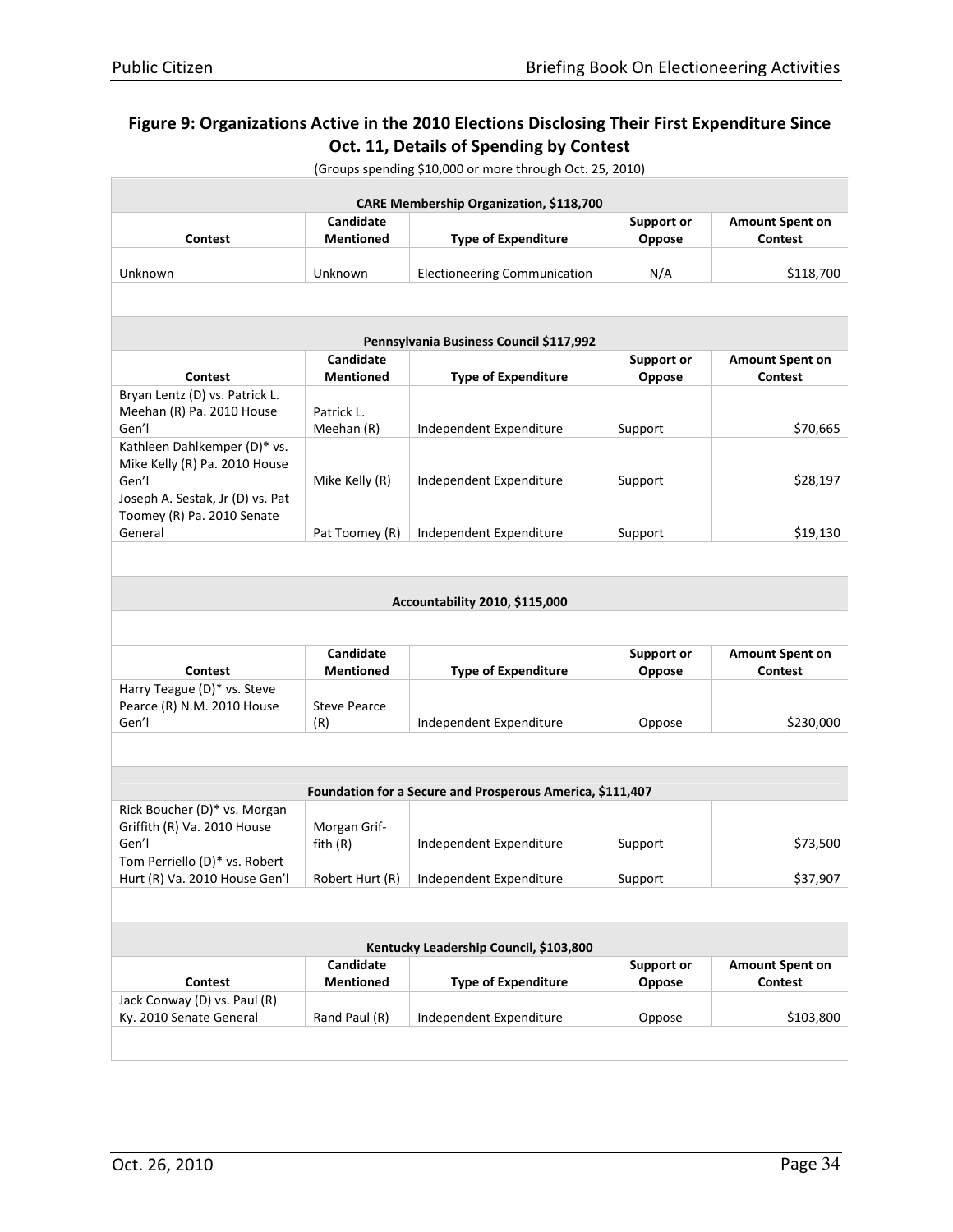|                                           |                        | Building a Stronger Wisconsin, \$95,004               |                   |                        |
|-------------------------------------------|------------------------|-------------------------------------------------------|-------------------|------------------------|
|                                           | Candidate              |                                                       | <b>Support or</b> | <b>Amount Spent on</b> |
| <b>Contest</b>                            | <b>Mentioned</b>       | <b>Type of Expenditure</b>                            | Oppose            | <b>Contest</b>         |
| Sean P. Duffy (R) vs. Julie Lassa         | Sean P. Duffy          |                                                       |                   |                        |
| (D) Wis. 2010 House Gen'l                 | (R)                    | Independent Expenditure                               | Oppose            | \$95,004               |
|                                           |                        |                                                       |                   |                        |
|                                           |                        |                                                       |                   |                        |
|                                           |                        |                                                       |                   |                        |
|                                           |                        | Bull Moose Sportsmen's Alliance Action Fund, \$91,041 |                   |                        |
|                                           | Candidate              |                                                       | <b>Support or</b> | <b>Amount Spent on</b> |
| Contest                                   | <b>Mentioned</b>       | <b>Type of Expenditure</b>                            | Oppose            | <b>Contest</b>         |
| Michael F. Bennet (D)* vs. Ken            |                        |                                                       |                   |                        |
| Buck (R) Colo. 2010 Senate                | Michael F.             |                                                       |                   |                        |
| General                                   | Bennet (D)             | Independent Expenditure                               | Support           | \$76,441               |
|                                           |                        |                                                       |                   |                        |
|                                           |                        |                                                       |                   |                        |
|                                           |                        | America Votes, \$60, 549                              |                   |                        |
|                                           | Candidate              |                                                       | <b>Support or</b> | <b>Amount Spent on</b> |
| <b>Contest</b>                            | <b>Mentioned</b>       | <b>Type of Expenditure</b>                            | Oppose            | <b>Contest</b>         |
| Gary Peters (D)* vs. Andrew               |                        |                                                       |                   |                        |
| Raczkowski (R) Mich. 2010                 | Andrew                 |                                                       |                   |                        |
| House Gen'l                               | Raczkowski (R)         | Independent Expenditure                               | Oppose            | \$27,432               |
| Jerry McNerney (D)* vs. David             |                        |                                                       |                   |                        |
| Jeffrey Harmer (R) Calif. 2010            | David Jeffrey          |                                                       |                   |                        |
| House Gen'l                               | Harmer (R)             | Independent Expenditure                               | Oppose            | \$13,411               |
| Harry E. Mitchell (D) vs. David           |                        |                                                       |                   |                        |
| Schweikert (R) Ariz. 2010                 | David                  |                                                       |                   |                        |
| House Gen'l<br>Earl Pomeroy (D)* vs. Rick | Schweikert (R)         | Independent Expenditure                               | Oppose            | \$14,633               |
| Berg (R) N.D. 2010 House Gen'l            | Rick Berg (R)          | Independent Expenditure                               | Oppose            | \$6,871                |
| Phil Hare (D) vs. Bobby Schil-            | <b>Bobby Schilling</b> |                                                       |                   |                        |
| ling (R) Ill. 2010 House Gen'l            | (R)                    | Independent Expenditure                               | Oppose            | \$11,918               |
|                                           |                        |                                                       |                   |                        |
|                                           |                        |                                                       |                   |                        |
|                                           |                        | Citizen Action of Wisconsin \$58,070                  |                   |                        |
|                                           | Candidate              |                                                       | <b>Support or</b> | <b>Amount Spent on</b> |
| <b>Contest</b>                            | <b>Mentioned</b>       | <b>Type of Expenditure</b>                            | Oppose            | <b>Contest</b>         |
| Steve Kagen (D)* vs. Reid Rib-            | Steve Kagen            |                                                       |                   |                        |
| ble (R) Wis. 2010 House Gen'l             | (D)                    | Independent Expenditure                               | Support           | \$58,070               |
|                                           |                        |                                                       |                   |                        |
|                                           |                        |                                                       |                   |                        |
|                                           |                        | Nat'l Committee to Preserve Social Security \$52,328  |                   |                        |
|                                           | Candidate              |                                                       | <b>Support or</b> | <b>Amount Spent on</b> |
| <b>Contest</b>                            | <b>Mentioned</b>       | <b>Type of Expenditure</b>                            | Oppose            | <b>Contest</b>         |
| Richard Blumenthal (D) vs.                |                        |                                                       |                   |                        |
| Linda McMahon (R) Conn.                   | Richard Blu-           |                                                       |                   |                        |
| 2010 Senate General                       | menthal (D)            | Independent Expenditure                               | Support           | \$46,231               |
| Harry Reid (D)* vs. Sharron E.            |                        |                                                       |                   |                        |
| Angle (R) Nev. 2010 Senate                |                        |                                                       |                   |                        |
| General                                   | Harry Reid (D)         | Independent Expenditure                               | Support           | \$4,073                |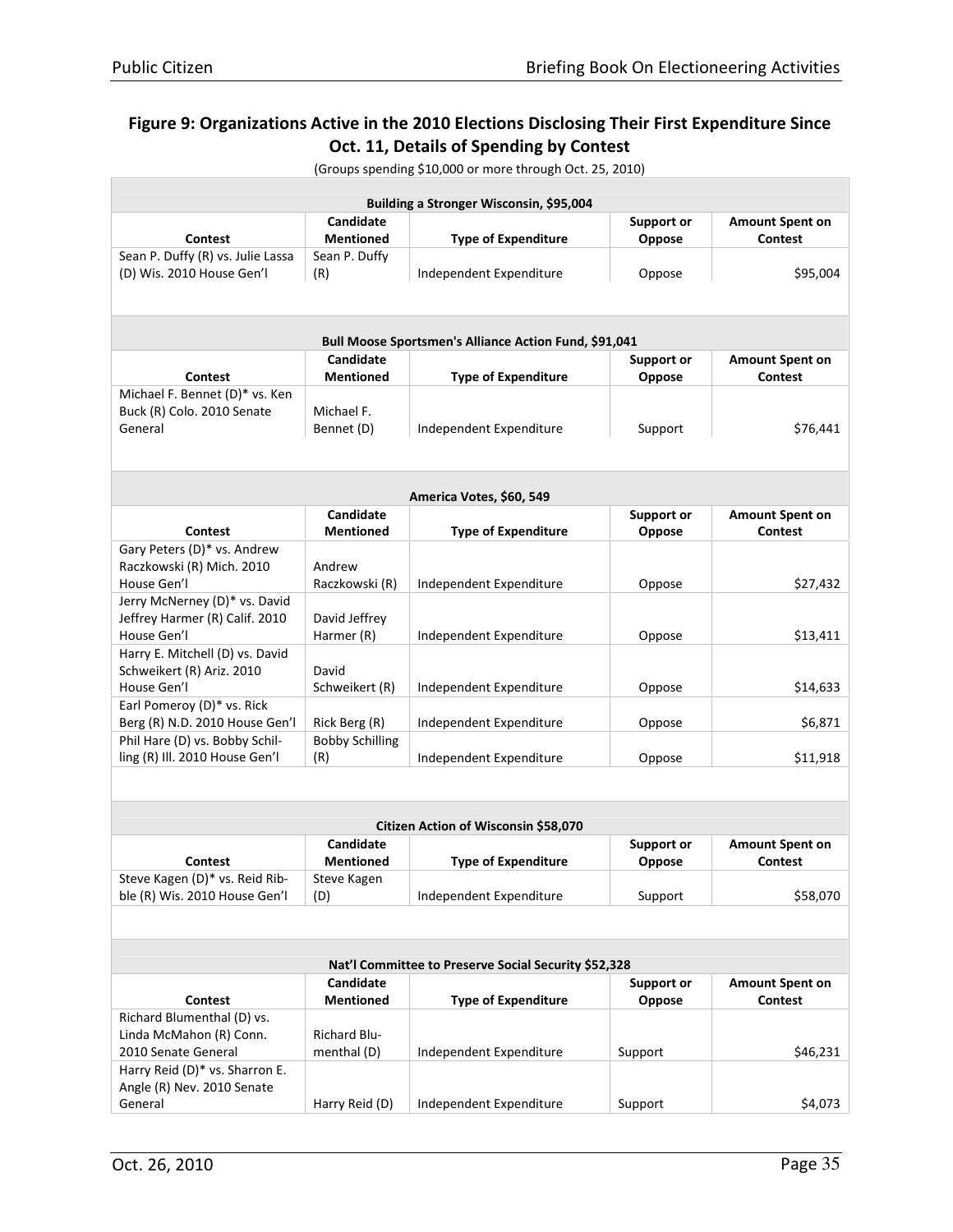| Earl Pomeroy (D)* vs. Rick                                      | Earl Pomeroy          |                                                                           |                   |                        |  |  |
|-----------------------------------------------------------------|-----------------------|---------------------------------------------------------------------------|-------------------|------------------------|--|--|
| Berg (R) N.D. 2010 House Gen'l                                  | (D)                   | Independent Expenditure                                                   | Support           | \$2,024                |  |  |
|                                                                 |                       |                                                                           |                   |                        |  |  |
|                                                                 |                       |                                                                           |                   |                        |  |  |
|                                                                 |                       | Restore America's Voice PAC \$59,787                                      |                   |                        |  |  |
|                                                                 | Candidate             |                                                                           | <b>Support or</b> | <b>Amount Spent on</b> |  |  |
| <b>Contest</b>                                                  | <b>Mentioned</b>      | <b>Type of Expenditure</b>                                                | Oppose            | <b>Contest</b>         |  |  |
| Chris Coons (D) vs. Christine                                   |                       |                                                                           |                   |                        |  |  |
| O'Donnell (R) Del. 2010 Senate                                  | Christine             |                                                                           |                   |                        |  |  |
| General                                                         | O'Donnell (R)         | Independent Expenditure                                                   | Support           | \$29,505               |  |  |
| Harry Reid (D)* vs. Sharron E.                                  |                       |                                                                           |                   |                        |  |  |
| Angle (R) Nev. 2010 Senate                                      | Sharron E.            |                                                                           |                   |                        |  |  |
| General                                                         | Angle (R)             | Independent Expenditure                                                   | Support           | \$23,891               |  |  |
| Nancy Pelosi (D)* vs. John                                      |                       |                                                                           |                   |                        |  |  |
| Dennis (R) Calif. 2010 House                                    | John Dennis           |                                                                           |                   |                        |  |  |
| Gen'l                                                           | (R)                   | Independent Expenditure                                                   | Support           | \$2,145                |  |  |
| James W. DeMint (R) vs. Alvin                                   |                       |                                                                           |                   |                        |  |  |
| M. Greene (D) S.C. 2010 Sen-                                    | James W.              |                                                                           |                   |                        |  |  |
| ate General                                                     | DeMint (R)            | Independent Expenditure                                                   | Support           | \$2,026                |  |  |
| Barbara Boxer (D)* vs. Carly                                    |                       |                                                                           |                   |                        |  |  |
| Fiorina (R) Calif. 2010 Senate                                  | Carly Fiorina         |                                                                           |                   |                        |  |  |
| General                                                         | (R)                   | Independent Expenditure                                                   | Support           | \$1,146                |  |  |
| Michele Bachmann (R)* vs.<br>Tarryl Clark (D) Minn. 2010        | Michele Bach-         |                                                                           |                   |                        |  |  |
| House Gen'l                                                     | mann (R)              | Independent Expenditure                                                   | Support           | \$655                  |  |  |
| Daniel R. Coats (R) vs. Brad                                    |                       |                                                                           |                   |                        |  |  |
| Ellsworth (D) Ind. 2010 Senate                                  | Daniel R. Coats       |                                                                           |                   |                        |  |  |
| General                                                         | (R)                   | Independent Expenditure                                                   | Support           | \$327                  |  |  |
|                                                                 |                       |                                                                           |                   |                        |  |  |
|                                                                 |                       |                                                                           |                   |                        |  |  |
|                                                                 |                       |                                                                           |                   |                        |  |  |
|                                                                 |                       | Truth From American Workers \$50,000                                      |                   |                        |  |  |
|                                                                 | Candidate             |                                                                           | <b>Support or</b> | <b>Amount Spent on</b> |  |  |
| <b>Contest</b><br>Jack Conway (D) vs. Rand Paul                 | <b>Mentioned</b>      | <b>Type of Expenditure</b>                                                | Oppose            | <b>Contest</b>         |  |  |
| (R) Ky. 2010 Senate General                                     | Jack Conway<br>(D)    | Independent Expenditure                                                   | Support           | \$50,000               |  |  |
|                                                                 |                       |                                                                           |                   |                        |  |  |
|                                                                 |                       |                                                                           |                   |                        |  |  |
|                                                                 |                       |                                                                           |                   |                        |  |  |
|                                                                 |                       | United Food & Commercial Workers Int'l Union Active Ballot Club, \$50,000 |                   |                        |  |  |
|                                                                 | Candidate             |                                                                           | <b>Support or</b> | <b>Amount Spent on</b> |  |  |
| <b>Contest</b>                                                  | <b>Mentioned</b>      | <b>Type of Expenditure</b>                                                | Oppose            | <b>Contest</b>         |  |  |
| Phil Hare (D) vs. Bobby Schil-                                  |                       |                                                                           |                   |                        |  |  |
| ling (R) Ill. 2010 House Gen'l                                  | Phil Hare (D)         | Independent Expenditure                                                   | Support           | \$50,000               |  |  |
|                                                                 |                       |                                                                           |                   |                        |  |  |
|                                                                 |                       |                                                                           |                   |                        |  |  |
|                                                                 |                       |                                                                           |                   |                        |  |  |
|                                                                 |                       | Planned Parenthood Advocates Mar Monte \$47,912                           |                   |                        |  |  |
|                                                                 | Candidate             |                                                                           | <b>Support or</b> | Amount Spent on        |  |  |
| <b>Contest</b>                                                  | <b>Mentioned</b>      | <b>Type of Expenditure</b>                                                | Oppose            | <b>Contest</b>         |  |  |
| Jerry McNerney (D)* vs. David<br>Jeffrey Harmer (R) Calif. 2010 |                       |                                                                           |                   |                        |  |  |
| House Gen'l                                                     | Jerry<br>McNerney (D) | Independent Expenditure                                                   | Support           | \$47,912               |  |  |
|                                                                 |                       |                                                                           |                   |                        |  |  |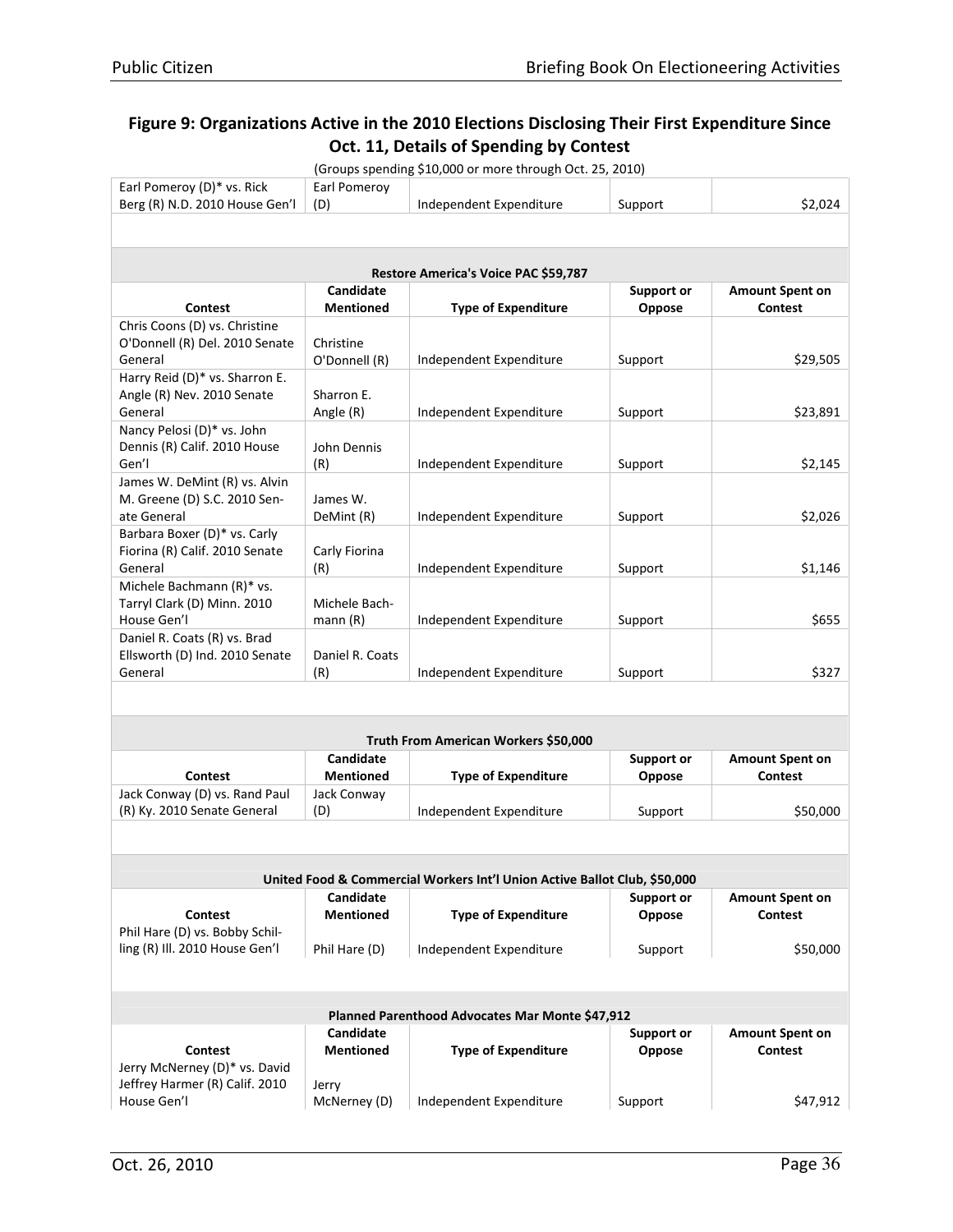|                                                              |                  | People for the American Way, \$33,474                        |                   |                        |  |
|--------------------------------------------------------------|------------------|--------------------------------------------------------------|-------------------|------------------------|--|
|                                                              | Candidate        |                                                              | <b>Support or</b> | <b>Amount Spent on</b> |  |
| Contest                                                      | <b>Mentioned</b> | <b>Type of Expenditure</b>                                   | Oppose            | <b>Contest</b>         |  |
| Jack Conway (D) vs. Rand Paul                                | Jack Conway      |                                                              |                   |                        |  |
| (R) Ky. 2010 Senate General                                  | (D)              | Independent Expenditure                                      | Support           | \$9,438                |  |
| Russ Feingold (D)* vs. Ronald                                |                  |                                                              |                   |                        |  |
| Harold Johnson (R) Wis. 2010                                 | Russ Feingold    |                                                              |                   |                        |  |
| Senate General                                               | (D)              | Independent Expenditure                                      | Support           | \$7,788                |  |
| Michael F. Bennet (D)* vs. Ken                               |                  |                                                              |                   |                        |  |
| Buck (R) Colo. 2010 Senate                                   |                  |                                                              |                   |                        |  |
| General                                                      | Ken Buck (R)     | Independent Expenditure                                      | Oppose            | \$5,562                |  |
| Joseph A. Sestak, Jr (D) vs. Pat                             |                  |                                                              |                   |                        |  |
| Toomey (R) Pa. 2010 Senate                                   |                  |                                                              |                   |                        |  |
| General                                                      | Pat Toomey (R)   | Independent Expenditure                                      | Oppose            | \$3,562                |  |
| Jack Conway (D) vs. Rand Paul<br>(R) Ky. 2010 Senate General | Rand Paul (R)    | Independent Expenditure                                      | Oppose            | \$3,562                |  |
| Russ Feingold (D)* vs. Ronald                                |                  |                                                              |                   |                        |  |
| Harold Johnson (R) Wis. 2010                                 | Ronald Harold    |                                                              |                   |                        |  |
| Senate General                                               | Johnson (R)      | Independent Expenditure                                      | Oppose            | \$3,562                |  |
|                                                              |                  |                                                              |                   |                        |  |
|                                                              |                  |                                                              |                   |                        |  |
|                                                              |                  |                                                              |                   |                        |  |
|                                                              |                  | Nevada Advocates for Planned Parenthood Affiliates, \$24,700 |                   |                        |  |
|                                                              | Candidate        |                                                              | <b>Support or</b> | Amount Spent on        |  |
| <b>Contest</b>                                               | <b>Mentioned</b> | <b>Type of Expenditure</b>                                   | Oppose            | <b>Contest</b>         |  |
| Harry Reid (D)* vs. Sharron E.<br>Angle (R) Nev. 2010 Senate | Sharron E.       |                                                              |                   |                        |  |
| General                                                      | Angle (R)        | Independent Expenditure                                      | Oppose            | \$17,750               |  |
| Dina Titus (D)* vs. Joe Heck (R)                             |                  |                                                              |                   |                        |  |
| Nev. 2010 House Gen'l                                        | Joe Heck (R)     | Independent Expenditure                                      | Oppose            | \$6,950                |  |
|                                                              |                  |                                                              |                   |                        |  |
|                                                              |                  |                                                              |                   |                        |  |
|                                                              |                  | Military Families United, \$23,035                           |                   |                        |  |
|                                                              | Candidate        |                                                              | <b>Support or</b> | <b>Amount Spent on</b> |  |
| <b>Contest</b>                                               | <b>Mentioned</b> | <b>Type of Expenditure</b>                                   | Oppose            | <b>Contest</b>         |  |
| Joyce Elliott (D) vs. Tim Griffin                            |                  |                                                              |                   |                        |  |
| (R) Ark. 2010 House Gen'l                                    | Tim Griffin (R)  | Independent Expenditure                                      | Support           | \$17,750               |  |
| Jim Marshall (D)* vs. Austin                                 | Jim Marshall     |                                                              |                   |                        |  |
| Scott (R) Ga. 2010 House Gen'l                               | (D)              | Independent Expenditure                                      | Support           | \$5,285                |  |
|                                                              |                  |                                                              |                   |                        |  |
|                                                              |                  |                                                              |                   |                        |  |
|                                                              |                  | Matthew 25 Network, \$12,751                                 |                   |                        |  |
|                                                              | Candidate        |                                                              | <b>Support or</b> | Amount Spent on        |  |
| <b>Contest</b>                                               | <b>Mentioned</b> | <b>Type of Expenditure</b>                                   | Oppose            | <b>Contest</b>         |  |
| Tom Perriello (D)* vs. Robert                                | Tom Perriello    |                                                              |                   |                        |  |
| Hurt (R) Va. 2010 House Gen'l                                | (D)              | Independent Expenditure                                      | Support           | \$12,751               |  |
|                                                              |                  |                                                              |                   |                        |  |
|                                                              |                  |                                                              |                   |                        |  |